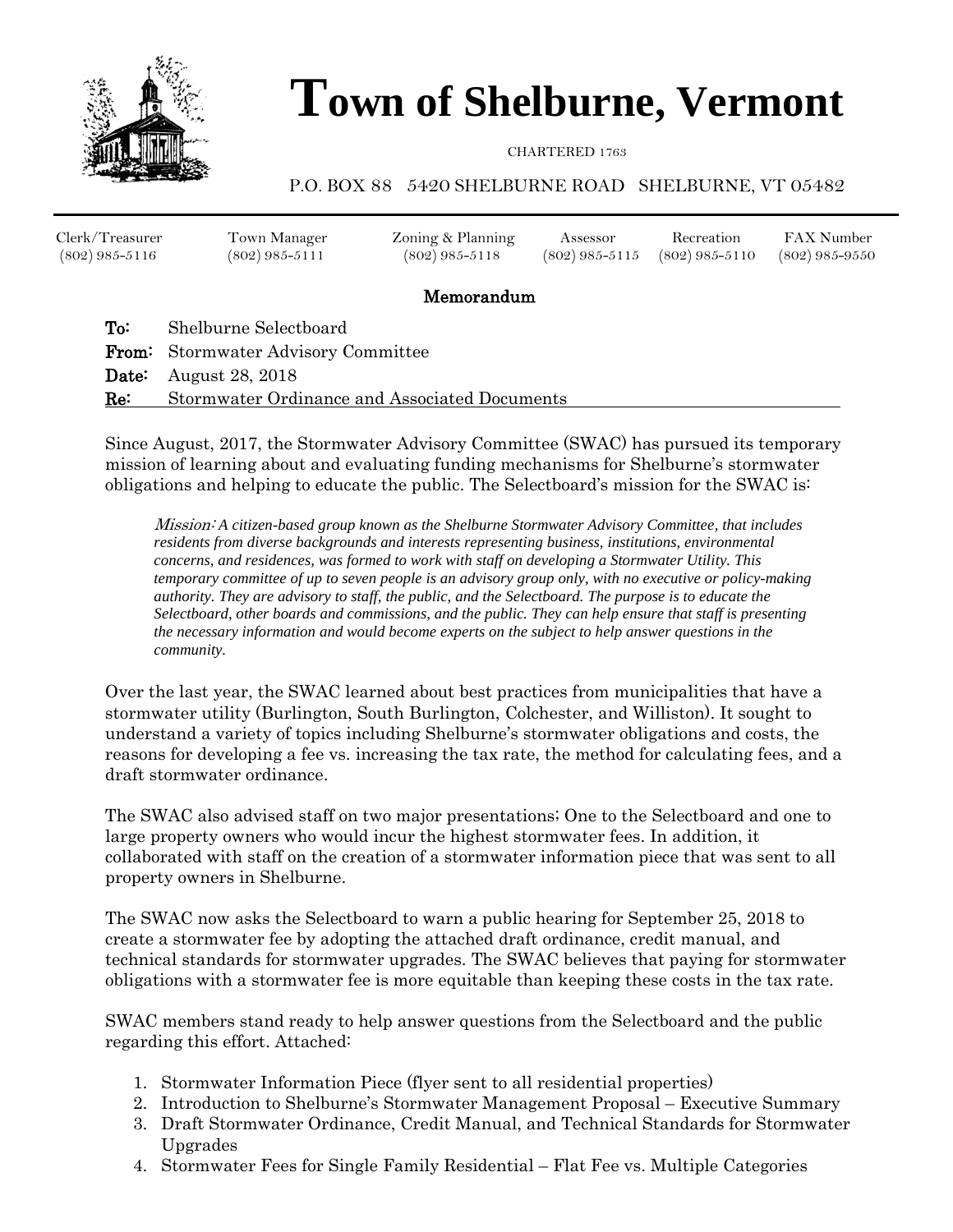You may receive a stormwater bill in the future. To learn more, please read.



### What is stormwater?



Impervious surfaces, such as roads, driveways and rooftops generate stormwater runoff that flows into our streams and Lake Champlain. This runoff carries sediment and surface pollutants and can erode stream banks and increase water pollution.

The most common pollutants include sediment, trash, heavy metals, pathogens, petroleum, and nutrients such as phosphorus and nitrogen -- which contribute to blue green algae blooms.

### Why does Shelburne need to manage its stormwater runoff?



It's bad for the environment.  $\mathbf{X}$   $\mathbf{F}$  The state requires it.

Stormwater runoff can erode stream banks and increase water pollution.



Per state statute, Shelburne must reduce phosphorus delivered to Lake Champlain and the amount of stormwater flowing into Munroe Brook.

### What needs to be done?

Shelburne has been designated as an MS4 (Municipal Separate Storm Sewer System) town by the state. Towns with this designation must prepare a Flow Restoration Plan for each stormwater-impaired watershed. This and the rest of Shelburne's stormwater needs are estimated to cost \$400k annually.

## Shelburne is looking into funding options.



Shelburne's Selectboard asked staff to investigate the development of a stormwater utility, similar to what other cities and towns in Chittenden County have done (Burlington, South Burlington, Williston, and Colchester).

The purpose of a Flow Restoration Plan is to identify stormwater management practices that will be implemented to meet state targets for stormwater-impaired

watersheds.

The Munroe Brook Flow Restoration Plan

Town staff are working with the City of South Burlington, a leader in stormwater management, and Shelburne's Stormwater Advisory Committee on this project.



Town staff and the Stormwater Advisory Committee have also connected with other utilities to gain knowledge about best practices.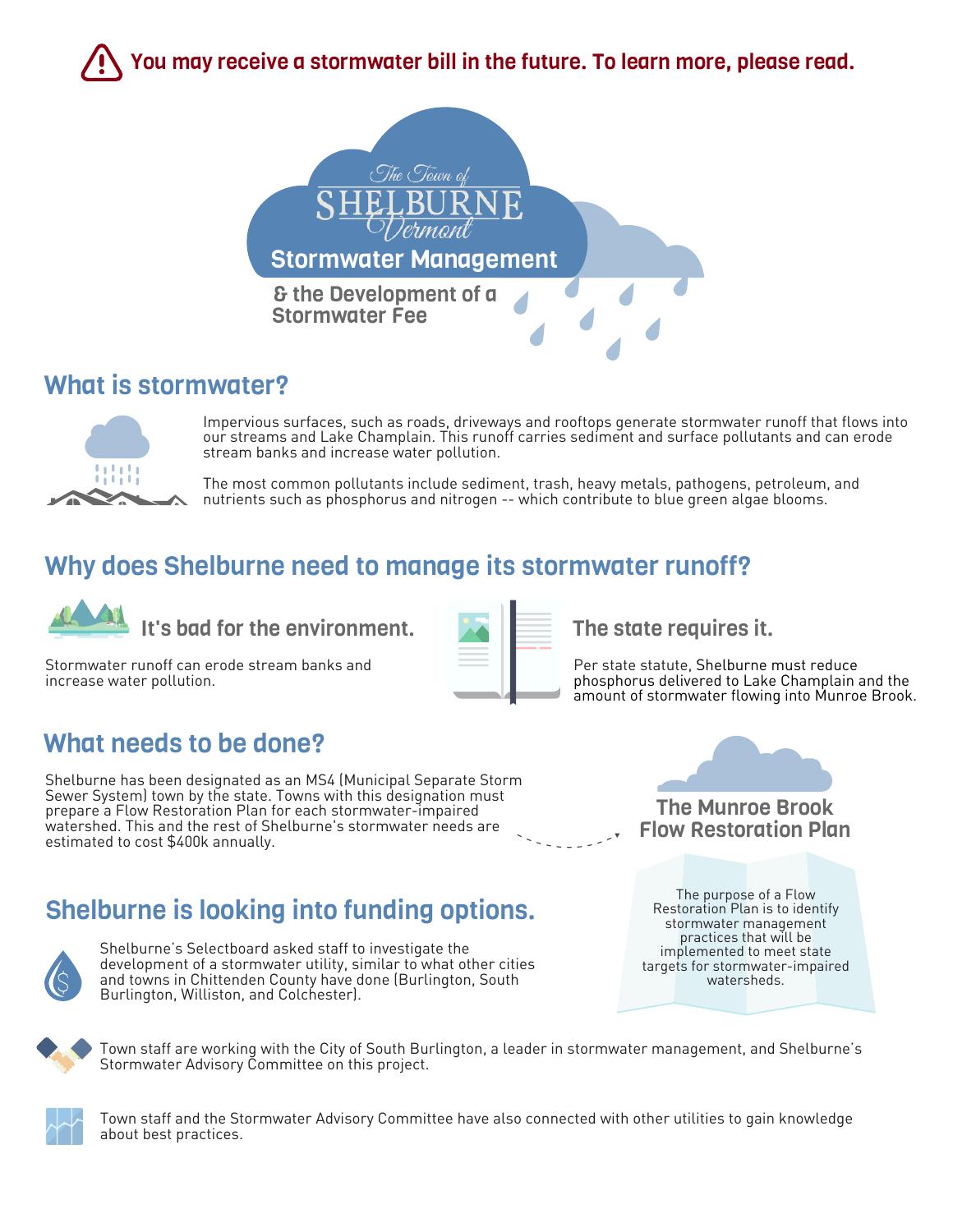### What's a stormwater utility?

A stormwater utility manages water quality through stormwater management via:





Storm<br>drains

ditches

Retention & detention ponds

**Bioretention** areas & other best practices

A stormwater utility can be an effective and dedicated source of funding to pay for stormwater management programs and related infrastructure investments.

## What would a stormwater utility mean for Shelburne residents?



Every single-family home in Shelburne would be assessed a flat fee.



A stormwater utility fee is comparable to a water or sewer fee and is based on a common rate for a property's contribution to stormwater runoff.

The stormwater fee would apply to taxable as well as tax exempt properties.



The fee would go toward funding all the needed infrastructure and administrative costs.



Around \$4 to \$5 per month. The fee would be billed quarterly. \*

\* Estimate as of May, 2018



#### I own property, but not a single-family home. What would this mean for me?

All other property owners (commercial, multi-unit residential, etc.) would be assessed a fee based on the amount of impervious surface. However, credits will be available for properties with stormwater treatment best practices.

## Public process & next steps



#### Draft an ordinance to launch a stormwater utility in Shelburne.

The Shelburne Stormwater Advisory Committee is currently developing a draft ordinance, which will be followed by a series of public hearings. If the ordinance is adopted by the Shelburne Selectboard, that adoption will launch the Shelburne Stormwater Utility.



#### Engage stakeholders.

The Stormwater Advisory Committee is working to engage stakeholders in vetting the draft ordinance prior to the Selectboard ordinance public hearings. A robust public engagement process is key to the success of a stormwater utility.

## How to get involved & stay informed

For more information or to get involved in the public process, please visit the Shelburne Stormwater / Water Quality webpage:





Ann Janda, MPA

Town of Shelburne Director of Administration Public Works Coordinator

ajanda@shelburnevt.org (802) 264-5031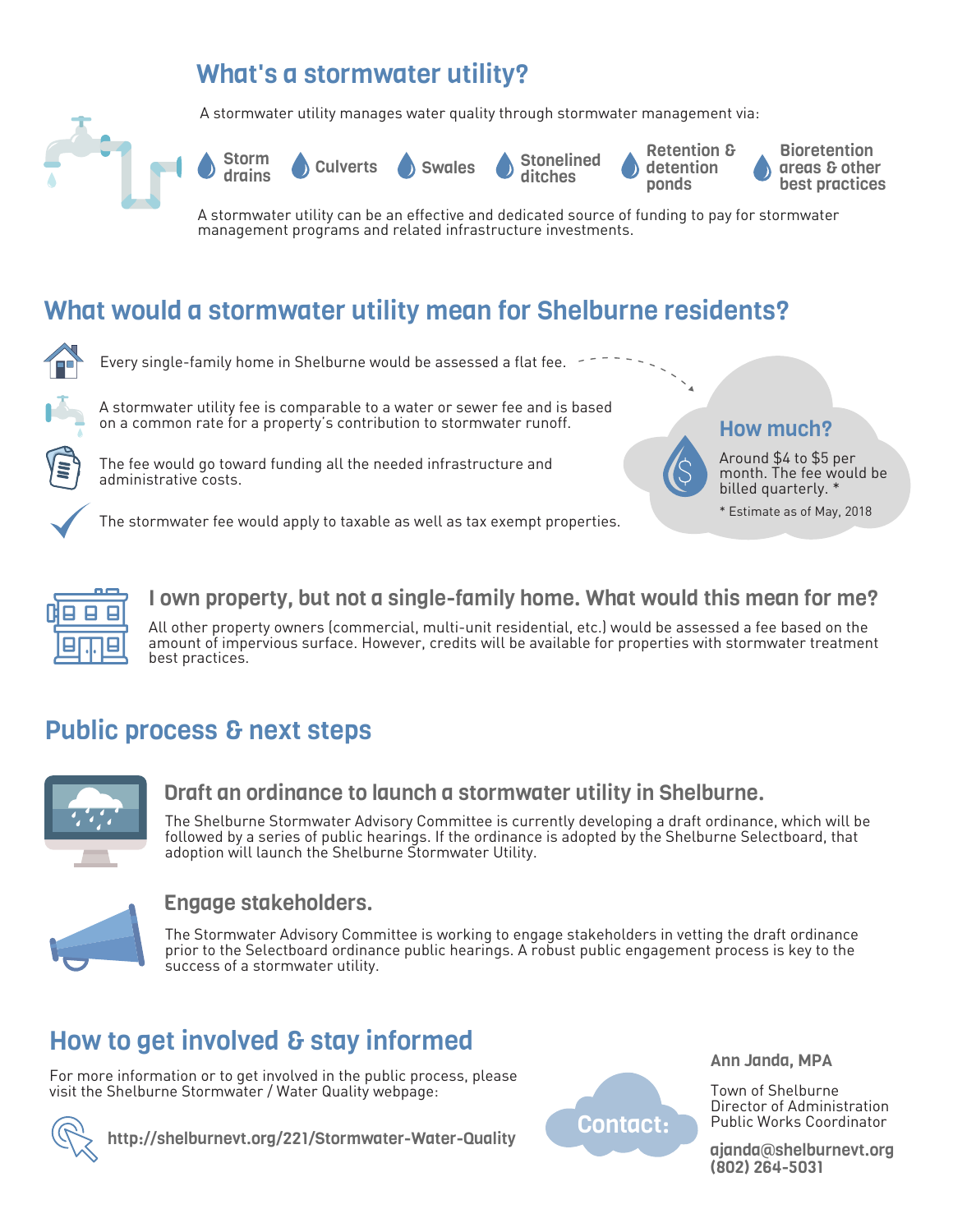

## *Town of Shelburne, Vermont*

#### **Community Introduction to Shelburne's Stormwater Management Proposal**

**Executive Summary** 

#### **Proposed Stormwater Systems Ordinance Proposed Stormwater System Credit Manual Proposed Technical Standards for Stormwater Upgrades**

#### **Purpose**

As per [state statute,](http://dec.vermont.gov/sites/dec/files/wsm/erp/docs/20161205_CWI-municipalities-fact-sheet-2016.pdf) Shelburne must reduce, and then maintain reduced levels of pollution caused by pollution from stormwater flows to Lake Champlain. In order to fund the Town's new stormwater management program and capital improvement projects, Shelburne is working to establish an ordinance that includes an equitable funding source to not affect the property tax rate while enabling all contributors of stormwater to finance the required work.

The primary purpose of Shelburne's proposed new stormwater ordinance (the Ordinance) is to establish an equitable fee collection system for all properties in Town, including public and private systems. These fees will relate to the amount of impervious surface on a property and apply to taxable as well as tax exempt properties, which do not currently contribute to the Town's stormwater management obligations. The Ordinance was drafted based on similar stormwater ordinances passed by other Vermont municipalities, including South Burlington, Burlington, Williston and Colchester; and has been reviewed and refined by Shelburne staff and the Shelburne Stormwater Advisory Committee.

#### **Ordinance and Credit Manual - Fees and Credits**

The Ordinance will apply to stormwater from developed property. It defines what discharges are allowed, describes best management practices and defines illicit or illegal discharges (Article II).

The Ordinance establishes user fees (Article III) using the Equivalent Residential Unit (ERU) method. As defined in the Ordinance, an ERU is the square footage that represents the median area of impervious surface for all single family residences in Shelburne. The Ordinance recognizes two types of properties – single family residential (SFR) and non single family residential (NSFR). All SFR properties would be assessed one ERU. All other properties (NSFR) would be assessed a number of ERUs based on the amount of impervious surface on the property.

The Stormwater Superintendent will prepare a user fee Credit Manual (a companion document), which may be used by NSFR properties to apply for up to 70% credit on their monthly fee. Credits must be applied for by the property owner; they will not be automatic. The Stormwater Superintendent will determine an award of credit based on criteria set forth in the Ordinance. The Ordinance establishes a Stormwater Appeal Board to handle appeals of the Superintendent's decision. The Ordinance also defines what user fees and other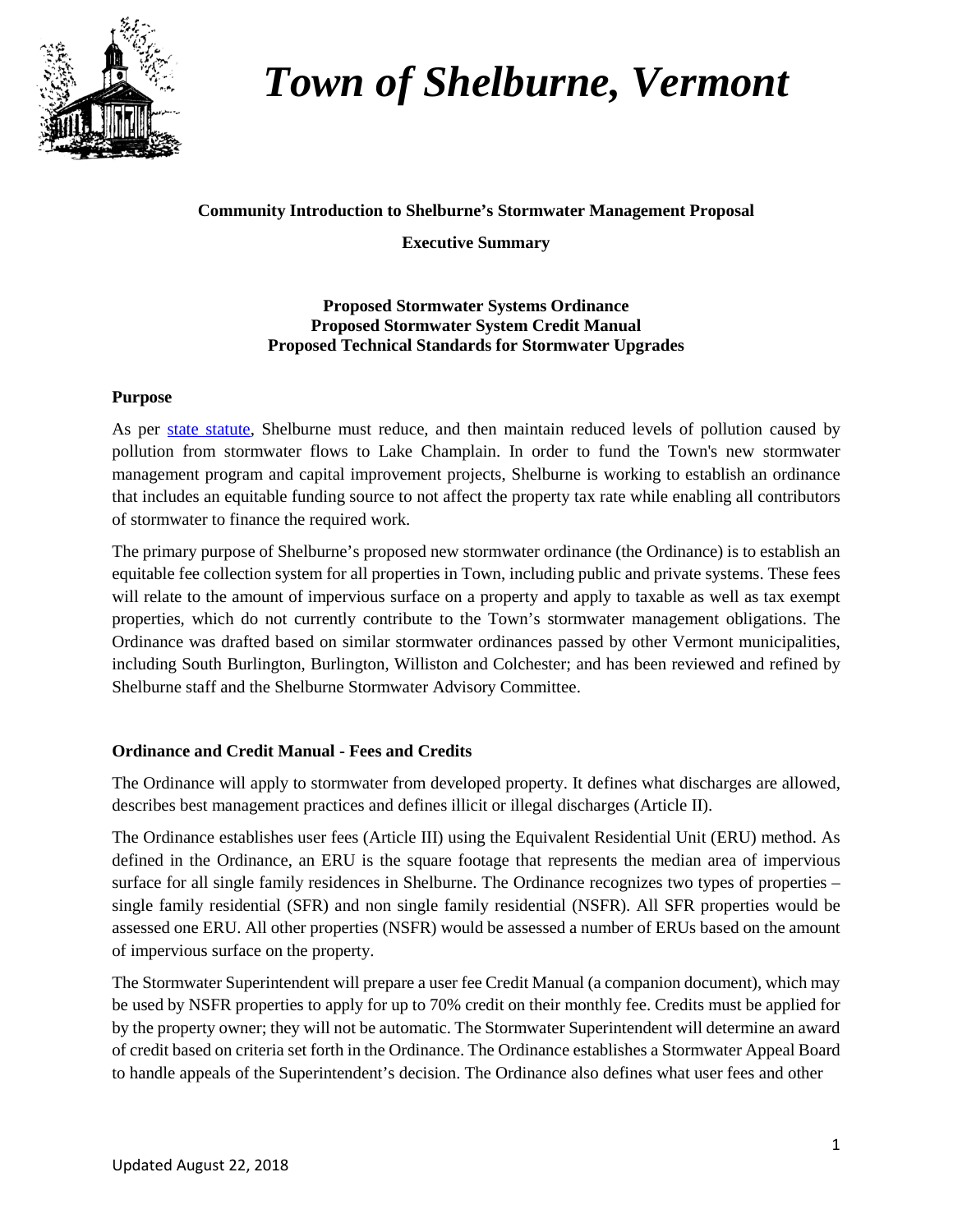

## *Town of Shelburne, Vermont*

revenue sources shall be used for, such as capital construction, maintenance and operations, engineering and planning, administration and management, etc. (Article III).

The Ordinance describes a process for the acceptance or inspection of private stormwater systems (Article IV). If a system meets certain requirements, the Town may accept conveyance of and assume responsibility for certain private systems.

The Ordinance also includes a section regarding municipal cost sharing for capital projects (Article V). In certain circumstances the Town may contribute funds from the stormwater utility budget for the construction of stormwater upgrades as required by the Town's MS4 Permit, Flow Restoration Plans and/or Phosphorus Control Plans on private properties. In these instances, the Town would provide funding in proportion to the amount of Town owned impervious surface that drains to the stormwater treatment practice.

And finally, the Ordinance provides a framework for inspection and enforcement (Article VI). It describes the power and authority of inspectors and enforcement regarding violations of any provision in the Ordinance, judicial enforcement, and civil penalties (fines) that may be recovered by the Town.

#### **Technical Standards for Stormwater Upgrades**

The Ordinance provides an opportunity for properties with existing or expired State stormwater permits to obtain valid State stormwater permit coverage under the Town's MS4 Permit. The Technical Standards for Stormwater Upgrades companion document establishes a procedure by which an existing site can be evaluated for retrofit and installation of stormwater treatment practices capable of addressing water quality impairment issues. In lieu of installing stormwater treatment upgrades, the Technical Standards for Stormwater Upgrades document describes a process for property owners to pay a stormwater mitigation fee. It also provides for a combination of installing some stormwater treatment practices and paying some fees in order to gain a valid permit (properties are not required to work with the Town to obtain permit coverage; they may also work directly with VT DEC to obtain valid permit coverage). The document describes penalties and enforcement for failure to install stormwater treatment practices or payment of fees.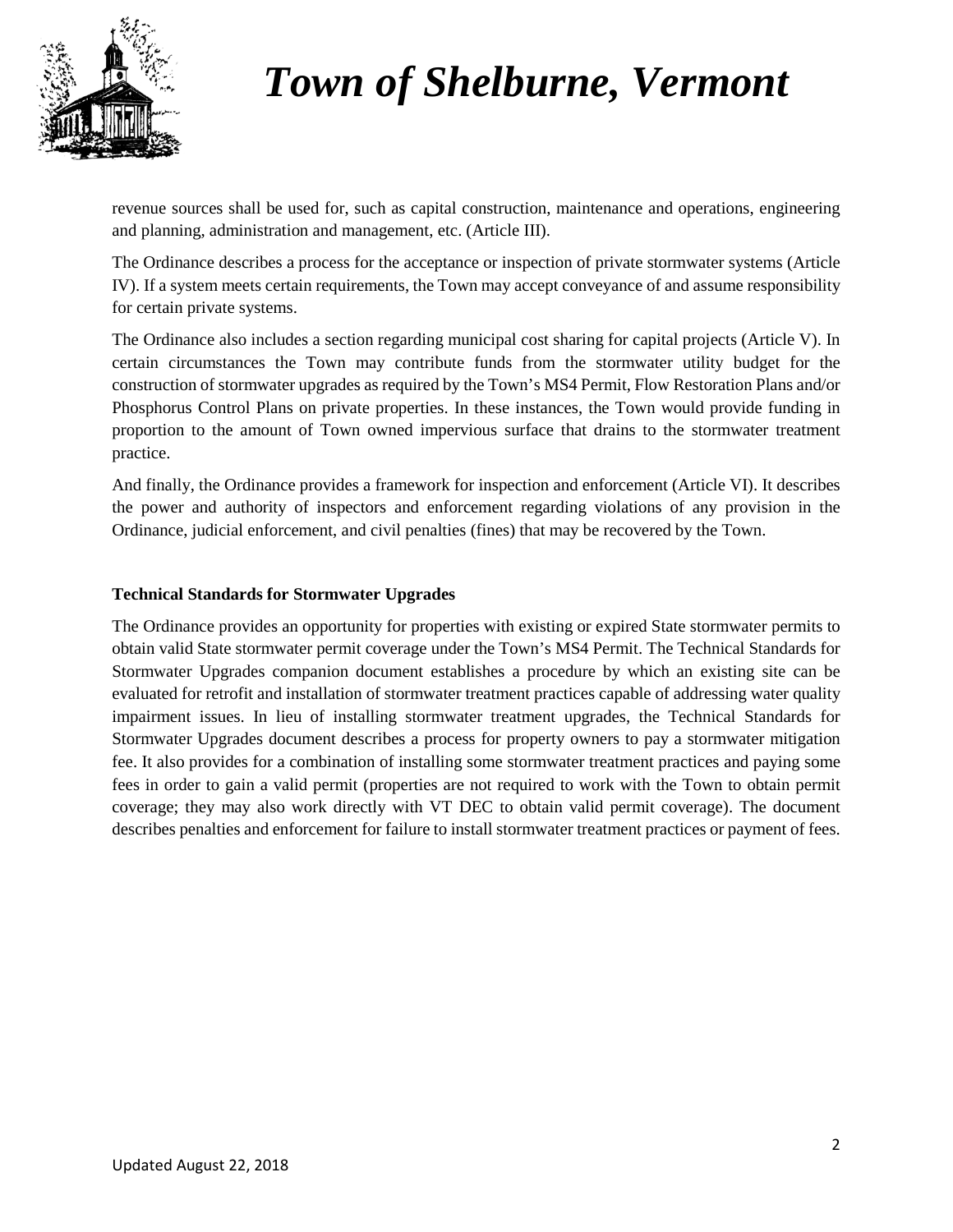# **Ordinance Regulating the Use of Public and Private Stormwater Systems**



Approved by the Shelburne Selectboard on \_\_\_/ / \_\_\_

DRAFT – August 21, 2018 – Attorney Reviewed

(This Ordinance supersedes the Stormwater Discharge Ordinance previously adopted on August 8, 2006.)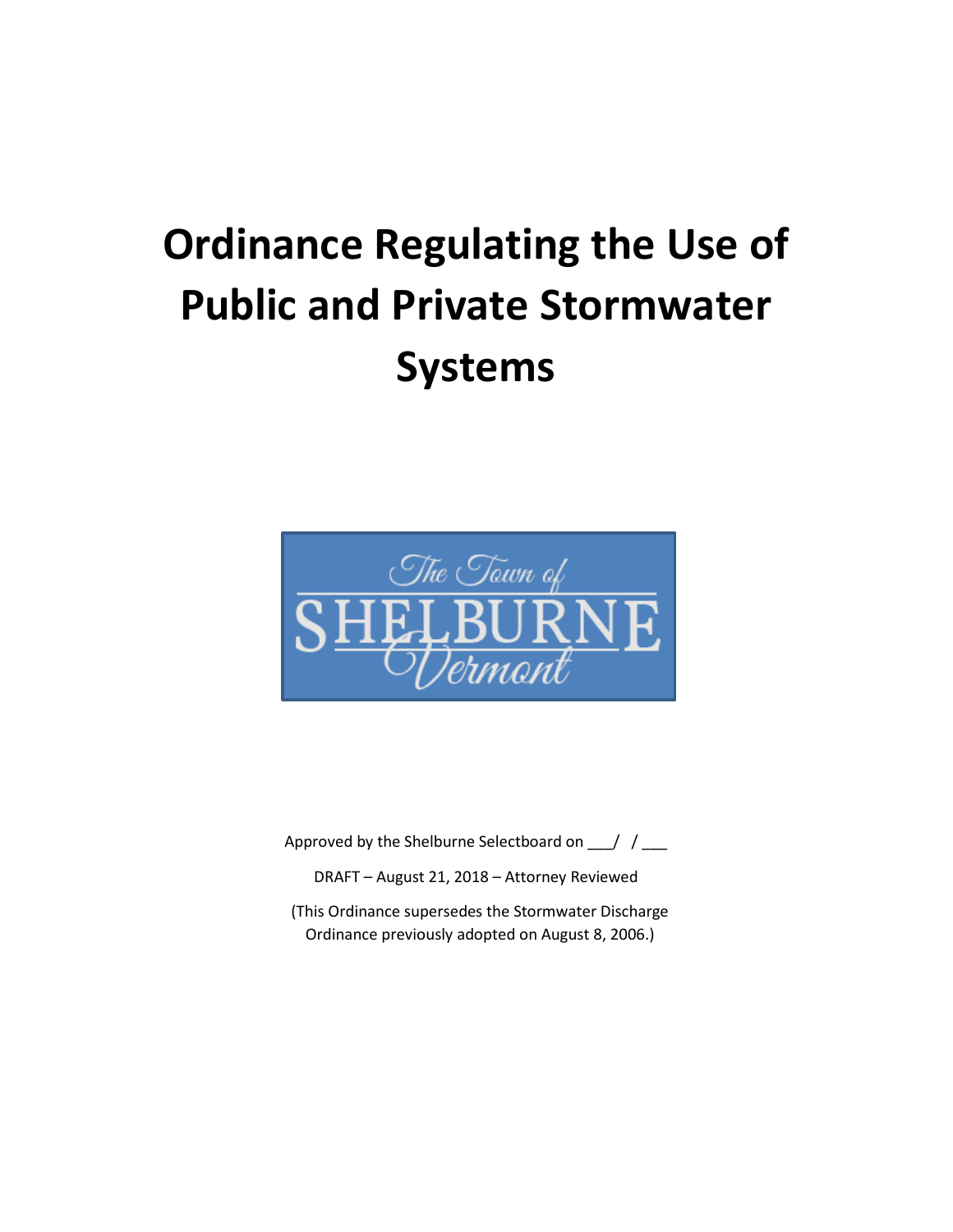#### **Table of Contents**

| 1.1 |  |
|-----|--|
| 1.2 |  |
| 1.3 |  |
|     |  |
| 2.1 |  |
| 2.2 |  |
| 2.3 |  |
| 2.4 |  |
| 2.5 |  |
| 2.6 |  |
| 2.7 |  |
| 2.8 |  |
|     |  |
| 3.1 |  |
| 3.2 |  |
| 3.3 |  |
| 3.4 |  |
| 3.5 |  |
|     |  |
| 4.2 |  |
|     |  |
| 5.1 |  |
| 5.2 |  |
| 5.3 |  |
|     |  |
| 6.1 |  |
| 6.2 |  |
| 6.3 |  |
|     |  |

Town of Shelburne Stormwater Ordinance

 $\mathbb{R}^2$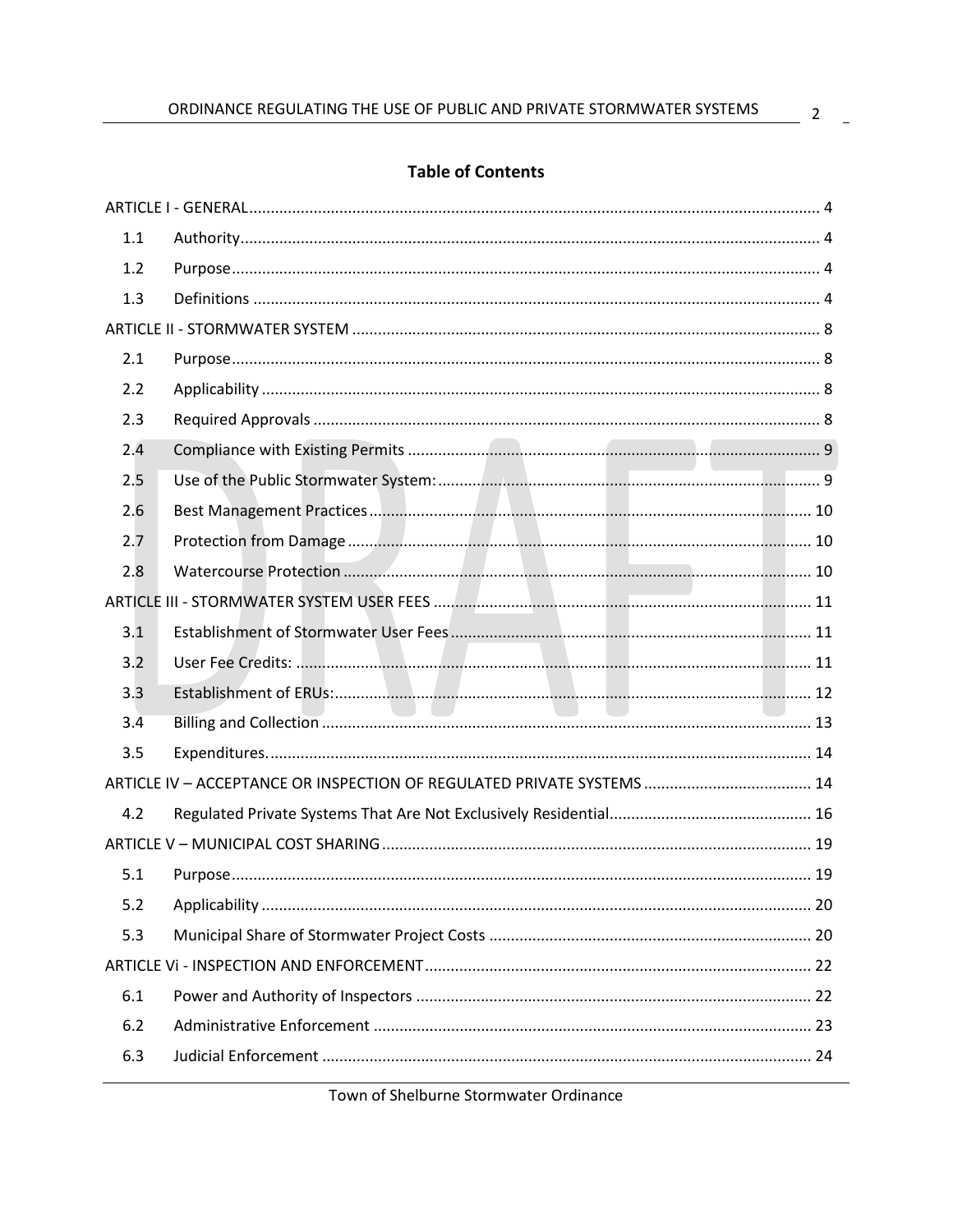|     | ORDINANCE REGULATING THE USE OF PUBLIC AND PRIVATE STORMWATER SYSTEMS |  |
|-----|-----------------------------------------------------------------------|--|
|     |                                                                       |  |
| 6.4 |                                                                       |  |
|     |                                                                       |  |

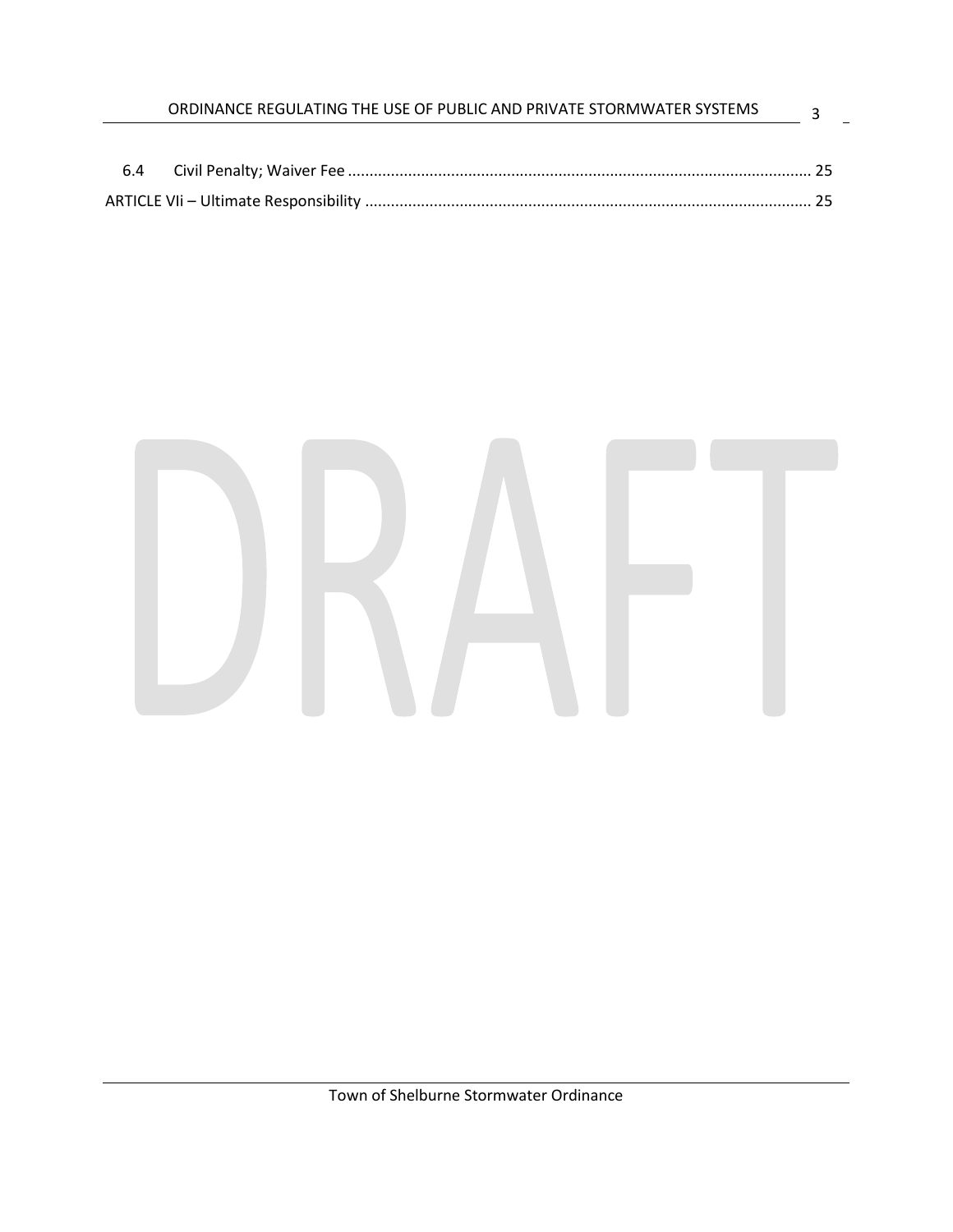4

<span id="page-8-0"></span>**The Selectboard of the Town of Shelburne hereby ordains:**

#### **ARTICLE I - GENERAL**

#### <span id="page-8-1"></span>**1.1 Authority**

This Ordinance Regulating the Use of Public and Private Stormwater Systems (the "Ordinance") is adopted pursuant to 24 V.S.A. Chapters 99, 101 and Sections 1.4(3) and 1.6 of the Town of Shelburne Charter. It shall be a civil ordinance within the meaning of 24 V.S.A. Chapter 59.

#### <span id="page-8-2"></span>**1.2 Purpose**

This Ordinance exists to establish an equitable fee collection system from all properties with impervious surfaces within the Town and to use these fees to manage and implement infrastructure projects, as informed by the Phosphorus Control Plan, the State of Vermont Stormwater Manual and as required by the Municipal Separate Storm Sewer System (MS4) Permit, to mitigate stormwater impacts to waterways and to prevent their further degradation and impairment.

#### <span id="page-8-3"></span>**1.3 Definitions**

The following words, terms and phrases, when used in this Ordinance, shall have the meanings ascribed to them in this Section, except where the context clearly indicates a different meaning:

**Authorized Person** The Town Manager, Stormwater Superintendent, Wastewater Superintendent and such other persons as they specifically appoint or authorize to perform duties for Stormwater management.

**Best Management Practices (BMPs)** Schedules of activities, prohibitions of practices, general good housekeeping practices, pollution prevention and educational practices, maintenance procedures, and other management practices to prevent or reduce the discharge of Pollutants directly or indirectly to the Stormwater System or waters of the State of Vermont or the United States. BMPs also include treatment practices, operating procedures, and practices to control site runoff, spillage or leaks, sludge or water disposal, or drainage from raw materials storage.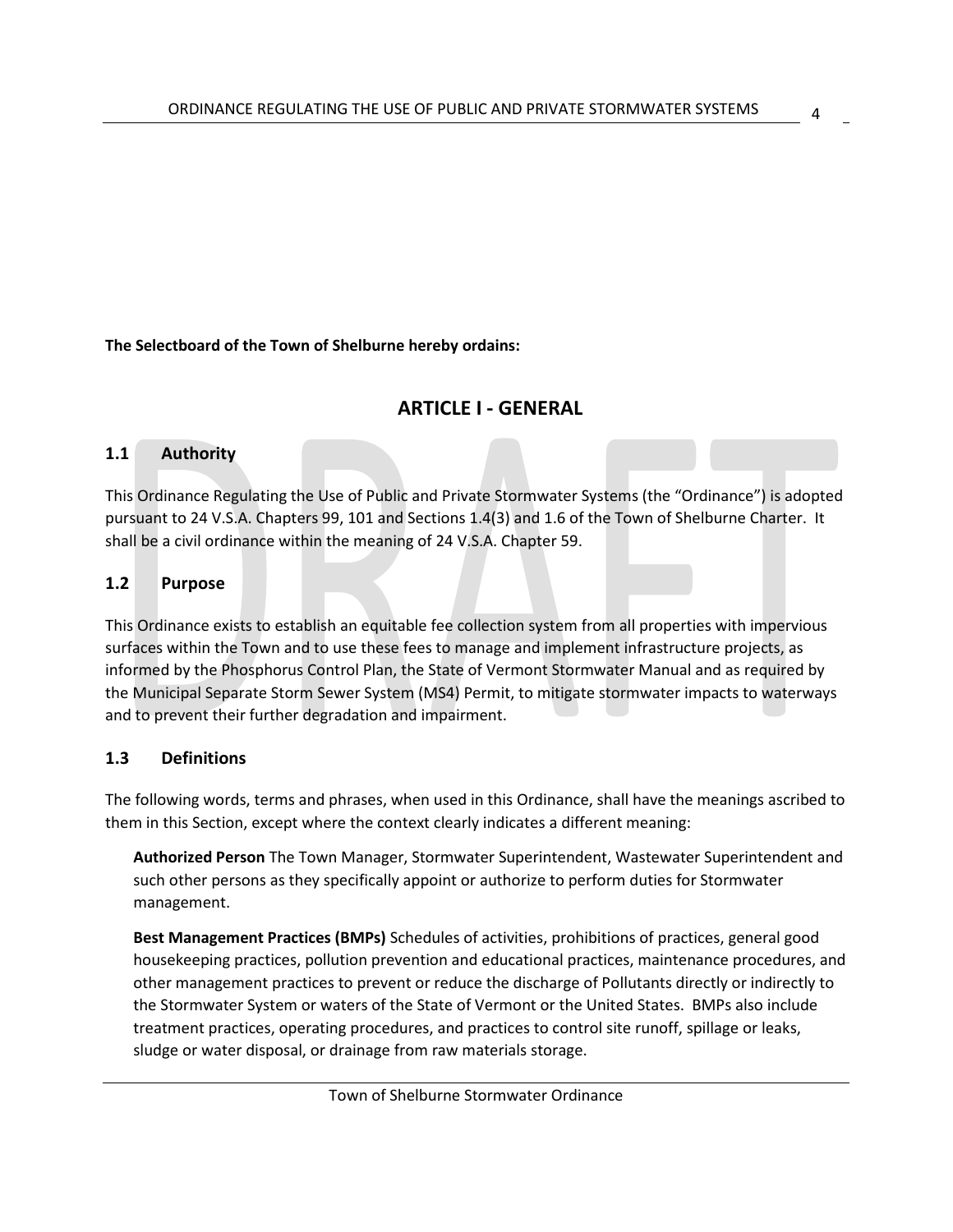**Town Manager** The Town Manager of the Town of Shelburne, or his/her authorized deputy, agent, or representative.

5

**Combined Sewer** A sewer receiving both Stormwater runoff and sewage.

**Construction Activity** shall mean activities including, but not limited to clearing and grubbing, grading, excavating, and demolition.

**Credit** An ongoing reduction in the stormwater user fee for certain identified and approved qualifying and ongoing private actions or activities that reduces the potential impact of increased Stormwater Discharges that result from development of a property.

**Department of Public Works Wastewater Division** That Town department responsible for construction, operation and maintenance of the sewage works.

**Developed Property** Any property that is altered from a natural state by construction or installation of more than five hundred (500) square feet of Impervious Surface.

**Discharge Permit** A permit issued by the Vermont Department of Environmental Conservation pursuant to authority granted in 10 V.S.A., Chapter 47, or the U.S. Environmental Protection Agency pursuant to 33 U.S.C. § 1251, et. seq.

**Equivalent Residential Unit or ERU** The base billing unit for stormwater fees and shall be equal to the square footage that represents the median of the area of Impervious Surface for all Single Family Residences in the Town as of the date of adoption or amendment of this Ordinance.

**Exclusively Residential** As used in Article IV of this Ordinance shall mean land development in the Town comprised of properties containing solely residential uses and permitted accessory uses, such as one-family, two-family and multi-family dwelling units. Land development with commercial, industrial or other non-residential uses is excluded.

**Hazardous Material** Any material, including any substance, waste, or combination thereof, which because of its quantity, concentration, or physical, chemical, or infectious characteristics may cause, or significantly contribute to, a substantial present or potential hazard to human health, safety, property, or the environment when improperly treated, stored, transported, disposed of, or otherwise managed.

**Illicit Discharge** Any direct or indirect Non-Stormwater Discharge to the Stormwater System.

**Impervious Surface** Those manmade surfaces, including, but not limited to, paved and unpaved roads, parking areas, roofs, driveways, sidewalks, walkways, compacted gravel and soil surfaces, and awnings and other permanent fabric or plastic coverings, from which precipitation runs off rather than infiltrates.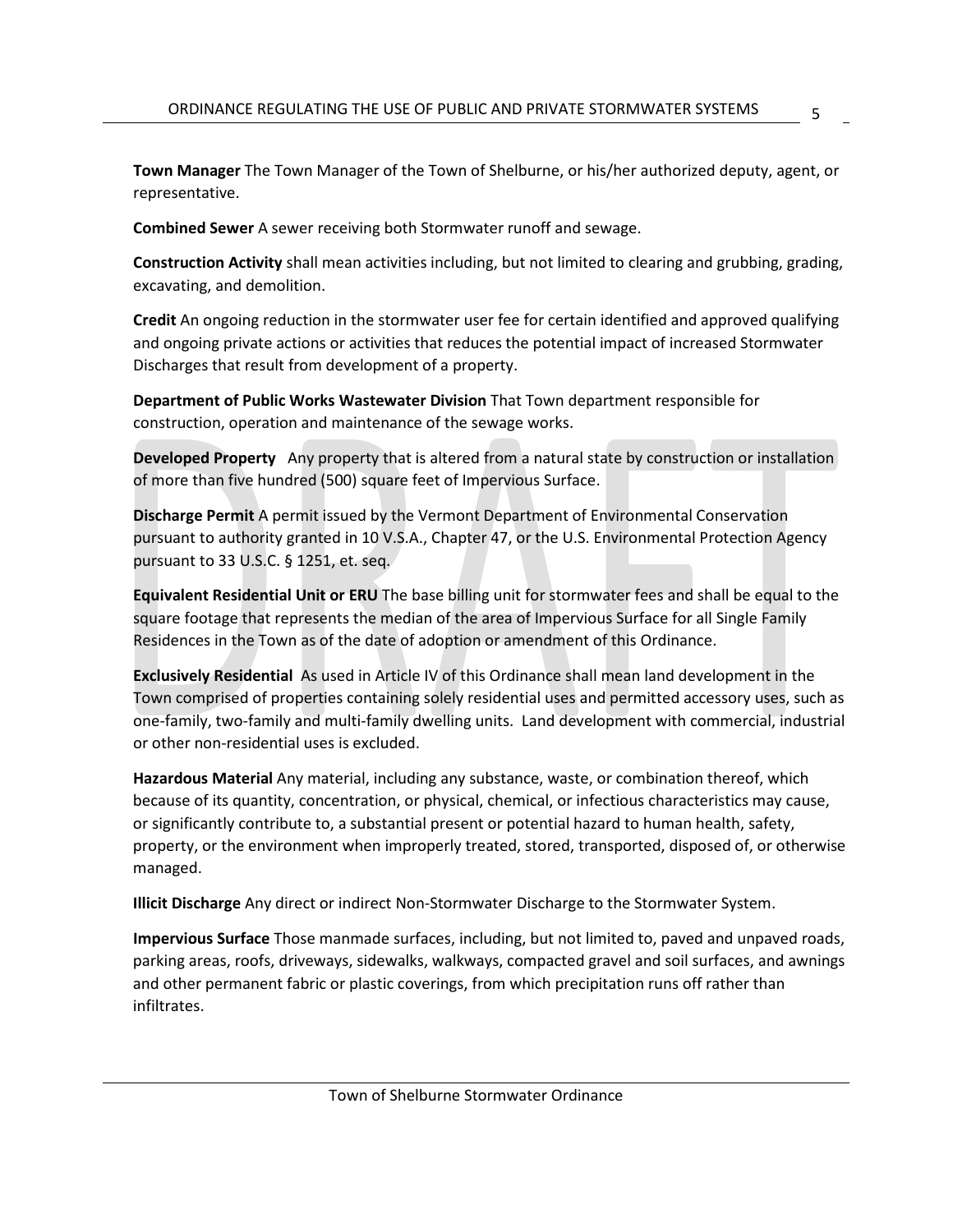**Industrial Activity** Activities subject to National Pollutant Discharge Elimination System (NPDES) Industrial Permits as defined in 40 CFR, Section 122.26(b)(14).

**Industrial Wastes** The liquid wastes from an industrial manufacturing process, trade, or business. Industrial Wastes do not include sanitary sewage.

**MS4 Permit** The Vermont Agency of Natural Resources' General Permit #3-9014, as amended or reissued, pursuant to which the Town obtained coverage for Stormwater discharges from its municipal separate storm sewer system.

**National Pollutant Discharge Elimination System (NPDES) Stormwater Discharge Permit** A permit issued by EPA (or by a State under authority delegated pursuant to 33 USC § 1342(b)) that authorizes the discharge of pollutants to waters of the United States, whether the permit is applicable on an individual, group, or general area-wide basis.

**Non Single Family Residence** (NSFR) All types of Developed Property in the Town except Single Family Residences.

**Non-Stormwater Discharge** Any discharge to the Stormwater System that is not composed entirely of Stormwater or such other waters or materials as are specifically authorized herein. It shall also include placing or depositing any Hazardous Material or Pollutant in the Stormwater System.

**Parcel** Any lot of land, plot of land, tract of land, subdivided piece of land, unit of land, any subset of land, land owned in common, or a condominium unit in the Town of Shelburne in separate ownership as of April 1 of the year the user fee is based on, and has a separate parcel identification number, map identification number or is identified as a separate parcel in the Town of Shelburne Grand List. Included in this definition are land controlled and managed by homeowners', condominium, planned community and unit owner associations. and all public and private roadways including but not limited to those owned by the Town, the State and the United States .

**Person** Any individual, firm, company, association, society, corporation, institution, partnership, governmental entity, group or other entity.

**Private Stormwater System** All elements of the Stormwater System located in the Town of Shelburne that are privately owned and not controlled and operated by Town.

**Public Stormwater System** All elements of the Stormwater System located in the Town of Shelburne that are controlled and operated by the Town of Shelburne or that carry Stormwater that drains directly or indirectly from any public property, including street rights-of-way.

**Pollutant** Any introduced substance which causes or contributes to pollution. Pollutants may include, but are not limited to: paints, varnishes, and solvents; oil and other automotive fluids; non-hazardous liquid and solid wastes and yard wastes; refuse, rubbish, garbage, litter, or other discarded or abandoned objects, ordinances, and accumulations, so that same may cause or contribute to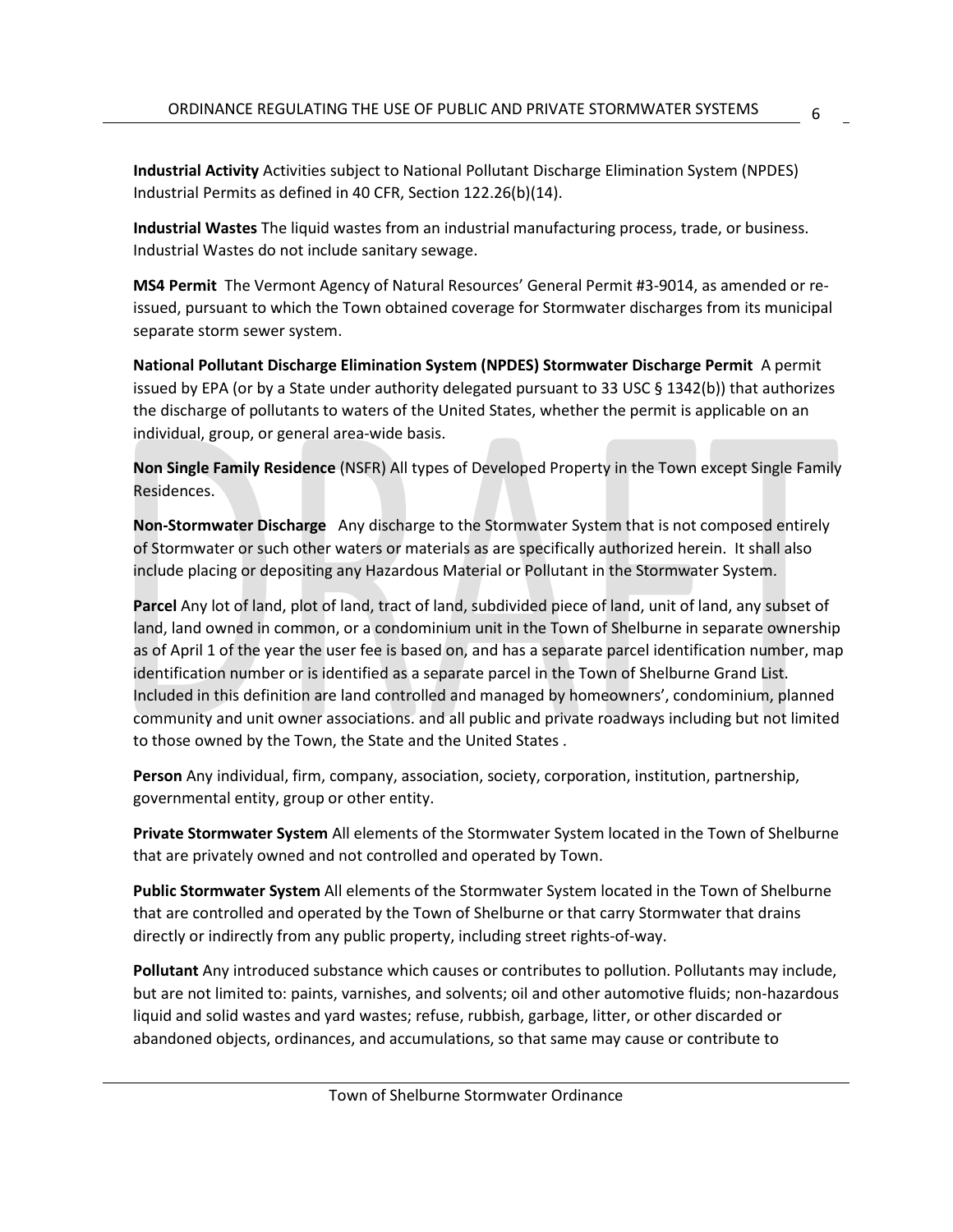pollution; floatables; pesticides, herbicides, sediment, nutrients and fertilizers; hazardous substances and wastes; sewage, fecal coliform and pathogens; dissolved and particulate metals; animal wastes; wastes and residues that result from constructing a building or structure; and noxious or offensive matter of any kind.

**Regulated Private System** Those Stormwater Systems located on privately owned property in the Town that are subject to or required to obtain a permit for Stormwater Discharges under federal or state law, which permits routinely require installation and maintenance of Stormwater management or treatment improvements.

**Selectboard** – A five member elected Selectboard constituting the legislative body of the Town. The Selectboard sets policy through budgets, ordinances, and tax rates among other regulatory duties.

**Sewage and Stormwater Commissioners** (or "Commissioners", or "Board") Members of the Selectboard acting as a Board of Sewage and Stormwater Commissioners under 24 V.S.A. Section 3614.

**Sewer** A pipe, culvert, ditch, swale or other conduit for carrying sewage or Stormwater.

**Shall** is mandatory; "may" is permissive.

**Single Family Residence** (SFR) Detached single family homes, duplexes, and triplexes.

**Storm Drain** A sewer intended to carry only Stormwater and surface waters.

**Stormwater** Excess water from rainfall and snow melt that does not evaporate or penetrate into the ground, which flows overland and is collected and transported to waters of the State of Vermont or the United States by the Stormwater System, together with any material that becomes dissolved or suspended in such water during its overland flow before entering surface waters of the State or a Stormwater System

**Stormwater Appeal Board** The Town Manager, and two other individuals appointed by the Selectboard.

**Stormwater Discharge** Any Stormwater that is transported, naturally or otherwise, from a Developed Property to the Public Stormwater System or surface waters.

**Stormwater System** Natural and man-made drainage structures, conveyances, Storm Drains, catch basins, and any other appurtenant device or structure where Stormwater is collected, transported, pumped, treated, infiltrated, dispersed or disposed of.

**Stormwater Superintendent** The Town Manager or his designee to oversee the Stormwater Services Division.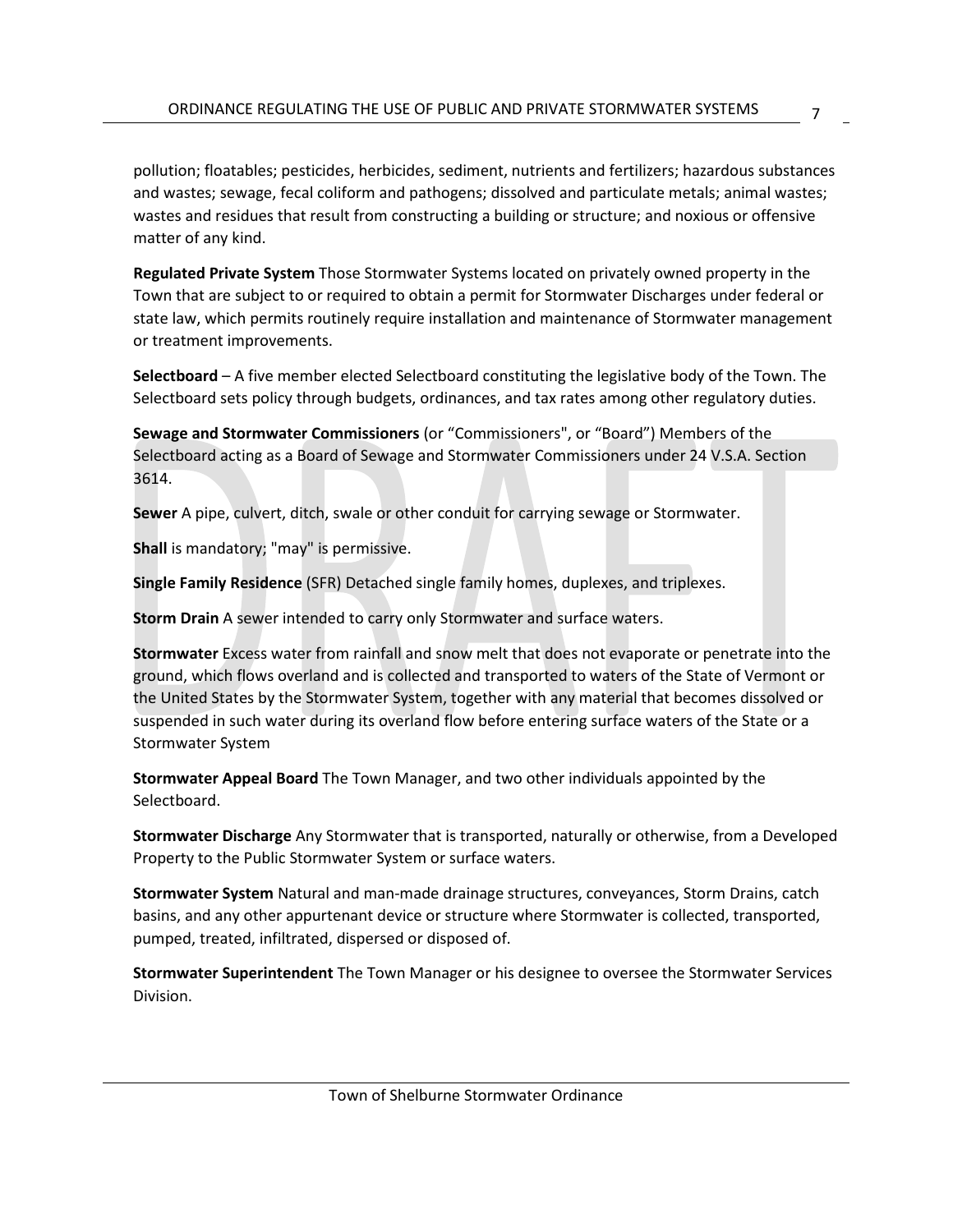**Stormwater Treatment Practice** (STP) A specific device or technique, including but not limited to a non-structural practice, designed to provide stormwater quality treatment and/or quantity control as defined in the Vermont Stormwater Management Manual, as amended (VSMM)

**Technical Standards for Stormwater Upgrades** Those standards and procedures, as adopted and amended by Selectboard, defining the processes of engineering feasibility analysis for upgrade, repair and maintenance of Stormwater Systems in the Town, which shall be incorporated by reference herein.

**VSMM** The Vermont Stormwater Management Manual, as amended from time to time by the Vermont Agency of Natural Resources, which shall be incorporated by reference herein.

**Wastewater Superintendent** That employee of the Town of Shelburne who shall be designated by the Town Manager to oversee the Department of Public Works Wastewater Division.

**Watercourse** A perennial, intermittent or ephemeral river, brook or stream, or any natural or manmade channel that carries Stormwater to any perennial, intermittent or ephemeral river, brook, stream or Stormwater drainage system.

### **ARTICLE II - STORMWATER SYSTEM**

#### <span id="page-12-1"></span><span id="page-12-0"></span>**2.1 Purpose**

The purpose of this Article is to provide for the health, safety, and general welfare of the citizens of Shelburne through the regulation of Stormwater Discharges to the Stormwater System as required by federal and state law.

#### <span id="page-12-2"></span>**2.2 Applicability**

Any discharge of Stormwater from Developed Property in the Town shall be subject to the provisions of this Article.

#### <span id="page-12-3"></span>**2.3 Required Approvals**

(A) No owner of Developed Property in the Town shall change or alter, or allow to be changed or altered, the discharge of Stormwater from such property occurring on the effective date of this Article without first obtaining any permit or approval required under this or any other Town Ordinance, state law, or federal law. As used herein, change or alter shall mean an act done which will result in a direct or indirect impact on the contribution of Stormwater into the Public Stormwater System.

8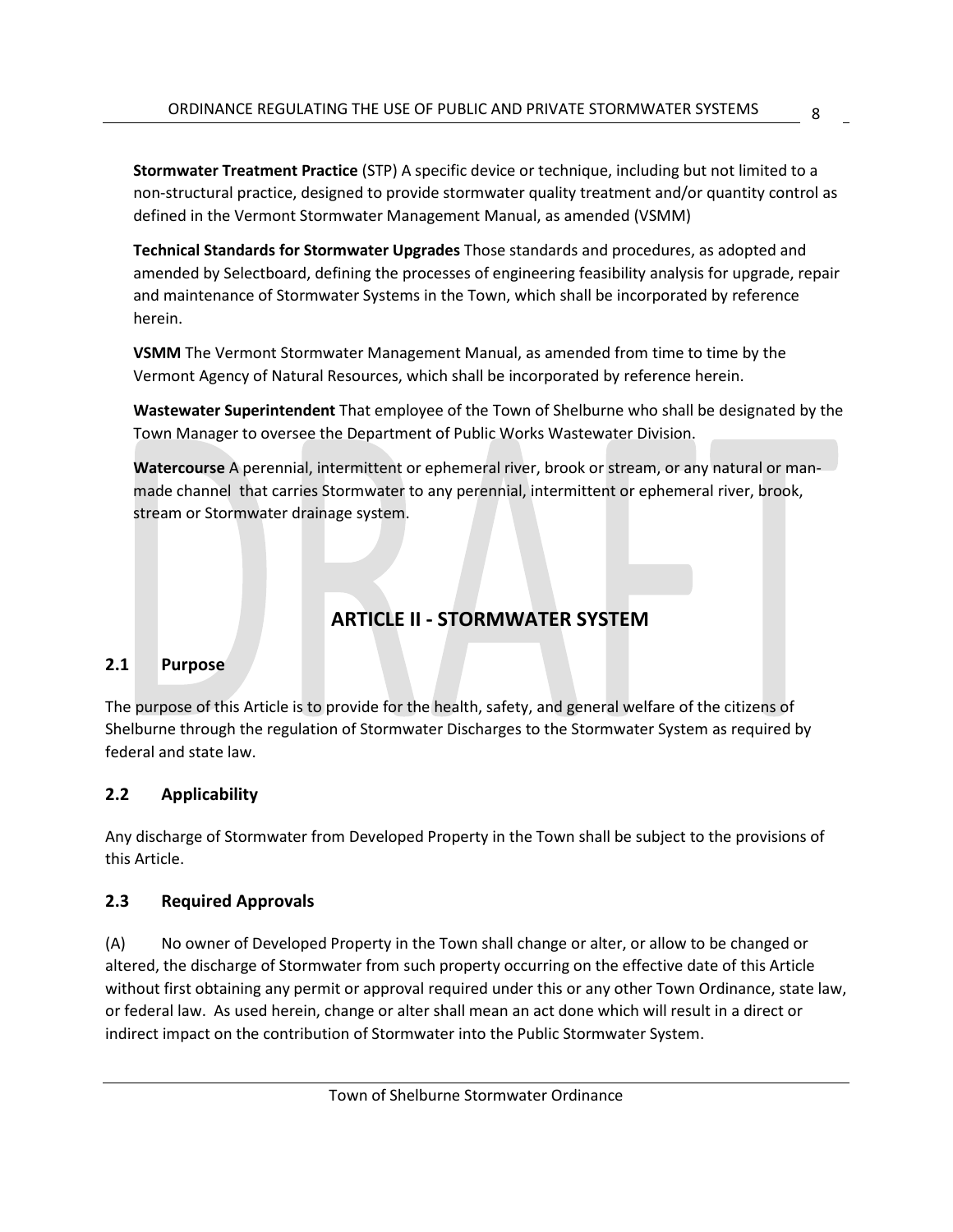(B) No unauthorized person shall uncover, make any connections with or opening into, use, alter, or disturb any public Storm Drain or appurtenance thereof without first obtaining a written permit from the Stormwater Superintendent.

#### <span id="page-13-0"></span>**2.4 Compliance with Existing Permits**

It shall be a violation of this Article for any owner of Developed Property that is subject to any local, state, or federal permit requirements regarding the discharge of Stormwater to fail to comply with such permit requirements.

#### <span id="page-13-1"></span>**2.5 Use of the Public Stormwater System:**

(A) The following may be discharged into the Public Stormwater System, subject to obtaining and complying with any required permit:

(1) Stormwater;

(2) Landscape irrigation or lawn watering, diverted stream flows, rising ground water, ground water infiltration to Storm Drains, uncontaminated pumped ground water, foundation or footing drains (not including active groundwater dewatering systems), crawl space pumps, air conditioning condensation, springs, natural riparian habitat or wetland flows, swimming pools (if dechlorinated typically less than one PPM chlorine), emergency firefighting activities, and any other water source not containing Pollutants;

(3) Discharges specified in writing by an Authorized Person as being necessary to protect public health and safety;

(4) Dye testing is an allowable discharge, but requires a verbal notification to an Authorized Person prior to the time of the test;

(5) Any non-Stormwater discharge permitted under a National Pollutant Discharge Elimination System (NPDES) permit, waiver, or waste discharge order issued to the discharger and administered under the authority of the United States Environmental Protection Agency, provided that the discharger is in full compliance with all requirements of the permit, waiver, or order and other applicable laws and regulations, and provided that written approval has been granted for any discharge to the Storm Drain system.

(B) It shall be a violation of this Ordinance for any Person to cause or allow to occur any Illicit Discharge to the Public Stormwater System or allow any Illicit Discharge existing on the date this Article becomes effective to continue regardless of whether such existing discharge was permissible under law or practices applicable or prevailing at the time the discharge commenced.

(C) No Person shall throw, deposit, leave or maintain, or permit to be thrown, deposited, left, or maintained, in or upon any public or private property, driveway, parking area, street, alley, sidewalk,

9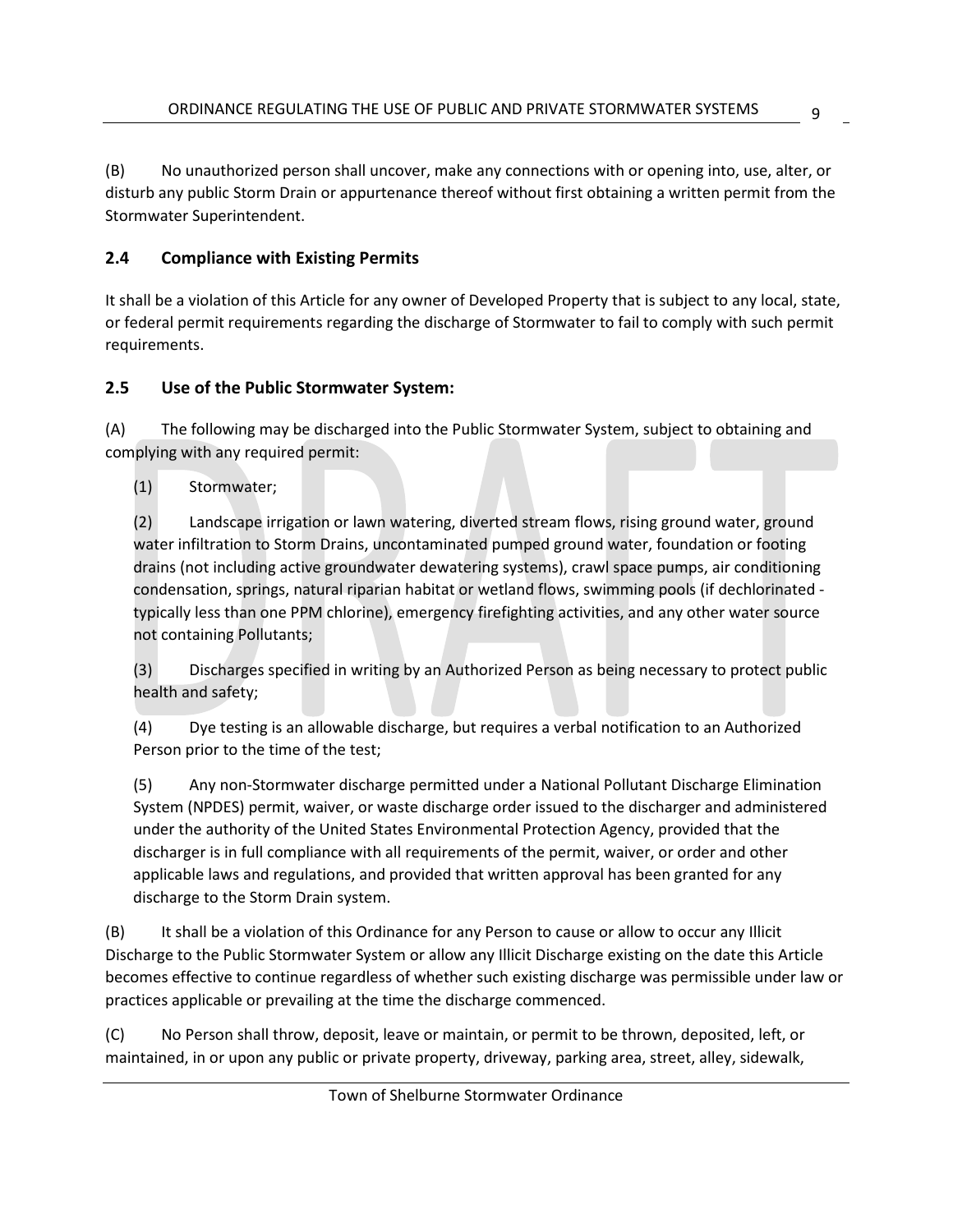component of the Storm Drain system, or Watercourse, any refuse, rubbish, garbage, litter, leaf and yard waste, or other discarded or abandoned objects, articles and accumulations, so that the same may cause or contribute to pollution. Any such wastes deposited in streets in proper waste receptacles for the purpose of collection are exempted from this prohibition.

#### <span id="page-14-0"></span>**2.6 Best Management Practices**

(A) The Stormwater Superintendent will adopt requirements identifying Best Management Practices (BMPs) for any activity, operation, or facility which may cause or contribute to an Illicit Discharge to the Stormwater System. The owner or operator of a commercial or industrial establishment shall provide, at their own expense, reasonable protection from an accidental Illicit Discharge into the Public Stormwater System. Further, any Person responsible for a property or premises, which is, or may be, the source of an Illicit Discharge to the Public Stormwater System, may be required to implement, at said Person's expense, additional BMPs to prevent or discontinue the Illicit Discharge. Compliance with all terms and conditions of a valid NPDES permit authorizing the discharge of Stormwater associated with Industrial Activity, to the extent practicable, shall be deemed in compliance with the provisions of this Section.

(B) Notwithstanding other requirements of law, as soon as any Person responsible for a facility or operation, or responsible for emergency response for a facility or operation, has information of any known or suspected release of materials which are resulting or may result in an Illicit Discharge into the Stormwater System, said Person shall take all necessary steps to ensure the discovery, containment, and cleanup of such release. In the event of a release of Hazardous Materials, said Person shall immediately notify emergency response agencies of the occurrence via emergency dispatch services. In the event of a release of non-hazardous materials, said Person shall notify the Stormwater Superintendent in person or by phone or email no later than the next business day. Notifications in person or by phone shall be confirmed by written notice addressed and mailed to the Stormwater Superintendent within three business days of the phone notice. If the Illicit Discharge emanates from a commercial or industrial establishment, the owner or operator of such establishment shall also retain an on-site written record of the discharge and the actions taken to prevent its recurrence. Such records shall be retained for at least three years.

#### <span id="page-14-1"></span>**2.7 Protection from Damage**

No person shall maliciously, willfully or negligently break, damage, destroy, uncover, deface, or tamper with any structure, appurtenance, or equipment which is a part of the Public Stormwater System.

#### <span id="page-14-2"></span>**2.8 Watercourse Protection**

Every Person owning property through which a manmade or natural Watercourse passes, or such Person's lessee, shall not dump or dispose of trash, debris, or other obstacles that would pollute, contaminate or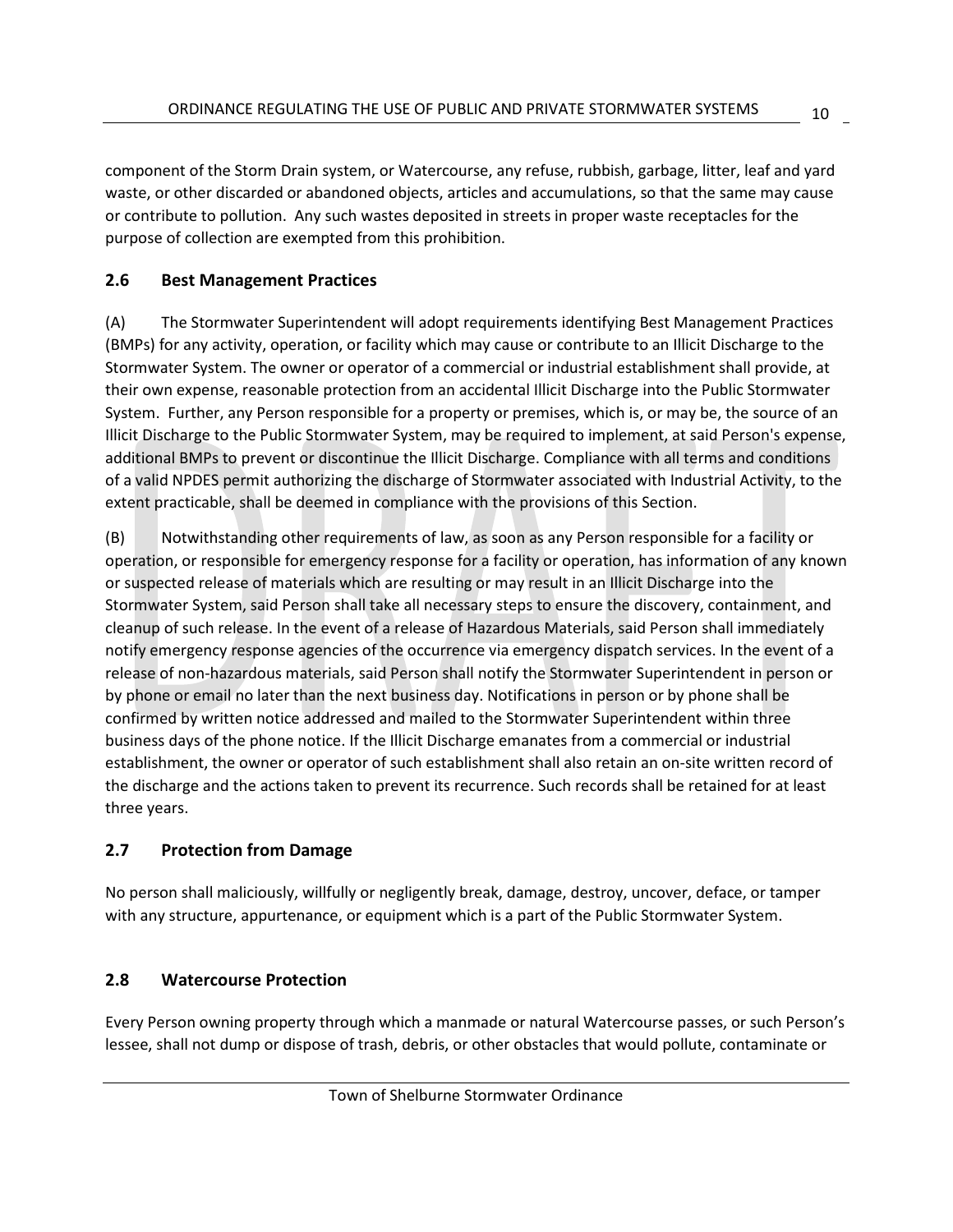alter the flow of water through a Watercourse. In addition, the owner or lessee shall maintain existing privately owned infrastructure within or adjacent to a Watercourse, so that such structures will not adversely impact the use, function, or physical integrity of the Watercourse. Natural riparian buffers and manmade Watercourses established as part of a development and required by Town regulations shall be maintained by the developer and all other subsequent property owners, including but not limited to associations, within the development.

#### **ARTICLE III - STORMWATER SYSTEM USER FEES**

#### <span id="page-15-1"></span><span id="page-15-0"></span>**3.1 Establishment of Stormwater User Fees**

(A) A user fee based on an Equivalent Residential Unit (ERU) shall be imposed on every owner of Developed Property within the Town. An ERU shall equal that square footage that represents the median of the area of Impervious Surface for all Single Family Residences in the Town. The Selectboard shall, by resolution, establish the square footage that constitutes one ERU on a periodic basis.

(B) The Selectboard shall have the authority to set and modify the user fee rates so that the total revenue generated by said charges, and any secondary sources of revenue, shall be sufficient to fund the Town's stormwater program.

(C) The Selectboard shall establish by resolution the monthly rate for each ERU. The monthly user fee for a specific property is determined by multiplying the rate per ERU times the number of ERUs allocated to the property.

(D) There are no exempt properties under this Article.

#### <span id="page-15-2"></span>**3.2 User Fee Credits:**

(A) The Stormwater Superintendent shall prepare for the Selectboard's approval, a "Credit Manual for Stormwater Fees" specifying the design and performance standards of on-site Private Stormwater Systems, facilities, activities and services which qualify for application of a user fee credit and the method of calculating Credits. The Selectboard shall have the authority to approve, modify and approve or disapprove the Credit Manual.

(B) Following approval of a Credit Manual, the Stormwater Superintendent may, at the request of a property owner, reduce the user fee established for any property by awarding a Credit based on the policies and conditions set forth in the Manual. No Credit shall exceed seventy percent (70%) of the applicable monthly user fee for a given property. Any property owner may appeal the Stormwater Superintendent's determination regarding an award of a Credit by filing a written notice of appeal with the Stormwater Appeal Board within ten (10) business days of the Stormwater Superintendent's decision. The Stormwater Appeal Board shall review such appeal at a meeting preceded by fifteen (15) calendar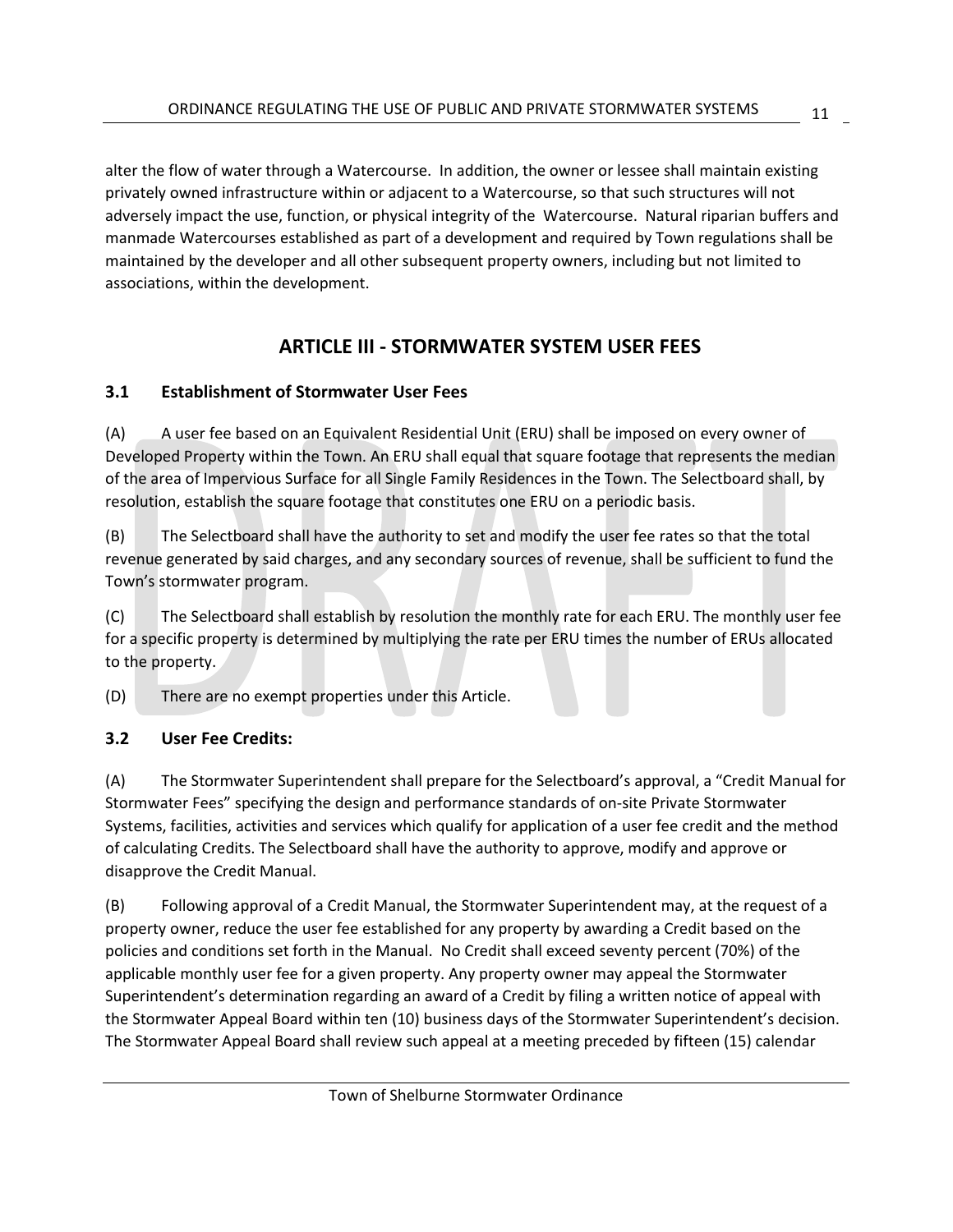days written notice of the meeting date to the property owner. Following the meeting, the Stormwater Appeal Board shall issue its decision on the appeal in writing, which decision shall be final.

(C) Credits shall be applied to user fees on the next billing period after the completed credit application is approved.

(D) Any award of Credit shall be conditioned on continuing compliance with the Town's design and performance standards as stated in the "Credit Manual for Stormwater Fees" and/or upon continuing provision of the systems, facilities, services, and activities provided, operated, and maintained by the property owner or owners upon which the Credit is based. The Stormwater Superintendent may revoke or reduce a Credit at any time for non-compliance by providing thirty (30) days written notice of a noncomplying condition and intent to revoke or reduce the Credit to the property owner. If the noncompliance is not cured within the thirty (30) day period, the Stormwater Superintendent shall eliminate the Credit for user fee bills issued to the property owner after such period. A property owner may appeal the Stormwater Superintendent's determination regarding Credit revocation or reduction in the same manner set forth in paragraph (B), above.

#### <span id="page-16-0"></span>**3.3 Establishment of ERUs:**

(A) Each Single Family Residence (SFR) shall be allocated one (1) ERU.

(B) The ERUs allocated to NSFR properties, except Town highways, shall be determined in the following manner:

(1) The amount of Impervious Surface on each Parcel shall be divided by the gross area of the Parcel resulting in the percent of imperviousness for the Parcel.

(2) Based on the percent imperviousness, a "tier factor" shall be determined, based on the following categories:

| <b>IMPERVIOUS PERCENTAGE</b><br>OF GROSS AREA | <b>TIFR FACTOR</b> |
|-----------------------------------------------|--------------------|
| 1 to 10.99%                                   | * See Below        |
| 11 to 20.99%                                  | 0.15               |
| 21 to 30.99%                                  | 0.25               |
| 31 to 40.99%                                  | 0.35               |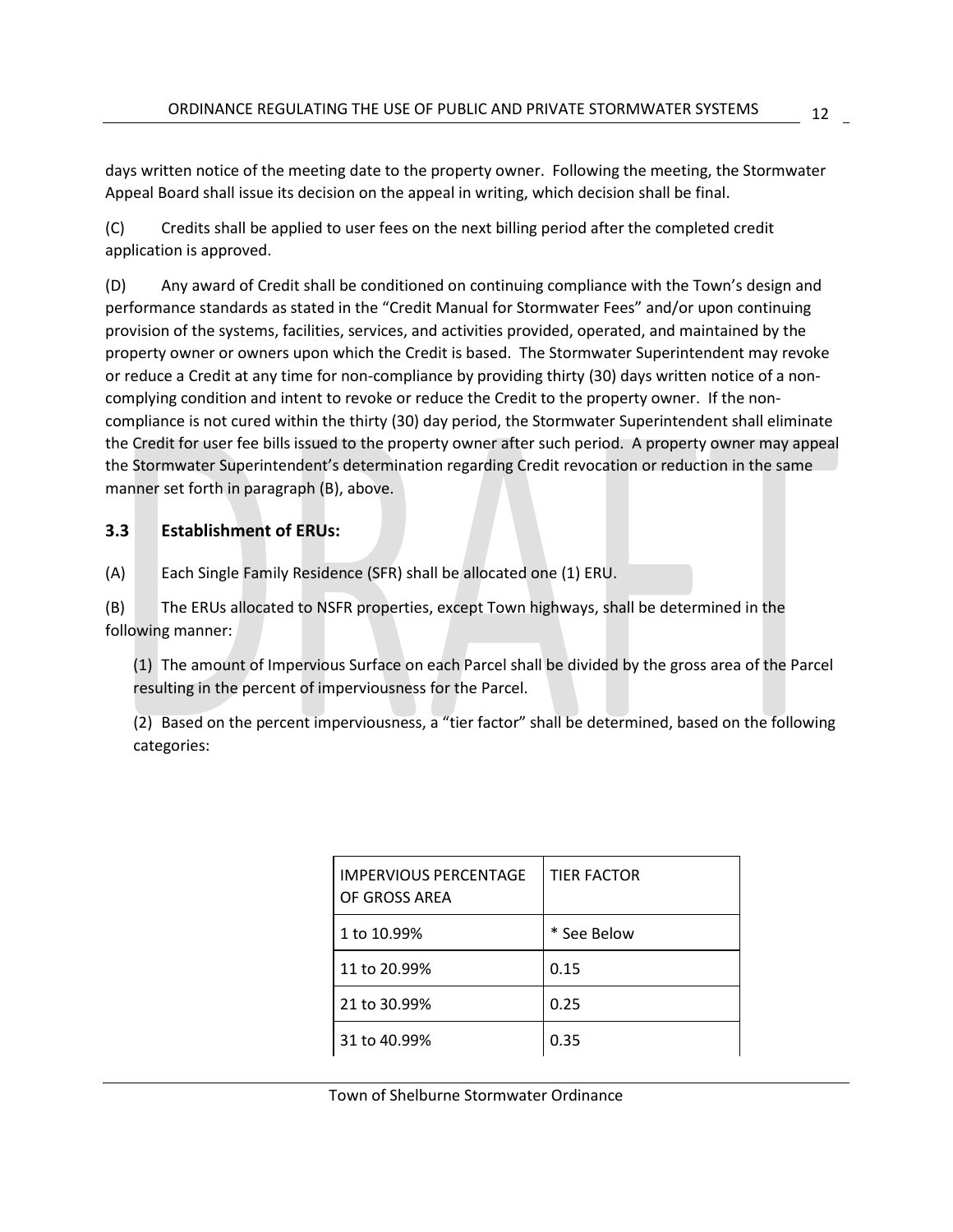| 41 to 50.99% | 0.45 |
|--------------|------|
| 51 to 60.99% | 0.55 |
| 61 to 70.99% | 0.65 |
| 71 to 80.99% | 0.75 |
| 81 to 90.99% | 0.85 |
| 91 to 100%   | 0.95 |

\*Fee will be based on actual amount of Impervious Surface, measured in square feet. The tier factor used shall be the percent impervious area of the Parcel represented as a decimal (e.g. 1.5% would be 0.015, 6.9% would be 0.069, 10.3% would be 0.103, etc). The gross area of the Parcel shall be multiplied by the tier factor, and then divided by the ERU. The resulting value is rounded up to the nearest whole number, which is the number of ERUs for the property.

(C) The ERUs allocated to properties comprised solely of Town owned roadways shall be determined by dividing two-thirds of the total Impervious Surface for the property by the ERU. The resulting value is then rounded up to the nearest whole number which is the number of ERUs for the property.

#### <span id="page-17-0"></span>**3.4 Billing and Collection**

(A) Stormwater user fees will be billed quarterly and shall be reflected on the water and sewer bills for each property owner, where applicable. The bill shall also state the ERUs allocated to each property.

(B) A property owner may appeal an allocation of ERUs to the Stormwater Superintendent by submitting a written notice of appeal to the Stormwater Superintendent within fifteen (15) calendar days of the mailing date of the bill. The Stormwater Superintendent shall promptly meet with the property owner and issue a decision of the allocation of ERUs. A property owner may appeal the Stormwater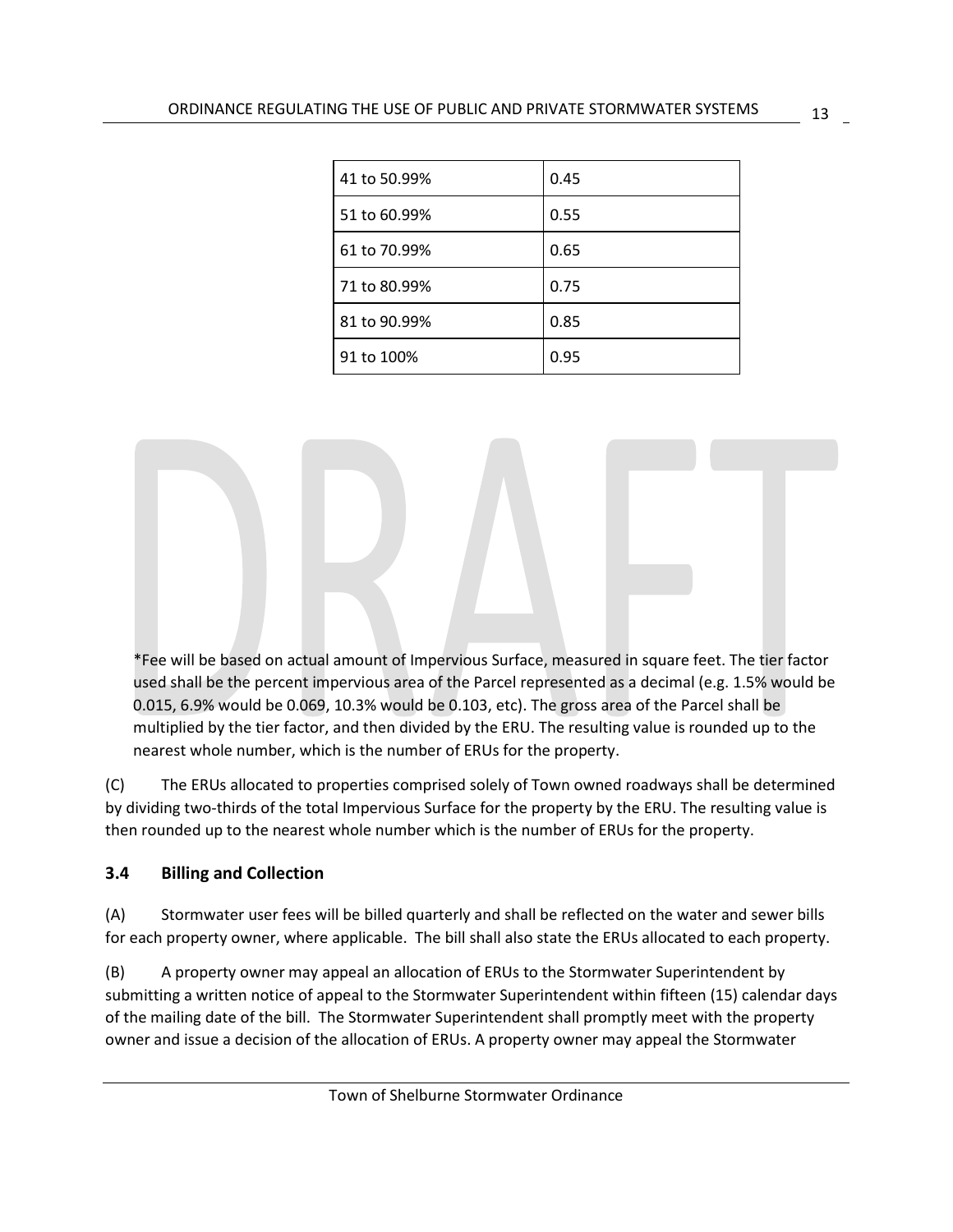Superintendent's determination regarding Credit revocation in the same manner set forth in Section 3.3(B). The filing of an appeal shall not relieve a property owner of the obligation to pay the user fee when due.

(C) In the event any stormwater user fee is not paid within thirty (30) days from the billing date, a late penalty charge will be added to the fee together with interest charges. The amount of the late penalty charge and the interest rate on the overdue accounts shall be the same as those applied to delinquent taxes. If such payment is not made, such stormwater user fee shall be a lien upon such real estate and may be collected in the manner provided in 24 V.S.A. §§ 3504 and 3612. Any payment made to the Town for utility fees shall first be allocated to delinquent water, then delinquent sewer, then delinquent stormwater fees. The remaining amount of the payment shall first be allocated to current water, then current sewer, then current stormwater fees.

#### <span id="page-18-0"></span>**3.5 Expenditures.**

(A) The user fees, as well as any secondary sources of revenue, shall be used to fund the Town's efforts to manage Stormwater. Acceptable expenditures include, but are not limited to, capital construction, maintenance and operations, engineering and planning, regulation and enforcement, water quality programs, special services, administration and management, coverage requirements, reserve funds, staff or labor costs, vehicle and equipment purchases, water quality related public education, and miscellaneous overhead costs.

(B) Excess revenues may be placed into a sinking fund, and may be retained and expended pursuant to 24 V.S.A. § 3616. The Town reserves the right to increase, decrease, stop and/or maintain regular deposits into a sinking fund not exceeding 15% of the normal total budgeted expenses for maintenance/replacement in that year. The Selectboard holding office shall have the authority to withdraw sinking fund amounts only for the purposes of paying acceptable expenditures as outlined in Section 3.5(A), above.

#### <span id="page-18-1"></span>**ARTICLE IV – ACCEPTANCE OR INSPECTION OF REGULATED PRIVATE SYSTEMS**

4.1 Exclusively Residential Regulated Private Systems.

(A) Subject to the terms and conditions of this Ordinance, the Town may accept conveyance of and assume responsibility for the following types of Regulated Private Systems that serve Exclusively Residential development in the Town:

(1) Regulated Private Systems with valid Vermont stormwater discharge permits issued pursuant to the guidance and standards in the Vermont Stormwater Management Manual (VSMM) if the Regulated Private System has been constructed and maintained in accordance with the approved plans and specifications;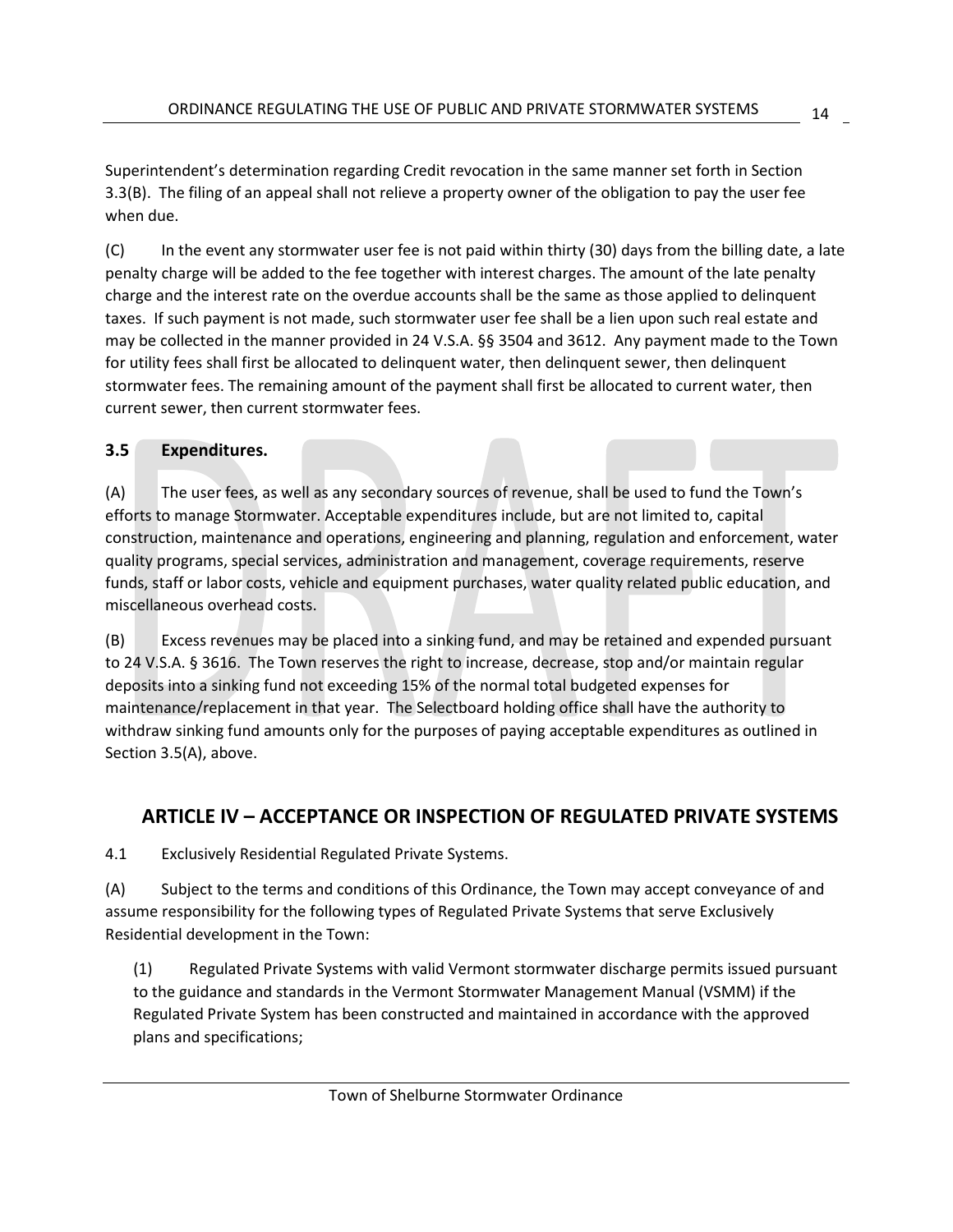(2) Regulated Private Systems with valid Vermont stormwater discharge permits issued under standards in effect prior to the adoption of the VSMM, if the Regulated Private System is not located in a stormwater-impaired watershed and the Regulated Private System has been constructed and maintained in full accordance with the approved plans and specifications;

(3) Regulated Private Systems with expired Vermont stormwater discharge permits located within a stormwater-impaired watershed if the Regulated Private System is upgraded in accordance with the Technical Standards for Stormwater Upgrades;

(4) Regulated Private Systems with valid Vermont stormwater discharge permits issued under standards older than the VSMM and located in a stormwater-impaired watershed only if the Regulated Private System is upgraded in accordance with the Technical Standards for Stormwater Upgrades; and

(5) Regulated Private Systems with valid Vermont individual stormwater discharge permits provided that the Stormwater Services Division determines that the permit's requirements and the maintenance of any associated offset projects would not place an undue burden on the Town.

(B) The Owner of any Regulated Private System listed in Section (A), above, may offer to convey such system to the Town by:

(1) Applying to the Stormwater Superintendent, using forms developed by the Stormwater Superintendent;

(2) Paying the applicable fee as determined by resolution of the Shelburne Selectboard; and

(3) Agreeing to reimburse the Town for any reasonable costs, fees, expenses and other charges the Town incurs in evaluating the Regulated Private System's design and inspecting the Regulated Private System's Stormwater management and treatment improvements prior to acceptance of such Regulated Private System.

(C) Upon receipt of a complete application described in Section (B), above, the Stormwater Superintendent shall determine whether the Regulated Private System meets the applicable standards which determination shall be final.

(D) Upon a determination that a Regulated Private System meets applicable standards, the Stormwater Superintendent, working with the Town Attorney or the Town Attorney's designee, shall direct the Owner of the Regulated Private System to prepare all documents, using forms developed by the Stormwater Superintendent, the Town Attorney, or the Town Attorney's designee, necessary to convey the Regulated Private System, free and clear of all encumbrances, to the Town and transfer any applicable permit to the Town. The Stormwater Superintendent, Town Attorney or the Town Attorney's designee shall review such documents to determine their accuracy and completeness.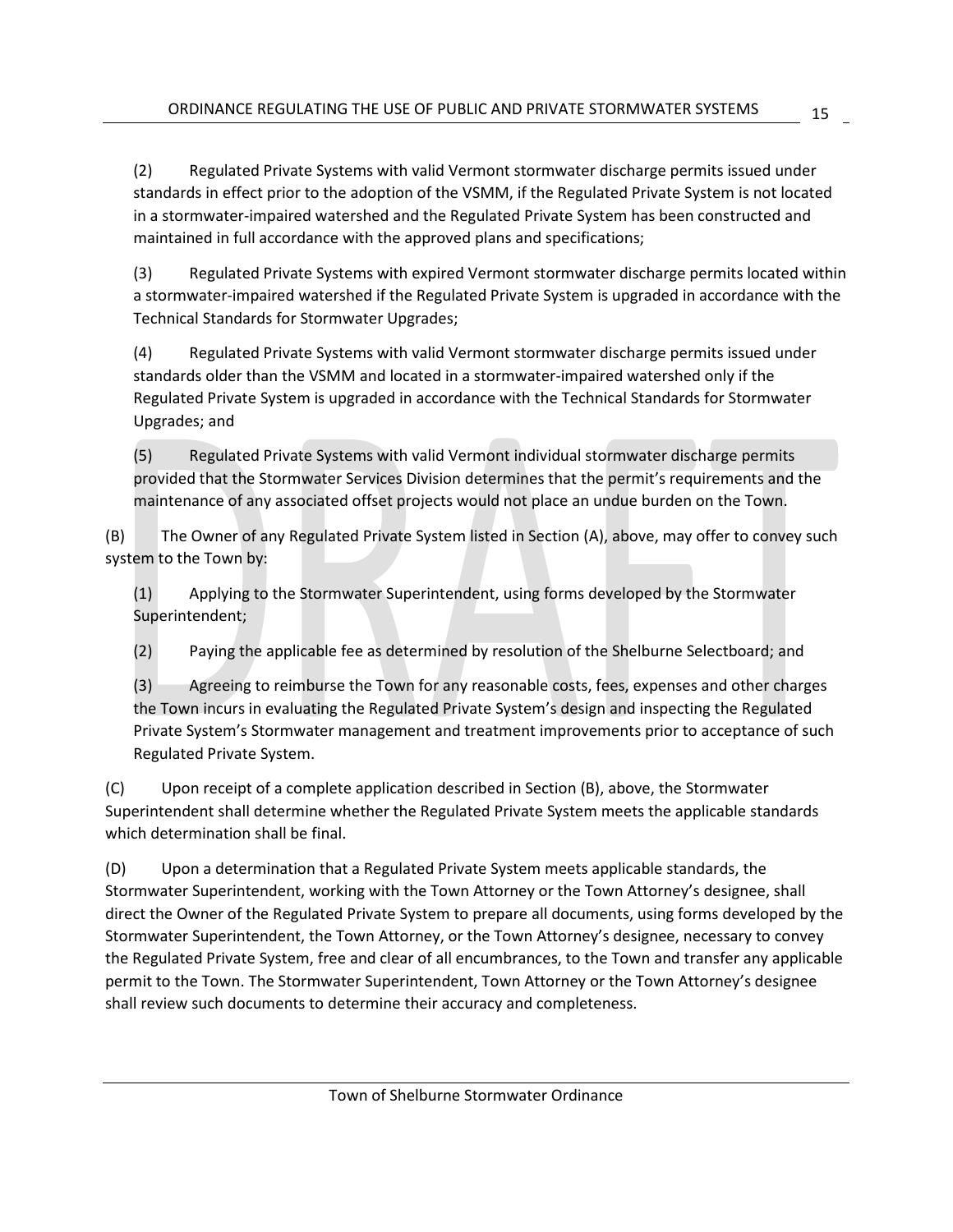(E) Upon an Owner of the Regulated Private System's satisfactory completion of the work required under paragraphs (A) through (D) above, and payment of any sums due under paragraph (B) above, the Stormwater Superintendent shall submit to the Selectboard the Owner's offer to convey the Regulated Private System to the Town. The Selectboard may accept such offer if it determines that such acceptance is in the best interests of the Town.

(F) Upon acceptance of a Regulated Private System pursuant to paragraph (E) above, the Town shall be responsible for operating, maintaining, repairing, replacing and upgrading the Regulated Private System to comply with any applicable permit and for renewing or obtaining any permit required for operation and maintenance of the Regulated Private System, except that the Former Owner of the Regulated Private System shall be responsible for all costs, fees, charges and expenses for:

(1) Remedying damage caused by the Former Owner of the Regulated Private System; or

(2) In the event that an extreme unforeseen circumstance requires extraordinary repair and reconstruction measures unique to the Regulated Private System. As used herein, an "extreme unforeseen circumstance" shall mean an act, event, cause or condition that is beyond the Town's reasonable control such as a fire, storm, earthquake, flood, lightning, landslide, hurricane, tornado, war, strike, terrorism, riot or insurrection.

(G) For a period of twenty (20) years from the date the Town accepts a Regulated Private System and other than the User Fee described in Article III hereof, the Town shall not impose an assessment or surcharge that is unique to the Former Owner of such accepted Regulated Private System to cover all or a portion of the cost of performing the Town's duties outlined in paragraph (F) above, unless the Town imposes a similar assessment or surcharge on other Former Owners of other similar Regulated Private Systems, or in the event of a need to remedy damage described in subparagraphs  $(F)(1)$  and  $(F)(2)$  above.

(H) For purposes of this Article VII, the phrase "Former Owner" includes the successors in interest of Owners of Regulated Private Systems that have been accepted by the Town pursuant to the procedures outlined in paragraphs (B) through (G) of this Section 4.1. If a "Former Owner" is a membership organization, company, corporation or other entity, whether for profit or not-for-profit, the phrase "Former Owner" shall also include its officers, members, directors and their respective successors in interest.

#### <span id="page-20-0"></span>**4.2 Regulated Private Systems That Are Not Exclusively Residential**

(A) Subject to the terms and conditions of this Ordinance, the Town may, at the discretion of the Stormwater Superintendent, allow Regulated Private Systems that serve properties with non-residential uses to obtain permit coverage under the Town's MS4 Permit provided the Owner of such Regulated Private System meets all of the following conditions:

(1) The Regulated Private System shall comply with the VSMM or the Technical Standards for Stormwater Upgrades.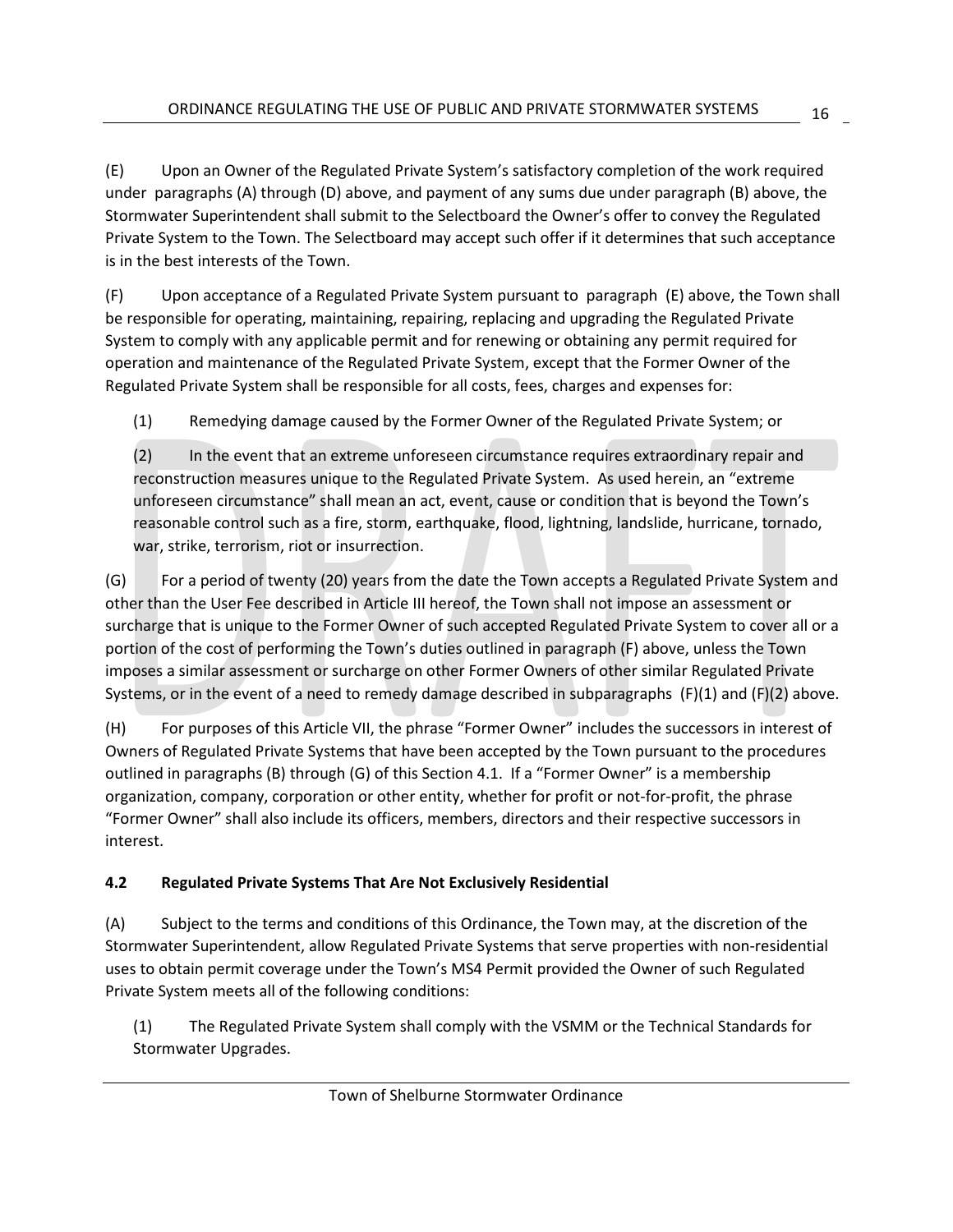(2) Regulated Private Systems located in a stormwater-impaired watershed, as determined by said watershed's placement on the State's list of stormwater-impaired waters pursuant to 33 U.S.C. Section 1313(d), shall satisfy the goals outlined in any Agency of Natural Resources-approved plan for the Town to meet MS4 Permit requirements (e.g., the Town's Flow Restoration Plan).

(3) The Owner of a Regulated Private System enters into an agreement with the Town obligating the Owner of the Regulated Private System to maintain the Regulated Private System in accordance with the MS4 Permit and the VSMM or the Technical Standards for Stormwater Upgrades, as applicable to that Regulated Private System, and grants the Town access by license:

(a) To monitor and inspect the Regulated Private System at regular intervals to confirm compliance with the MS4 Permit and either the VSMM or the Technical Standards for Stormwater Upgrades, as applicable to that Regulated Private System; or

(b) To maintain the Regulated Private System only in the event the Superintendent determines that the Owner of the Regulated Private System has failed to perform maintenance of the Regulated Private System in accordance with the VSMM or the Technical Standards for Stormwater Upgrades, as applicable to that Regulated Private System and that public good requires that the Town to perform such maintenance on the Regulated Private System. The Town's performance of maintenance on a Regulated Private System shall be performed at its sole discretion and shall not relieve the Owner from complying with the MS4 Permit and the VSMM or the Technical Standards for Stormwater Upgrades, as applicable. If the Town chooses to perform such maintenance after the Owner's failure or refusal to do so, the Owner shall reimburse the Town for its costs, fees, expenses and other charges it incurs as a result of the Owner's failure or refusal to perform such maintenance. If the Owner refuses to reimburse the Town within thirty days of the Town's mailing of a bill for such charges, such charges shall be a lien on the Owner's property and enforceable in accordance with 24 V.S.A. §§ 3504 and 3612 .

(4) The Superintendent determines that allowing the Regulated Private System to obtain coverage under the Town's MS4 Permit would not place an undue burden on the Town.

(B) The Owner of a Regulated Private System meeting the requirements of paragraph (A), above, may request coverage under the Town's MS4 Permit by:

(1) Applying to the Stormwater Superintendent, using forms developed by the Stormwater Superintendent;

(2) Paying the applicable fee as determined by the Shelburne Selectboard;

(3) Submitting a plan for maintenance and repair of the Regulated Private System to ensure compliance with the MS4 Permit and either the VSMM or the Technical Standards for Stormwater Upgrades, as applicable to that Regulated Private System; and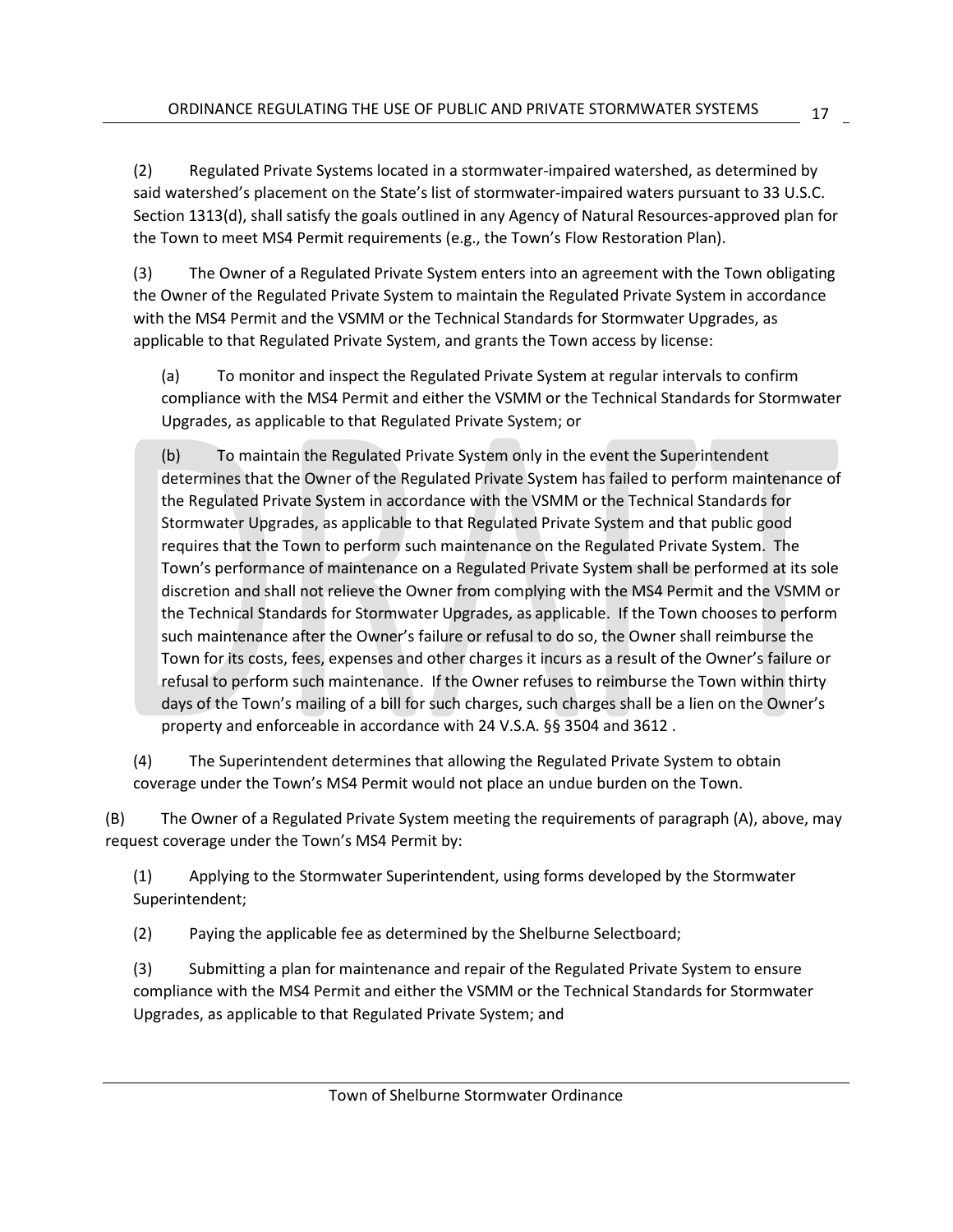(4) Agreeing to reimburse the Town for any reasonable costs, fees, expenses and other charges the Town incurs in evaluating the Regulated Private System's design and inspecting the Regulated Private System's Stormwater management and treatment improvements prior to the Town accepting coverage of such Regulated Private System under its MS4 Permit.

(C) Upon receipt of a complete application as described in paragraph (B) above, the Superintendent shall determine whether the Regulated Private System meets the VSMM or the Technical Standards for Stormwater Upgrades, as applicable to that Regulated Private System. The Superintendent's determination shall be final.

(D) Upon determination that a Regulated Private System satisfies the VSMM or the Technical Standards for Stormwater Upgrades, as applicable to that Regulated Private System, the Stormwater Superintendent, working with the Town Attorney or the Town Attorney's designee, shall direct the Owner of the Regulated Private System to prepare all documents, using forms developed by the Stormwater Superintendent, the Town Attorney or the Town Attorney's designee, necessary for the Regulated Private System to obtain coverage under the Town's MS4 Permit. The Stormwater Superintendent, Town Attorney or the Town Attorney's designee shall review such documents to determine their accuracy and completeness.

(E) Upon an Owner of the Regulated Private System's satisfactory completion of the work required by paragraphs (A) through (D) above, and payment of any sums due under paragraph (B) above, the Stormwater Superintendent shall submit to the Selectboard the Regulated Private System Owner's request to obtain coverage under the Town's MS4 Permit. The Selectboard may approve such request if it determines that such approval is in the best interests of the Town.

(F) Upon allowing a Regulated Private System to obtain coverage under the Town's MS4 Permit pursuant to paragraph (E) above, the Town shall periodically monitor, inspect and report on the Regulated Private System per the Town's MS4 Permit requirements. Notwithstanding such coverage, the Owner of the Regulated Private System remains responsible for all costs, fees, charges and expenses for:

(1) Operation, maintenance, repair, improvement or replacement of the Regulated Private System to ensure compliance with the MS4 Permit and with either the VSMM or the Technical Standards for Stormwater Upgrades, as applicable to that Regulated Private System;

(2) Remedying damage caused by the Owner of the Regulated Private System; and

(3) In the event that an extreme unforeseen circumstance requires extraordinary repair and reconstruction measures unique to the Regulated Private System. As used herein, an "extreme unforeseen circumstance" shall mean an act, event, cause or condition that is beyond the Town's reasonable control such as a fire, storm, earthquake, flood, lightening, landslide, hurricane, tornado, war, strike, terrorism, riot or insurrection.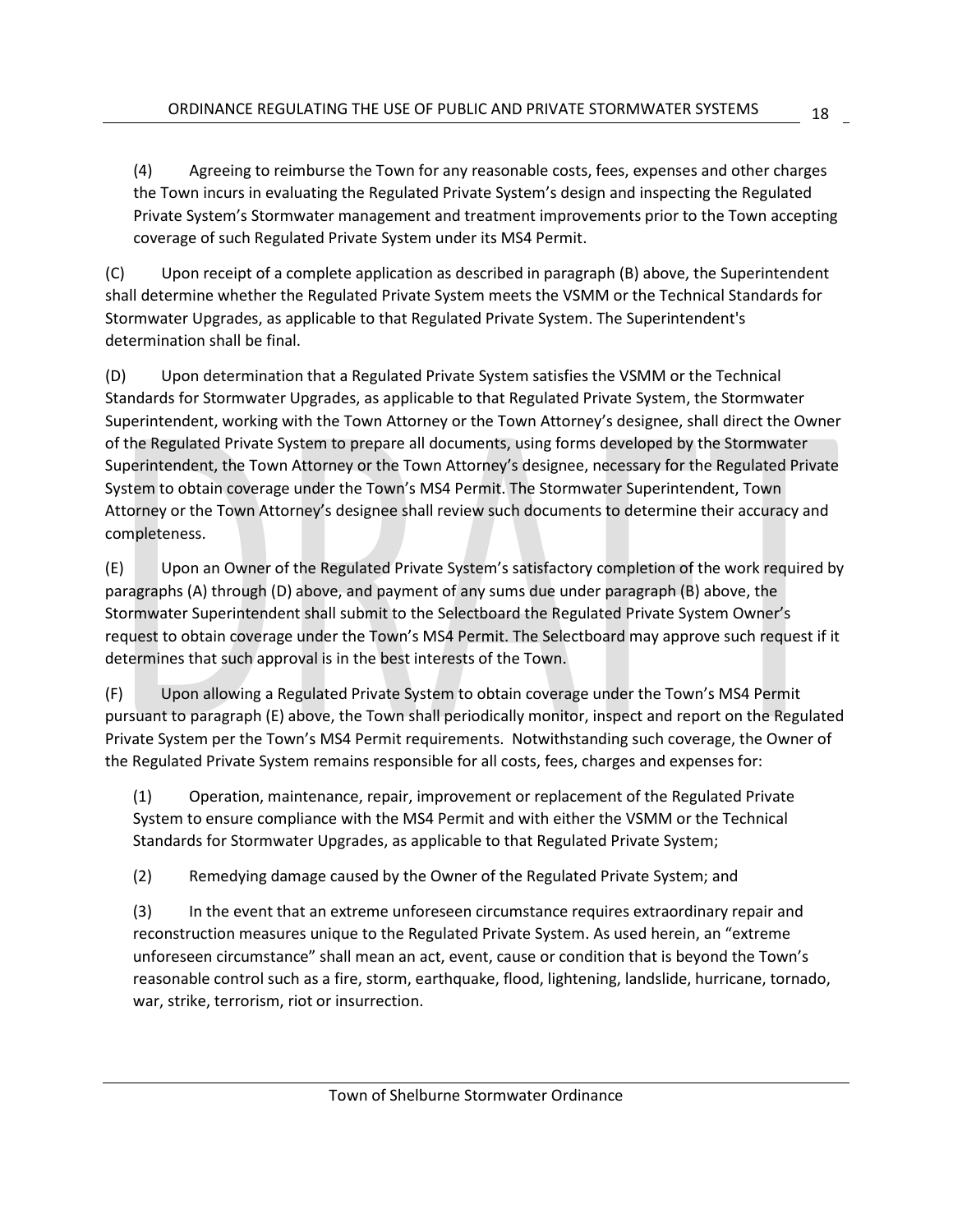(G) For a period of twenty (20) years from the date the Town allows a Regulated Private System to obtain coverage under the Town's MS4 Permit and other than the User Fee described in Article III hereof, the Town shall not impose an assessment or surcharge that is unique to the Owner of such Regulated Private System to cover all or a portion of the cost of performing the Town's duties outlined in paragraph (F) above unless either:

(1) The Town imposes a similar assessment or surcharge on Owners of other similar Regulated Private Systems;

(2) In the event of a need to remedy damage caused by negligence or malfeasance on the part of the Owner;

(3) In the event that an extreme unforeseen circumstance requires extraordinary repair and reconstruction measures unique to the Regulated Private System; or

(4) If the Town deems in the reasonable exercise of its discretion that the Owner has failed to maintain, repair or improve the Regulated Private System to comply with the Town's MS4 Permit and such maintenance, repair or improvement is necessary, as determined by the Stormwater Superintendent's sole discretion, to ensure compliance with the Town's MS4 Permit.

(H) For purposes of this Section 4.2, the term "Owner" includes the successors in interest of Owners of Regulated Private Systems that have obtained coverage under the Town's MS4 Permit. If an "Owner" is a membership organization, company, corporation or other entity, whether for profit or not-for-profit, the phrase "Owner" shall also include its officers, members, directors and their respective successors in interest.

(I) In addition to the rights and remedies for non-compliance with this Ordinance provided in Article VI below, if the Owner of the Regulated Private System fails to operate, improve, inspect, maintain, repair and replace its Regulated Private System in accordance with the Town's MS4 Permit, the VSMM or the Technical Standards for Stormwater Upgrades, as applicable to that Regulated Private System, then the Stormwater Superintendent in his sole discretion and at any time may terminate the agreement described in Section 4.2(A)(3), above, provided the Superintendent mailed a notice of termination to the Owner thirty (30) days in advance of such termination.

#### **ARTICLE V – MUNICIPAL COST SHARING**

#### <span id="page-23-1"></span><span id="page-23-0"></span>**5.1 Purpose**

The Purpose of this article is to establish a Town policy regarding cost sharing of upgrading or improving Stormwater Treatment Practices on private property that are required by the MS4 Permit, Flow Restoration Plans (FRPs), Phosphorus Control Plans (PCPs) or any other future MS4 permit requirement.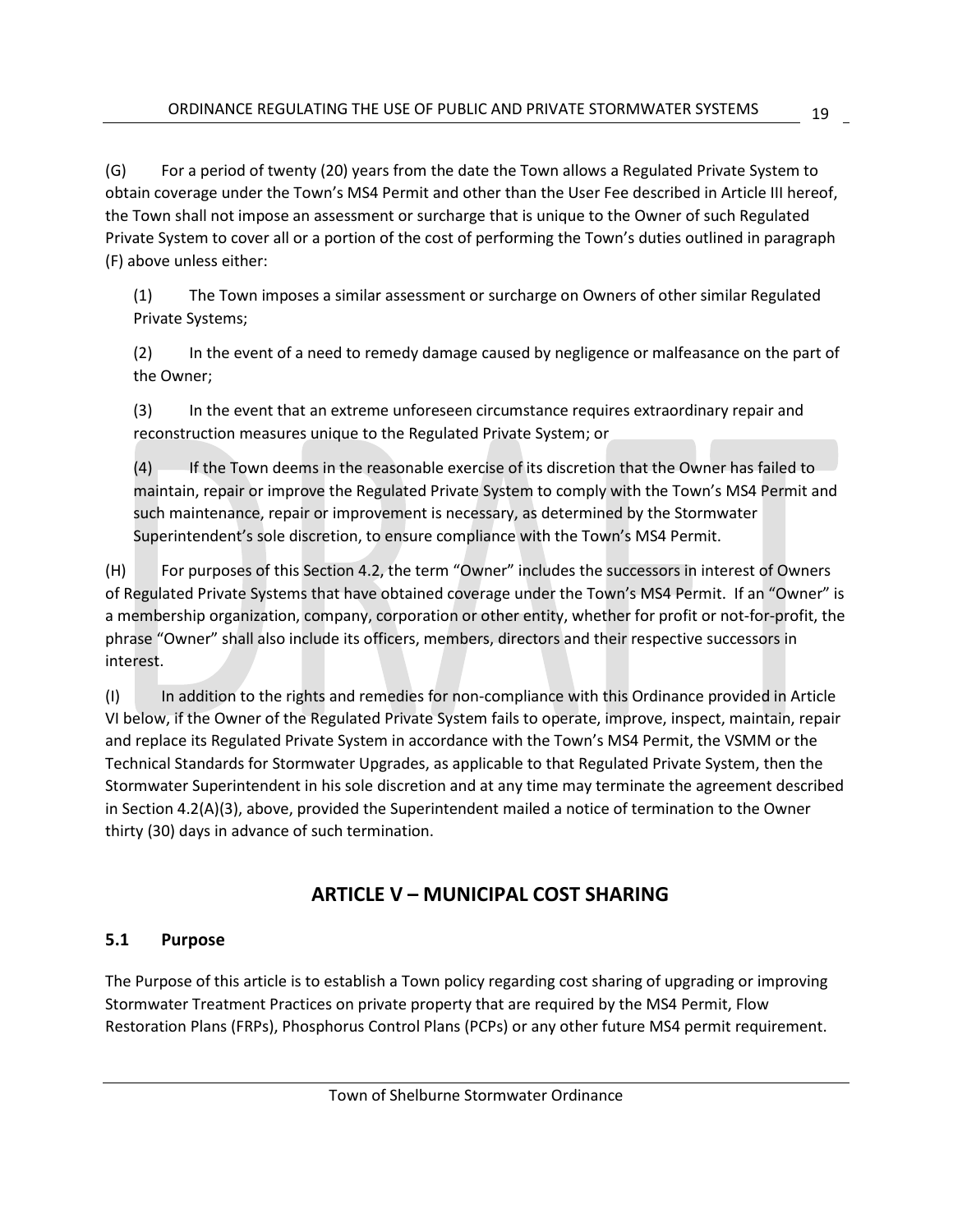#### <span id="page-24-0"></span>**5.2 Applicability**

(A) This section shall apply to stormwater system upgrades or improvements as required by Article IV of this document.

#### <span id="page-24-1"></span>**5.3 Municipal Share of Stormwater Project Costs**

(A) The Town shall share in the cost of upgrading or improving Stormwater Treatment Practices (STPs) that are required by the MS4 Permit, Flow Restoration Plans (FRPs), and/or Phosphorus Control Plans (PCPs) as follows:

(1) The Town shall contribute funds from the stormwater utility budget for the construction of upgrades or improvements to STPs on a pro rata basis. Cost sharing shall be determined by the percentage of Impervious Surface area that is publicly owned and covered by the existing Stormwater permit as compared to the total Impervious Surface area covered by the existing Stormwater permit;

(a) Areas outside of the existing Stormwater permit that drain to the STP will not be included in this calculation unless the additional off-site area is routed to the STP as part of the upgrade or improvement. If offsite areas are being redirected to the STP as part of the upgrade or improvement, then these areas will be included as part of the Town's Impervious Surface area in the cost sharing calculation.

(2) The Town's share of funding for upgrades or improvement of any particular STP will be determined on a schedule established by and at the discretion of the Town. The Town will update this schedule on an annual basis, as needed, to ensure that expenditures are budgeted in a way that is sustainable for both the Stormwater utility sinking fund and Stormwater utility rate payers, and to permit the required objectives.

(3) The Town will cost share in the upgrade or improvement of an STP to the minimum design requirements that achieve the Stormwater treatment necessary to satisfy FRPs and the Vermont Stormwater Management Manual (VSMM). Work included as part of any upgrade or improvement that is beyond the minimum necessary to meet the minimum design requirements will be the responsibility of the Owner of the Regulated Private System. The Town will not share in the cost of any work undertaken that is not directly related to the STP.

(4) The Town shall review and will share in the costs of any change orders during construction until the total of change order requests exceeds 10% of the estimated total project cost. Change order requests seeking cost increases beyond 10% of the estimated total project cost will be borne by the Owner of the Regulated Private System, unless otherwise agreed to by the Town in the Stormwater Superintendent's sole and complete discretion.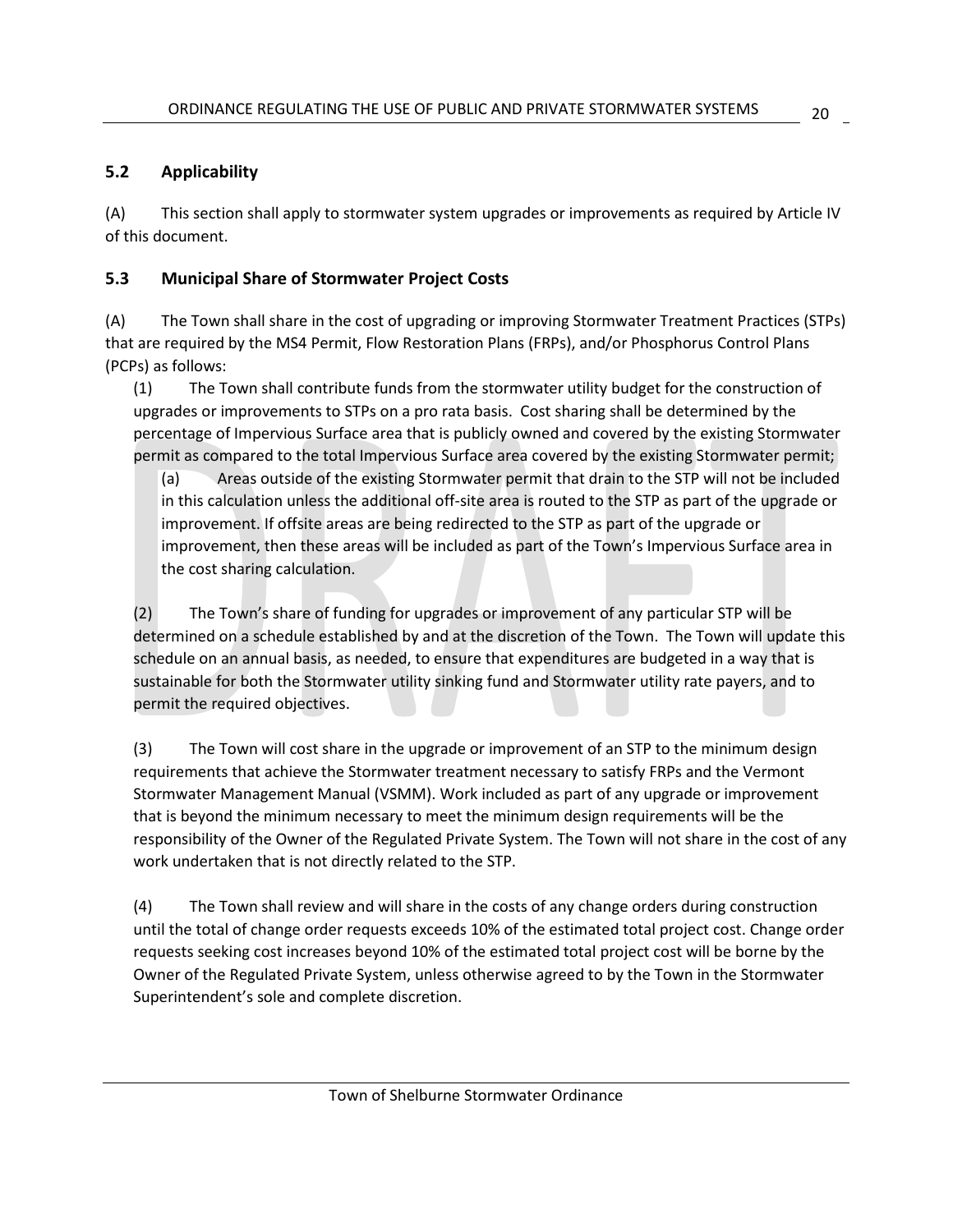(5) The Town shall not contribute funds for engineering or design services incurred as part of upgrades or improvements to STPs unless:

(a) The Town obtains grant or other outside funding for the engineering or design project and a signed Stormwater system improvement agreement with the Owner of the Regulated Private System that addresses engineering or design cost sharing is in place;

(b) The Town will not be responsible for engineering or design costs that were incurred prior to the effective date of a Stormwater system improvement agreement for the upgrade or improvement to the STP.

(6) The Town will provide its pro rata share of STP upgrade or improvement costs only after the Stormwater Superintendent or his designee has inspected the Stormwater treatment system and the STP upgrade or improvement and certified that it has been constructed in accordance with the previously approved project plans.

(7) The Town is not required to obtain grants or other outside funding for any individual project. Grants will be obtained at the discretion of the Stormwater Superintendent based on staff availability and other factors.

(8) If a grant or outside funding is obtained by the Town for a STP upgrade or improvement project, such grant or outside funding will first be applied to offset the Town's pro rata share of the STP upgrade or improvement costs. Any amount in exceedance of the Town's pro rata share may be applied to the Regulated Private System Owner's pro rata share of the STP upgrade or improvement project costs at the discretion of the Stormwater Superintendent.

(9) STP upgrade or improvement projects that are eligible for Town cost sharing must follow the process outlined for inclusion of the Stormwater treatment system under the Town's MS4 Permit as established in Article IV of this Ordinance.

(a) If a Regulated Private System Owner performs an upgrade or improvement to an STP, but does not intend to obtain coverage under the MS4 Permit and instead obtains permit coverage directly from the State of Vermont, they may still obtain cost sharing from the Town pursuant the requirements of this Article. In order to be eligible, these projects must:

(i) Submit engineering and design plans for STP upgrade or improvement to the Stormwater Superintendent and obtain written approval of these plans prior to incurring any costs that would be eligible for cost sharing; and

(ii) Sign a Stormwater system improvement agreement with the Town that establishes pro rata cost sharing for all parties involved; and

(iii) Obtain the Stormwater Superintendent's written confirmation that the STP upgrade or improvement was constructed in conformance with the approved plans once construction is complete.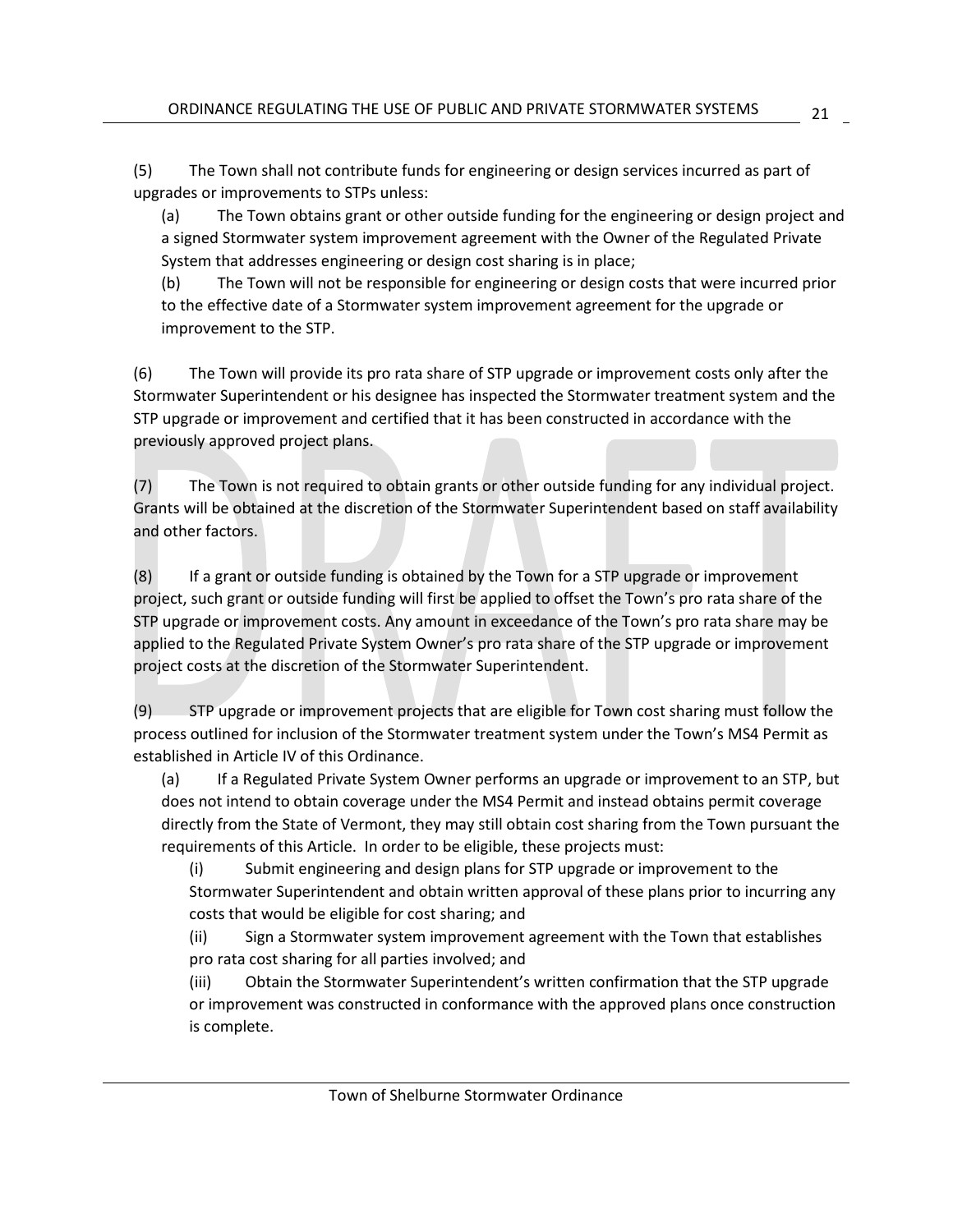#### **ARTICLE VI - INSPECTION AND ENFORCEMENT**

#### <span id="page-26-1"></span><span id="page-26-0"></span>**6.1 Power and Authority of Inspectors**

(A) Any Authorized Person bearing proper credentials and identification shall be permitted to enter all properties subject to regulation under this Ordinance for the purposes of inspection, observation, measurement, sampling, and testing in accordance with the provisions of this Ordinance. Authorized Persons shall have the right to set up such devices as are necessary to conduct monitoring and/or sampling of any regulated discharge from the property. Authorized Persons may also examine and copy records required to be kept under any permit subject to this ordinance. Authorized Persons shall have no authority to inquire into any processes including metallurgical, chemical, oil, refining, ceramic, paper, or other industries beyond that point having a direct bearing on the kind and source of discharge to the Public Stormwater System.

(B) Any Authorized Person bearing proper credentials and identification shall be permitted to enter all private properties through which the Town holds an easement for the purposes of, but not limited to, inspection, observation, measurement, sampling, repair, and maintenance or any portion of the Public Stormwater System lying within said easement. All entry and subsequent work, if any, on said easement, shall be done in full accordance with the terms of the easement pertaining to the private property involved.

(C) If a property owner has security measures in force which require proper identification and clearance before entry into onto the property, the owner shall make the necessary arrangements to allow access to any Authorized Person.

(D) Any temporary or permanent obstruction to safe and easy access to any property to be inspected and/or sampled shall be promptly removed by the property owner at the written or oral request of any Authorized Person and shall not be replaced. The costs of clearing such access shall be borne by the property owner.

(E) Causing an unreasonable delay in allowing an Authorized Person access to a property subject to regulation under this Ordinance is a violation of this Ordinance.

(F) If an Authorized Person is refused access to any part of the property containing facilities, records or discharges subject to regulation under this Ordinance, and if the Authorized Person is able to demonstrate probable cause to believe that there may be a violation of this Ordinance, or that there is a need to inspect and/or sample as part of a routine inspection and sampling program designed to verify compliance with this Ordinance or any order issued hereunder, or to protect the overall public health, safety, and welfare of the community, then the Authorized Person may seek issuance of a search warrant from any court of competent jurisdiction.

(G) While performing the necessary work on private properties referred to in this Section, Authorized Persons shall observe all safety rules applicable to the premises established by the property owner and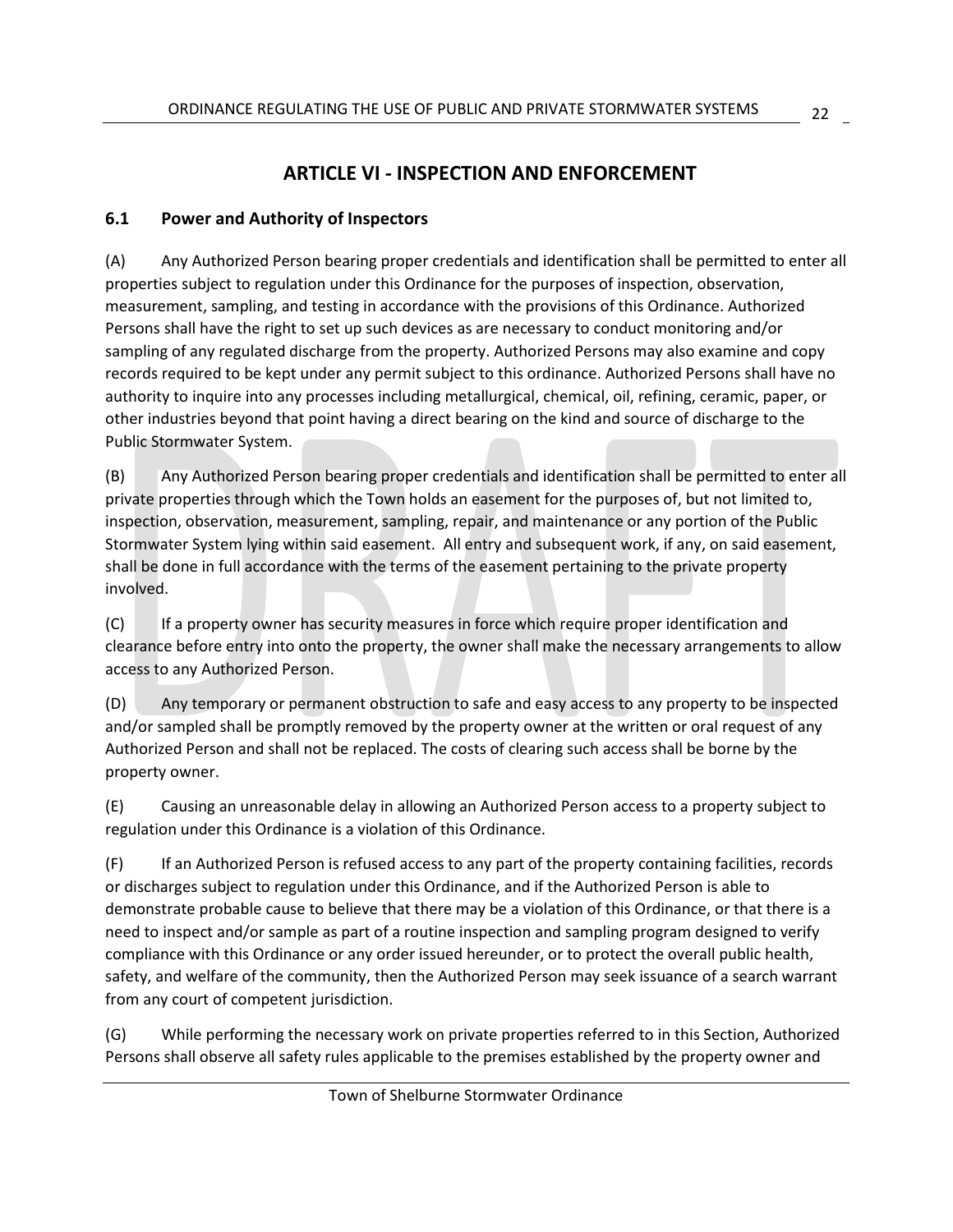the property owner shall be held harmless for injury or death to the Town employees and the Town shall indemnify the property owner against loss or damage to its property for personal injury or property damage asserted against the property owner and growing out of the gauging and sampling operation, except as may be caused by negligence or failure of the property owner to maintain safe conditions as required by law.

#### <span id="page-27-0"></span>**6.2 Administrative Enforcement**

(A) Any condition caused or permitted to exist in violation of any of the provisions of this Ordinance is a threat to public health, safety, and welfare, and is declared and deemed a nuisance, and may be summarily abated or restored at the violator's expense, and/or a civil action to abate, enjoin, or otherwise compel the cessation of such nuisance may be taken.

(B) Any Person found to be violating any provision of this Ordinance shall be served by the Town with written notice stating the nature of the violation and providing a reasonable time limit for the satisfactory correction thereof. Such notice may require without limitation:

- (1) The performance of monitoring, analyses, and reporting;
- (2) The elimination of Illicit Discharges;

(3) The cessation of improper practices and operations and implementation of proper practices and operations;

(4) The abatement or remediation of any contamination of the Public Stormwater System and waters of the State of Vermont or the United States and restoration of any property impacted by such contamination;

(5) Establishment of time limits for the completion of all required work;

- (6) Payment of a fine; and
- (7) State that the Notice may be appealed in the manner set forth in paragraph (G), below.

(C) The Town has the right to require a property owner found to be in violation of this Ordinance to install monitoring equipment and maintain such equipment in proper operating condition, including proper calibration, all at the property owner's expense.

(D) If a violation has not been corrected pursuant to the requirements set forth in the Notice of Violation, the Town or persons retained by the Town may enter upon the subject property to take any and all measures necessary to abate the violation and/or restore the property. It shall be unlawful for any Person, owner, agent or Person in possession of any premises to refuse to allow the Town or designated persons to enter upon the premises for the purposes set forth above.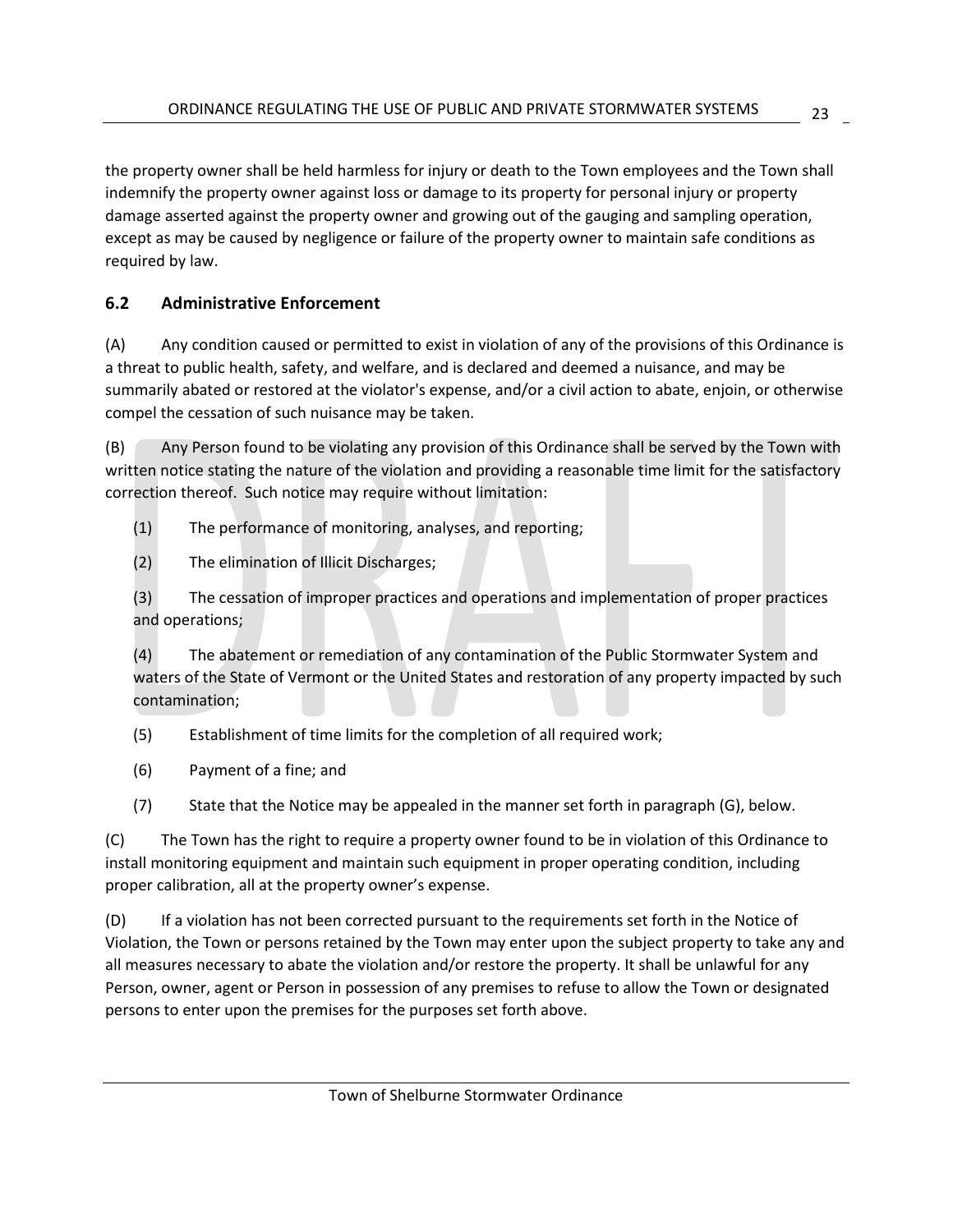(E) Within thirty (30) days after abatement of the violation, the owner of the property will be notified of the cost of abatement, including administrative costs. The property owner may file a written protest objecting to the amount of the assessment within fifteen (15) days. If the amount due is not paid within a timely manner as determined by the decision of the Town Manager or by the expiration of the time in which to file an appeal, the charges shall constitute a lien on the property for the amount of the assessment and shall bear interest at the rate of one percent (1%) per month, or portion thereof.

(F) The Town Manager may, without prior notice, suspend Public Stormwater System discharge access to a Person when such suspension is necessary to stop an actual or threatened discharge which presents or may present imminent and substantial danger to the environment, to the health or welfare of persons, to the Public Stormwater System, or to waters of the State of Vermont or the United States. If the violator fails to comply with a suspension order issued in an emergency, the Town Manager may take such steps as deemed necessary to prevent or minimize damage to the Public Stormwater System or waters of the State of Vermont or United States, or to minimize danger to persons.

(G) Any Person discharging to the Public Stormwater System in violation of this Ordinance may have their Public Stormwater System access terminated if such termination would abate or reduce an Illicit Discharge. The Town Manager will notify a violator of the proposed termination of its Public Stormwater System access. The violator may appeal the Town Manager's determination to the Selectboard by filing a written notice of appeal with the Town Manager within ten (10) business days of the Town Manager's decision. The Selectboard shall review such appeal at a meeting of the Selectboard preceded by fifteen (15) calendar days written notice of the meeting date to the violator. Following the meeting, the Selectboard shall issue its decision on the appeal in writing, which decision shall be final.

(H) A Person commits an offense if the Person reinstates Public Stormwater System access to premises terminated pursuant to paragraph (F), above, without the prior approval of the Town Manager.

#### <span id="page-28-0"></span>**6.3 Judicial Enforcement**

(A) This Ordinance shall constitute a civil ordinance within the meaning of 24 V.S.A. Chapter 59. Any Person who violates a provision of this Ordinance or who violates any condition of a permit issued hereunder shall be subject to a civil penalty of up to \$800 per day for each day that such violation continues. Any law enforcement officer or the Town Manager, or Stormwater Superintendent may act as an Issuing Municipal Official and issue and pursue before the Judicial Bureau a municipal complaint for any violation of any provision of this Ordinance.

(B) In addition to the enforcement procedures available before the Judicial Bureau, the Town Manager is authorized to commence a civil action to obtain injunctive and other appropriate relief, or to pursue any other remedy authorized by law.

24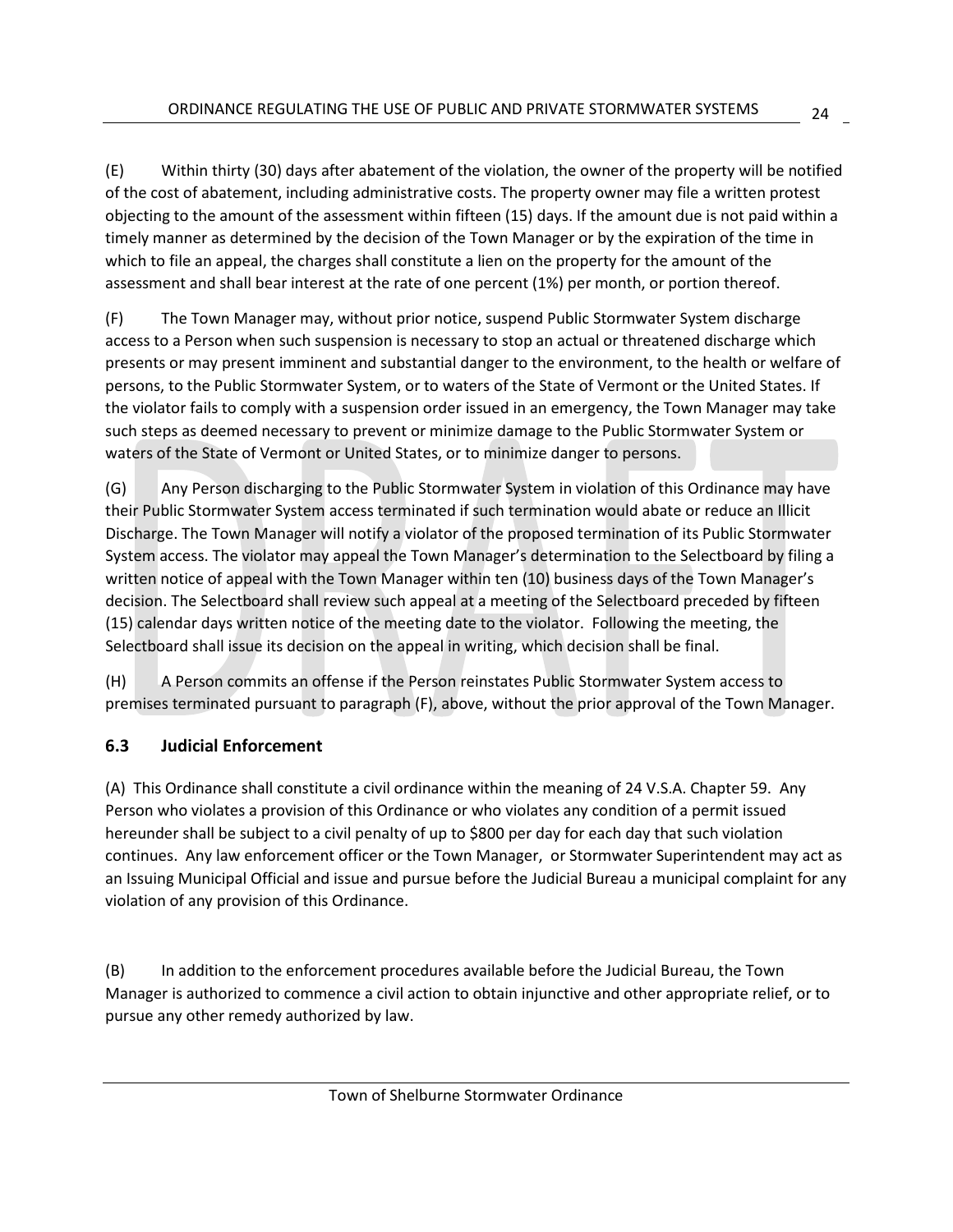#### <span id="page-29-0"></span>**6.4 Civil Penalty; Waiver Fee**

(A) An Issuing Municipal Official is authorized to recover civil penalties in the following amounts for each violation:

| First offense                 | \$160 |
|-------------------------------|-------|
| Second offense                | \$320 |
| Third offense                 | \$480 |
| Fourth offense                | \$640 |
| Fifth and subsequent offenses | \$800 |

(B) An Issuing Municipal Official is authorized to recover a waiver fee, in lieu of a civil penalty, in the following amounts, for any Person who declines to contest a municipal complaint and pays the waiver fee:

| First offense                 | \$100 |  |  |
|-------------------------------|-------|--|--|
| Second offense                | \$250 |  |  |
| Third offense                 | \$400 |  |  |
| Fourth offense                | \$550 |  |  |
| Fifth and subsequent offenses | \$700 |  |  |
|                               |       |  |  |

(C) Each day the violation continues shall constitute a separate violation.

#### **6.5 Severability**

If any portion of this Ordinance is held to be invalid by a court of competent jurisdiction, such finding shall not invalidate any other part of this Ordinance.

#### **6.6 Remedies and Penalties Not Exclusive**

Nothing in this Ordinance shall be construed to limit any other remedies or penalties available to the Town under any applicable federal, state, or local law, rule, regulation or ordinance, and it is within the discretion of the Town to seek cumulative remedies. The Town may seek to recover all attorney's fees, court costs, and other expenses associated with enforcement of this Ordinance, including sampling and monitoring expenses.

#### **ARTICLE VII – ULTIMATE RESPONSIBILITY**

#### <span id="page-29-1"></span>**7.1 Ultimate Responsibility**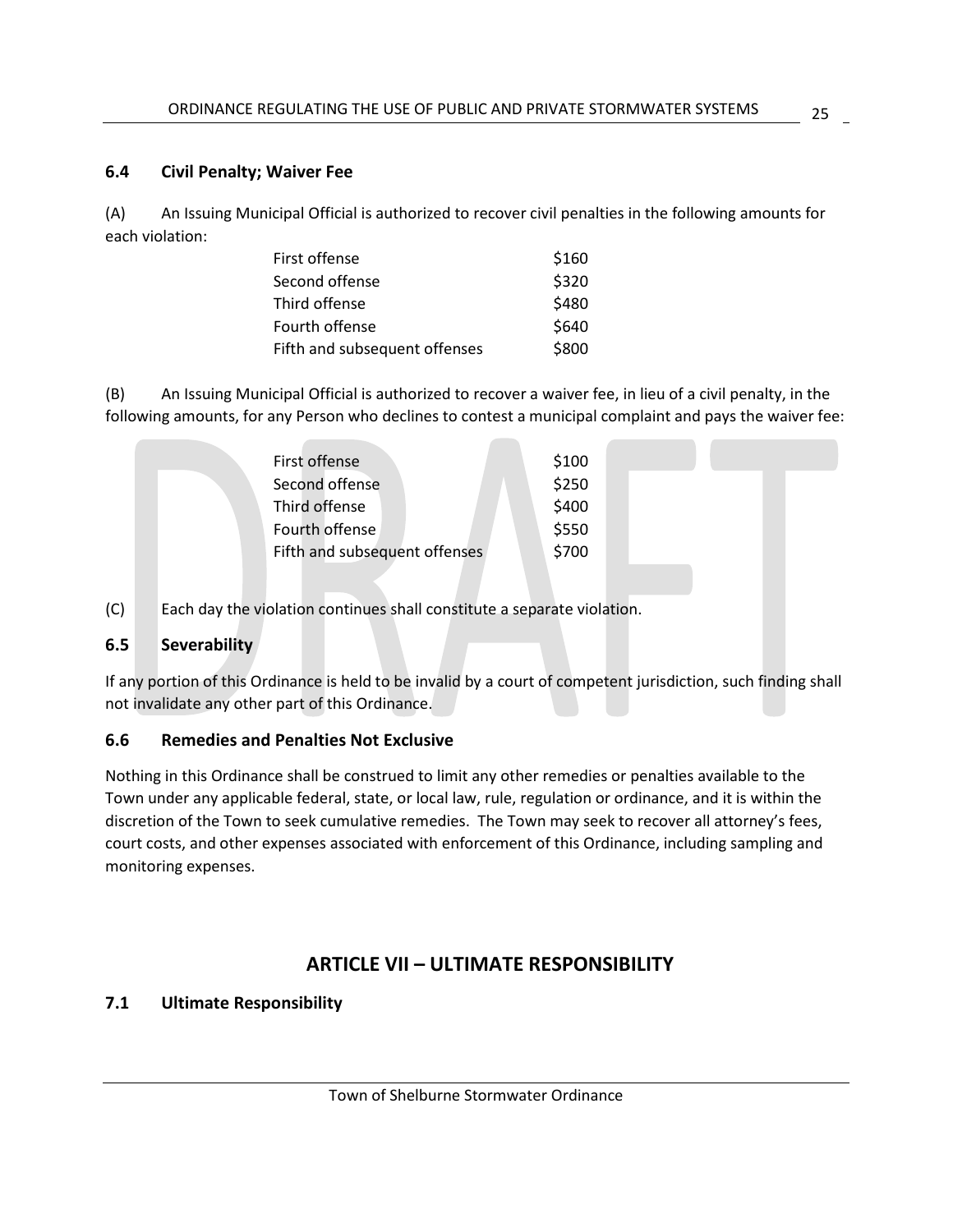The standards set forth herein and promulgated pursuant to this Ordinance are minimum standards; therefore this Ordinance does not intent or imply that compliance by any person or entity will ensure that there will be no contamination, pollution, or unauthorized discharge of pollutants.

#### [THIS SPACE INTENTIONALLY LEFT BLANK]

| Adopted at Shelburne, Vermont this details and to be effective upon adoption. |  |  |
|-------------------------------------------------------------------------------|--|--|
| SHELBURNE SELECTBOARD                                                         |  |  |
| Chair                                                                         |  |  |
| <b>Example 2</b> , Vice Chair                                                 |  |  |
| Clerk ريسيسيسيسي                                                              |  |  |

Town of Shelburne Stormwater Ordinance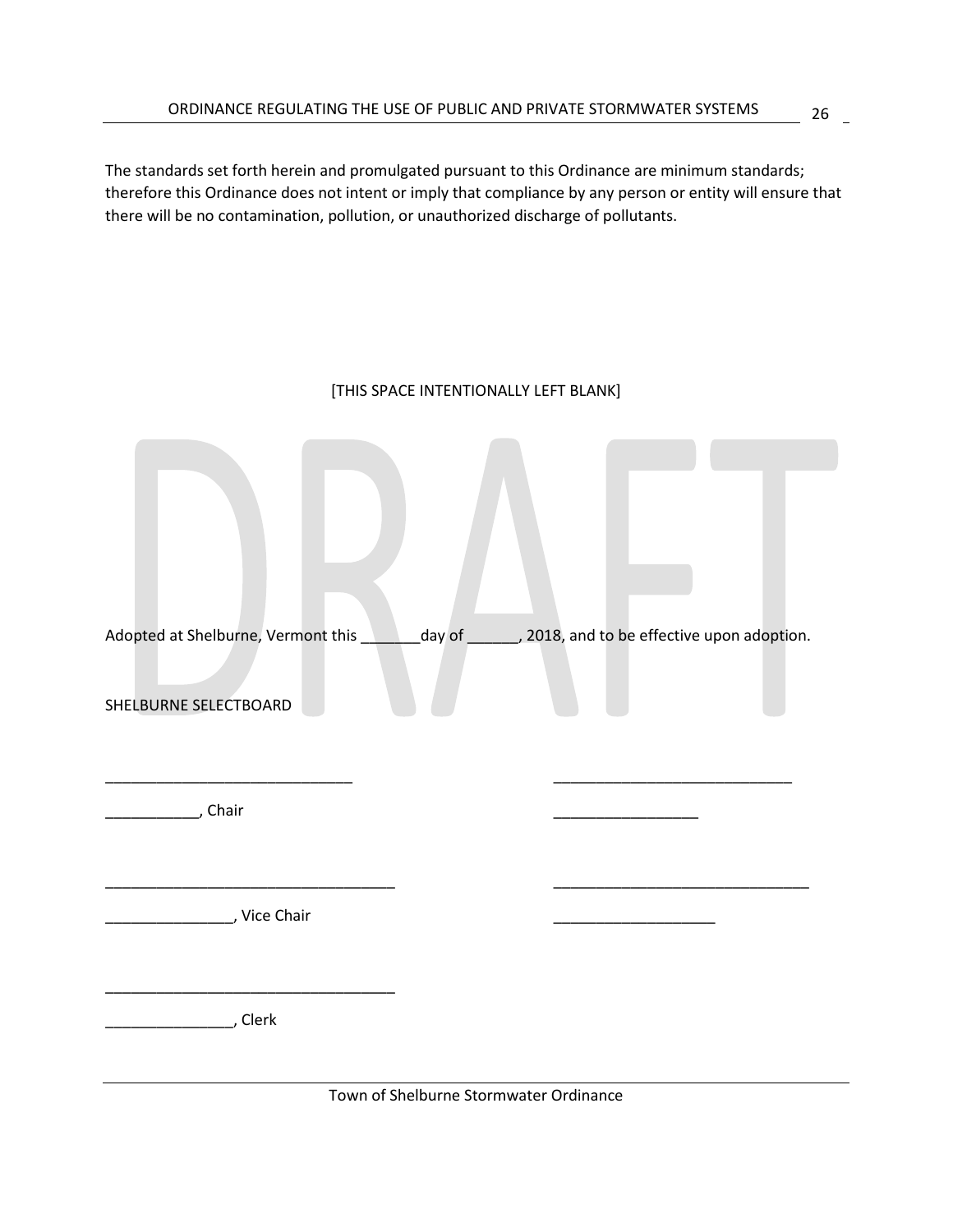Received and recorded this \_\_\_\_\_\_ day of \_\_\_\_\_\_\_, 2018.

\_\_\_\_\_\_\_\_\_\_\_\_\_\_\_\_, Town Clerk

\_\_\_\_\_\_\_\_\_\_\_\_\_\_\_\_\_\_\_\_\_\_\_\_\_\_\_\_\_\_

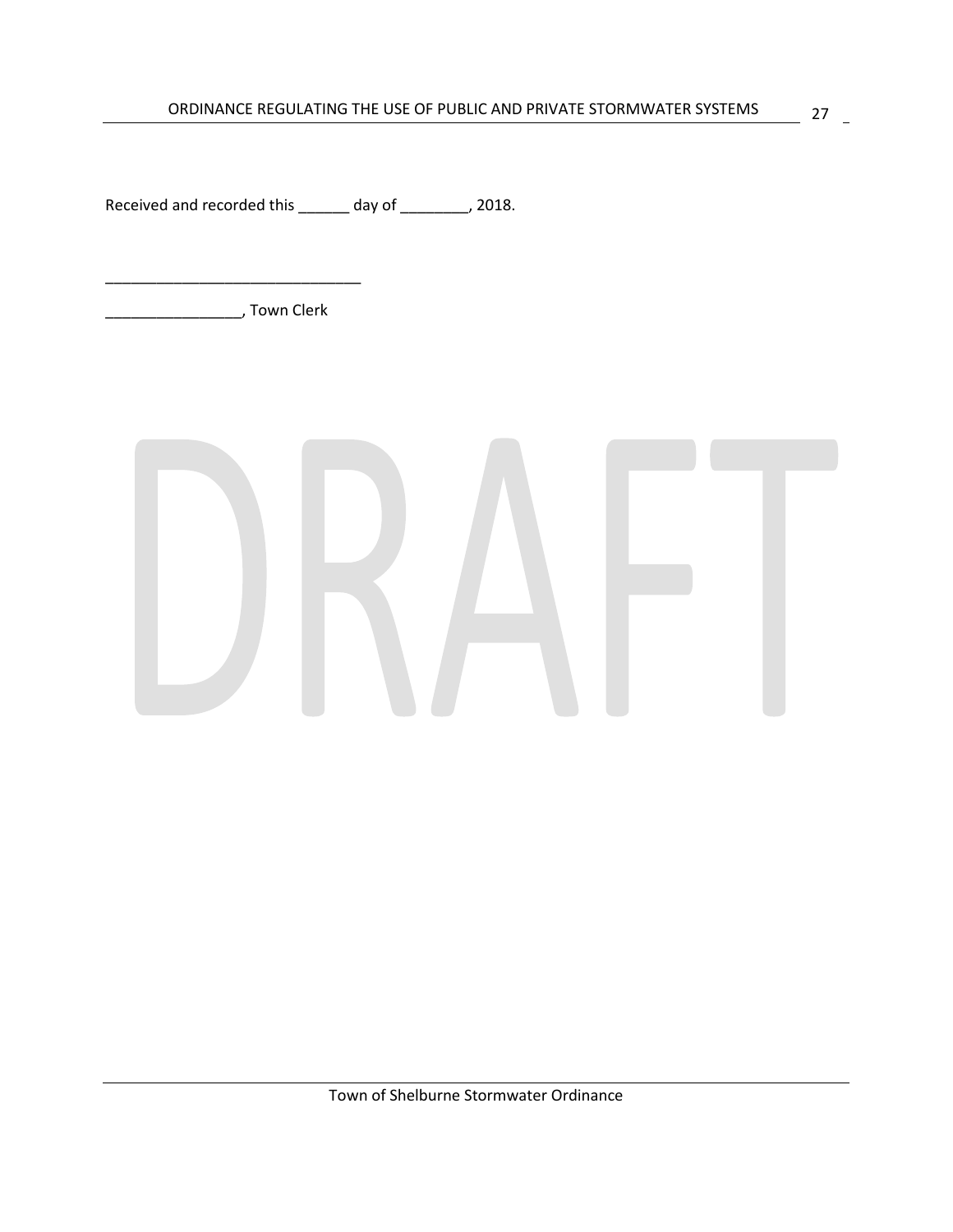## **Credit Manual for Stormwater Fees**



## **Approved by the Selectboard on \_\_/\_\_/\_\_**

DRAFT August 21, 2018 – Attorney Reviewed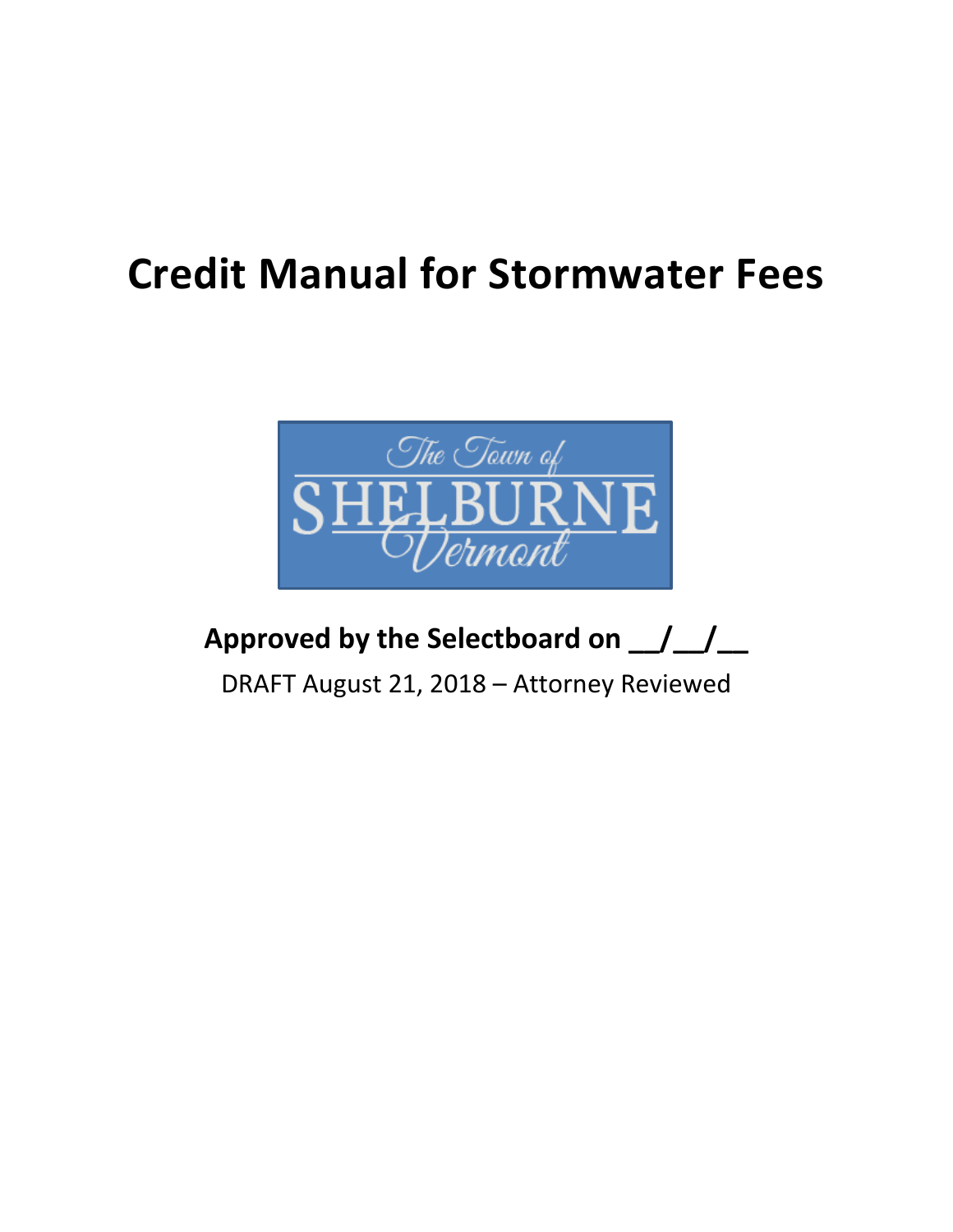#### **Table of Contents**

| 5. |  |
|----|--|
| 6. |  |
|    |  |
|    |  |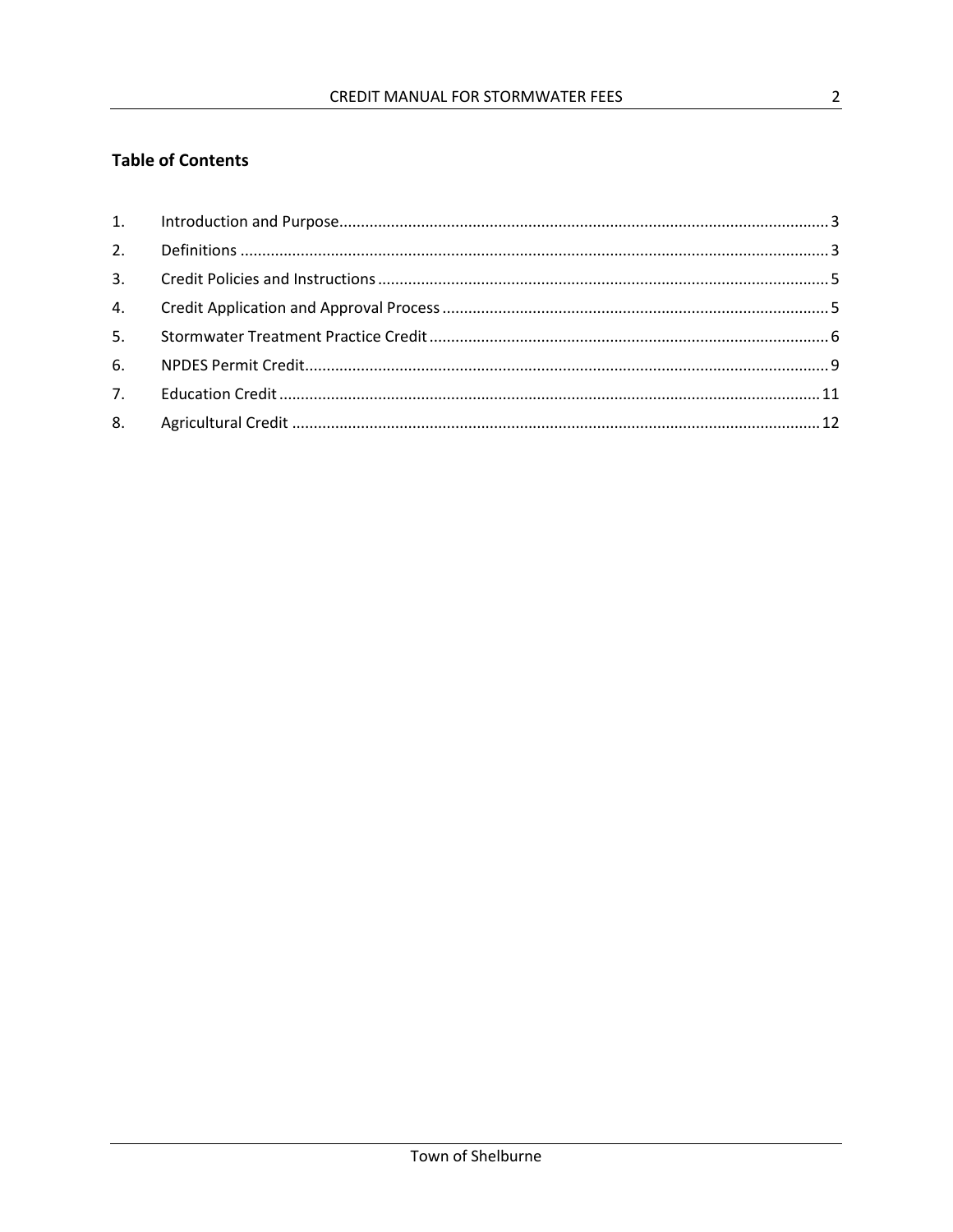The Selectboard of the Town of Shelburne hereby ordains:

#### <span id="page-34-0"></span>**1. Introduction and Purpose**

In insert date the Selectboard of the Town of Shelburne Vermont established the Shelburne Ordinance Regulating the Use of Public and Private Stormwater Systems. The basic purpose of the Utility is to administer the Town's Stormwater management program, including Stormwater infrastructure maintenance and repair, permitting, and capital improvements..

The Utility provides a stable and adequate source of revenue for the Town's Stormwater management program that allocates the costs of Stormwater services across every Stormwater "user" in the Town through a Stormwater utility fee (or user fee). Impervious surface area on individual properties is the basis for the fee charged to property owners in the Town. The Stormwater fee that a property owner pays is directly proportional to the impervious surface found on the property.

The Shelburne Stormwater Utility offers Credits against the Stormwater fee for Stormwater service customers who undertake specific, approved actions that reduce the impact of Stormwater runoff on the public Stormwater system, or provide an ongoing public benefit related to Stormwater management. The Credit system exists to incentivize Stormwater Best Management Practices by providing Credits for practices that address Stormwater runoff on properties within the Town. The Credits will serve to equitably reduce the fee assessed to owners of such properties. A Credit is an ongoing reduction in the fee. This manual details the policies and procedures for Stormwater Utility Credits.

Four different stormwater fee Credits are offered by the Stormwater Utility to Non-Single Family Residential Properties. Individual Single-Family Residential Properties are not eligible to receive Credits. To qualify for any of the user fee Credits, the Stormwater Utility Customer must completely fill out a Credit application form and submit it to the Stormwater Superintendent with the applicable fee. The application will be evaluated to determine the amount of Credit that an individual parcel will be given. Eligibility for user fee Credits is independent of the State stormwater permitting process. Property both with and without valid State stormwater permits are equally eligible for user fee Credits. These Credits are discussed in the following pages.

#### <span id="page-34-1"></span>**2. Definitions**

The following words, terms and phrases, when used in this Manual, shall have the meanings ascribed to them in this section, except where the context clearly indicates a different meaning:

**Best Management Practices or BMPs** Schedules of activities, prohibitions of practices, general good housekeeping practices, pollution prevention and educational practices, maintenance procedures, and other management practices to prevent or reduce the discharge of pollutants directly or indirectly to the Stormwater system or waters of the State of Vermont or the United States. BMPs also include treatment practices, operating procedures, and practices to control site runoff, spillage or leaks, sludge or water disposal, or drainage from raw materials storage.

**Credit** An ongoing reduction in a property's normally calculated stormwater user fee given for certain identified and approved qualifying activities that reduce the impact of increased Stormwater runoff resulting from development, or provide an ongoing public benefit related to Stormwater management.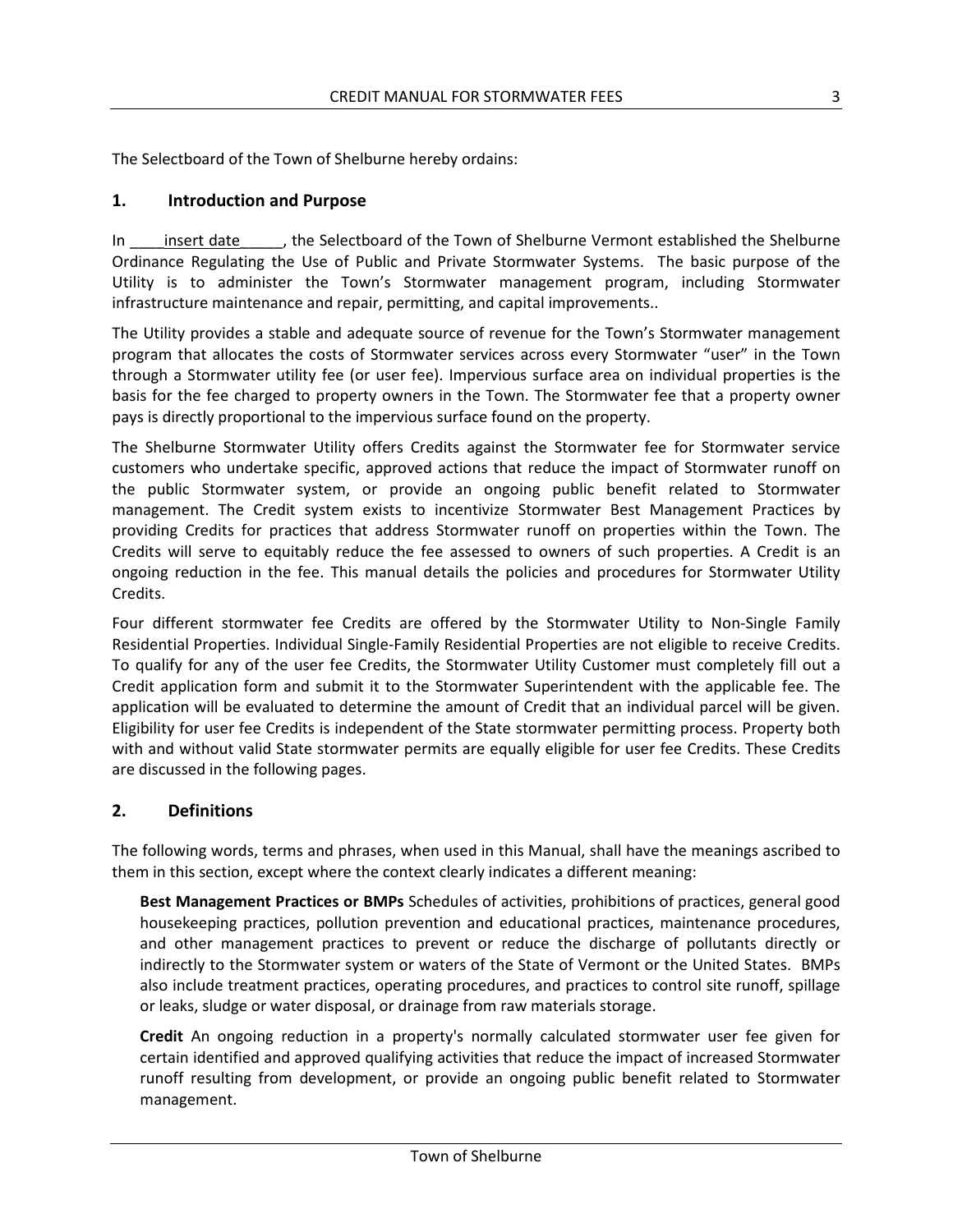**Customer or Stormwater Customer** The person responsible for payment of the Stormwater fee for a property. Typically this is the property owner, but can also be a tenant or leaseholder.

**Educational Institutions** This includes public and private schools of all grade levels as well as museums, and other entities that provide public education.

**Equivalent Residential Unit (ERU)** The base billing unit for stormwater fees that is established for the purpose of standardizing stormwater fees and allocating costs, based on impervious surface, to different property types. One ERU is equal to the median of the area of impervious surface that can be found on all single-family residential properties in the Town.

**ERU Rate** The stormwater fee applied to each ERU.

**Impervious Surface** Those manmade surfaces, including, but not limited to, paved and unpaved roads, parking areas, roofs, driveways, walkways, compacted gravel and soil surfaces, and awnings and other permanent fabric or plastic coverings, from which precipitation runs off rather than infiltrates.

**MS4 Permit** The Vermont Agency of Natural Resources' General Permit #3-9014, as amended or reissued, pursuant to which the Town obtained coverage for Stormwater discharges from its municipal separate storm sewer system.

**National Pollutant Discharge Elimination System or NPDES** A permit issued by EPA (or by a State under authority delegated pursuant to 33 USC  $\S$  1342(b)) that authorizes the discharge of pollutants to waters of the United States, whether the permit is applicable on an individual, group, or general area-wide basis.

**Notice of Intent or NOI** Form typically required as part of a permit coverage application.

**Non-Single-Family Residential Property (NSFR)** Individual developed properties that have impervious surfaces and are not used as a Single-Family Residential Property (as defined herein). This can include, but is not limited to, multiple dwelling unit residential properties (e.g., apartments, condominiums, townhomes) that have greater than three units per building, commercial and office buildings, public buildings and structures, industrial and manufacturing buildings, storage buildings and storage areas covered with impervious surfaces, parking lots, parks, recreation properties, public and private schools and universities, research stations, hospitals and convalescent centers, airports, agricultural uses covered by impervious surfaces, and water and wastewater treatment plants. For Non-Single-Family Residential Properties, the impervious surface on the property is measured and converted into a whole number of ERUs. The number of ERUs is used to determine the stormwater fee for that particular property.

**Required Agricultural Practices or RAPs** Practices and management strategies to which all types of farms must be managed to reduce the impact of agricultural activities on water quality. RAPs are defined by regulations adopted by the Vermont Agency of Agriculture [\(http://agriculture.vermont.gov/water-quality/regulations/rap](http://agriculture.vermont.gov/water-quality/regulations/rap) ).

**Stormwater Treatment Practice (STP)** A specific device or technique, including a non-structural practice, designed to provide Stormwater quality treatment and/or quantity control as defined in the Vermont Stormwater Management Manual, as amended (VSMM).

**Single-Family Residential Property (SFR)** Developed land containing a detached single family home, duplexes, and triplexes. These may include houses, duplexes, and triplexes, manufactured homes, and mobile homes located on one or more individual lots or parcels of land. For purposes of the Stormwater Utility, properties that are designed as a Single-Family Residence but are used for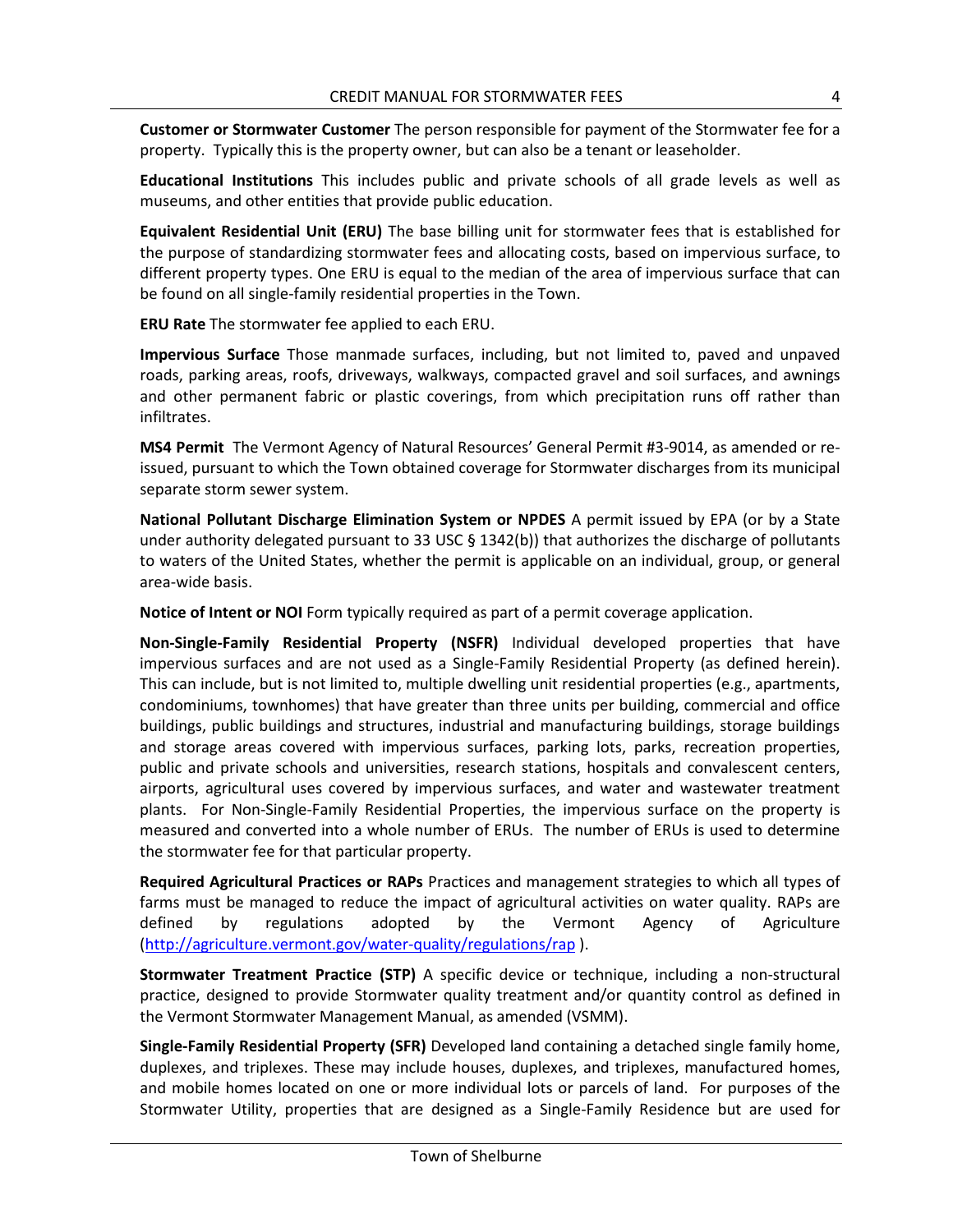commercial purposes are considered Single-Family Residential so long as the property does not have additional impervious surfaces, such as parking spaces, impervious surfaced playgrounds, structures or additions to the building that are associated with the commercial use of the property.

**Stormwater** Excess water from rainfall and snow melt that does not evaporate or penetrate into the ground, which flows overland and is collected and transported to waters of the State of Vermont or the United States by the Stormwater System, together with any material that becomes dissolved or suspended in such water during its overland flow before entering surface waters of the State or a Stormwater System.

**Vermont Stormwater Management Manual or VSMM** The Vermont Stormwater Management Manual, as amended from time to time by the Vermont Agency of Natural Resources, which shall be incorporated by reference herein.

#### <span id="page-36-0"></span>**3. Credit Policies and Instructions**

(A) General Policies

(1) Credit is given to eligible NSFR Properties only, as described in the Credit policies presented in this Manual.

(2) Multiple Credits can be given to eligible properties. The total Credit given to any property cannot exceed seventy percent (70%) of the Stormwater fee for that property.

(3) It is the responsibility of the Stormwater customer to apply for Stormwater Credits, and to provide the necessary substantiating information with the Credit application, as described herein.

(4) Credit applications are available. Questions relating to Credits and Credit applications should be directed to the Stormwater Superintendent. Town staff is not responsible for initiating, performing engineering calculations, or otherwise assisting with the preparation of Credit applications.

(5) Credit applications will only be reviewed if they are filled-out completely. The review will be performed within four (4) weeks after the complete application is submitted.

(6) If a Credit application is approved at least two weeks before an applicant's next regularly scheduled bill, the Credit will be applied to that upcoming bill. The Credit will be applied to all three months assessed on the next regularly scheduled utility bill. If the Credit application is not approved, the Credit applicant will be notified by U.S. mail.

(7) Credits will not be applied retroactively and the Stormwater Utility will not refund any portion of the Stormwater fees paid prior to the approval of the applicant's Credit application.

(8) The Credit will remain effective as long as the property is eligible to receive the Credit, as per the Credit policies defined herein.

#### <span id="page-36-1"></span>**4. Credit Application and Approval Process**

(A) Credit applications must include calculations and an associated narrative demonstrating the Stormwater Treatment Practice meets the technical criteria, design requirements and/or applicable restrictions set forth as specified within the VSMM.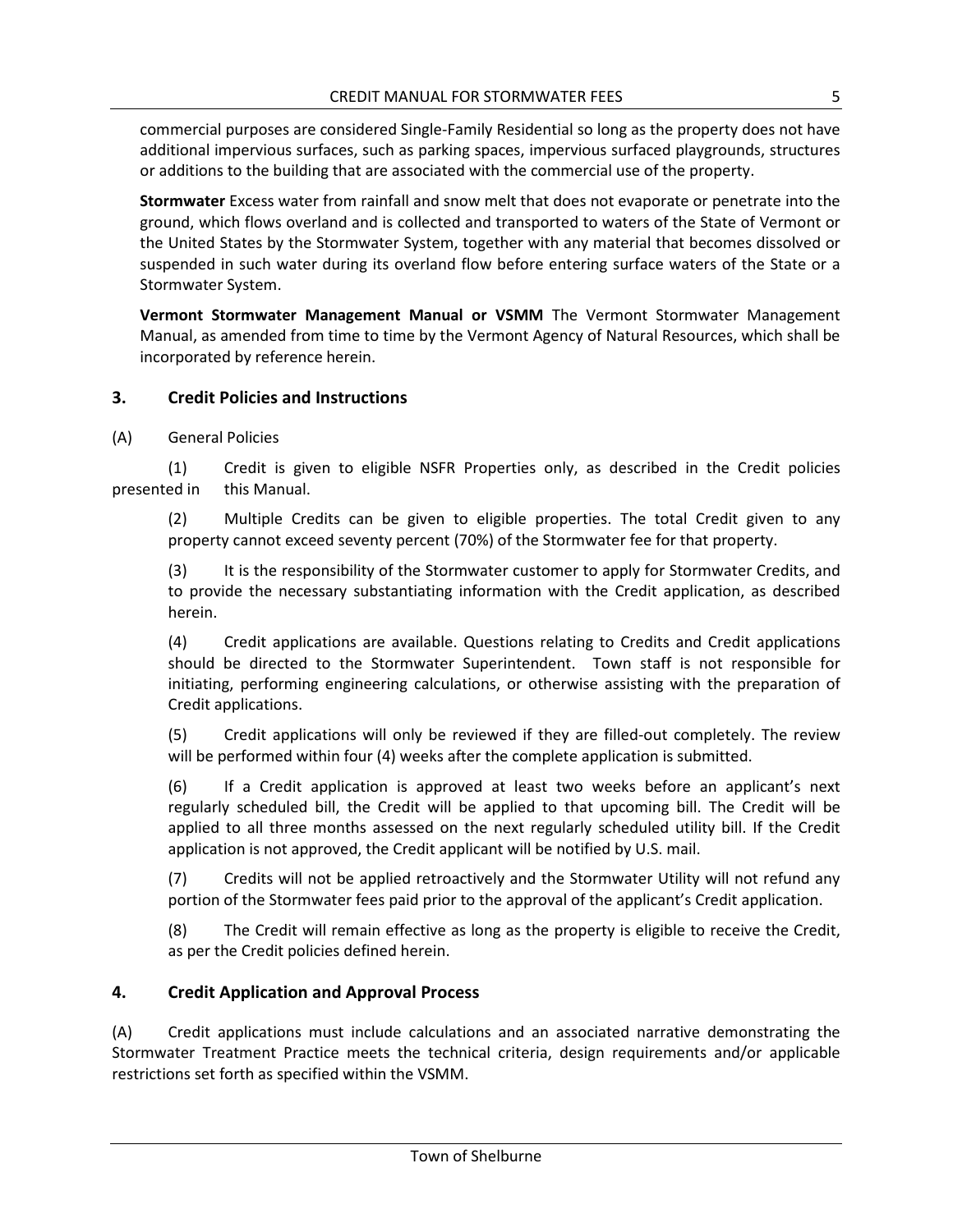(B) All engineering calculations and drawings shall be prepared, sealed and stamped by a professional engineer registered in the State of Vermont.

(C) Credit applications for new construction may be submitted to the Town Stormwater Superintendent at any time during the construction process. However, the Credit will not be approved based on site plans alone. The Credit application requires that the STP must be constructed and working in proper operating condition. Credit applications for new developments can occur as part of the normal development plan review procedures. The completed Credit application should accompany the final plat for the site.

(D) A Right-of-Entry or easement, as applicable, must be granted to the Town in order for the Town to review and approve the Credit application, and to perform occasional inspections. Right-of-entry is granted via the applicant's or property owner's signature on the Credit application.

(E) If all requirements and conditions of this section are met, the Credit will be granted upon successful completion of the Credit application process and favorable Town-site inspection.

#### <span id="page-37-0"></span>**5. Stormwater Treatment Practice Credit**

(A) The Town of Shelburne Stormwater Utility offers a credit to Non-Single Family Residential Properties that design, construct and maintain Stormwater Treatment Practices (STPs) as defined in the VSMM. This Credit is offered under the premise that properties that properly utilize STPs can reduce impacts on downstream water quality, channel erosion, and flooding. However, when constructed improperly or not maintained, these facilities can become ineffective in such impact reduction, and can even aggravate problems caused by Stormwater drainage. Conditions and policies relating to the applicability of the STP credit are listed below:

(1) A STP credit will be available to NSFR Properties that design, construct and maintain Stormwater Treatment Practices that meet the treatment standards, sizing criteria, and/or nonstructural criteria and restrictions that are set forth in the VSMM.

(2) The STP credit is a graduated Credit that is based on the treatment standards that are implemented on a NSFR Property. A property can implement one or more of the treatment standards, adding credit percentages up to 70% of the total Stormwater fee for that property. The total credit given to any property cannot exceed 70% of the Stormwater fee for that property.

(B) Credits for Control of Stormwater from Off-Site Properties. NSFR Property owners that construct and maintain STPs that control Stormwater from other NSFR and SFR Properties (i.e., "off-site" from the property on which the STP is located) are eligible to receive STP Credits for the control of Stormwater from the off-site NSFR and SFR Properties up to a maximum of 70% of the total Stormwater fees for those properties. The credits for off-site properties will ONLY be applied to the Stormwater fee assessed for the NSFR Property on which the STP is located. The maximum Credit that a property owner can receive for the control of Stormwater from off-site properties shall never exceed 100% of the Stormwater fee assessed for the property on which the STP is located. The Stormwater Utility will never under any circumstance provide a fee refund for unused STP Credits for off-site properties. Additional Credit will not be given for the control of Stormwater runoff from off-site properties that are publicly owned.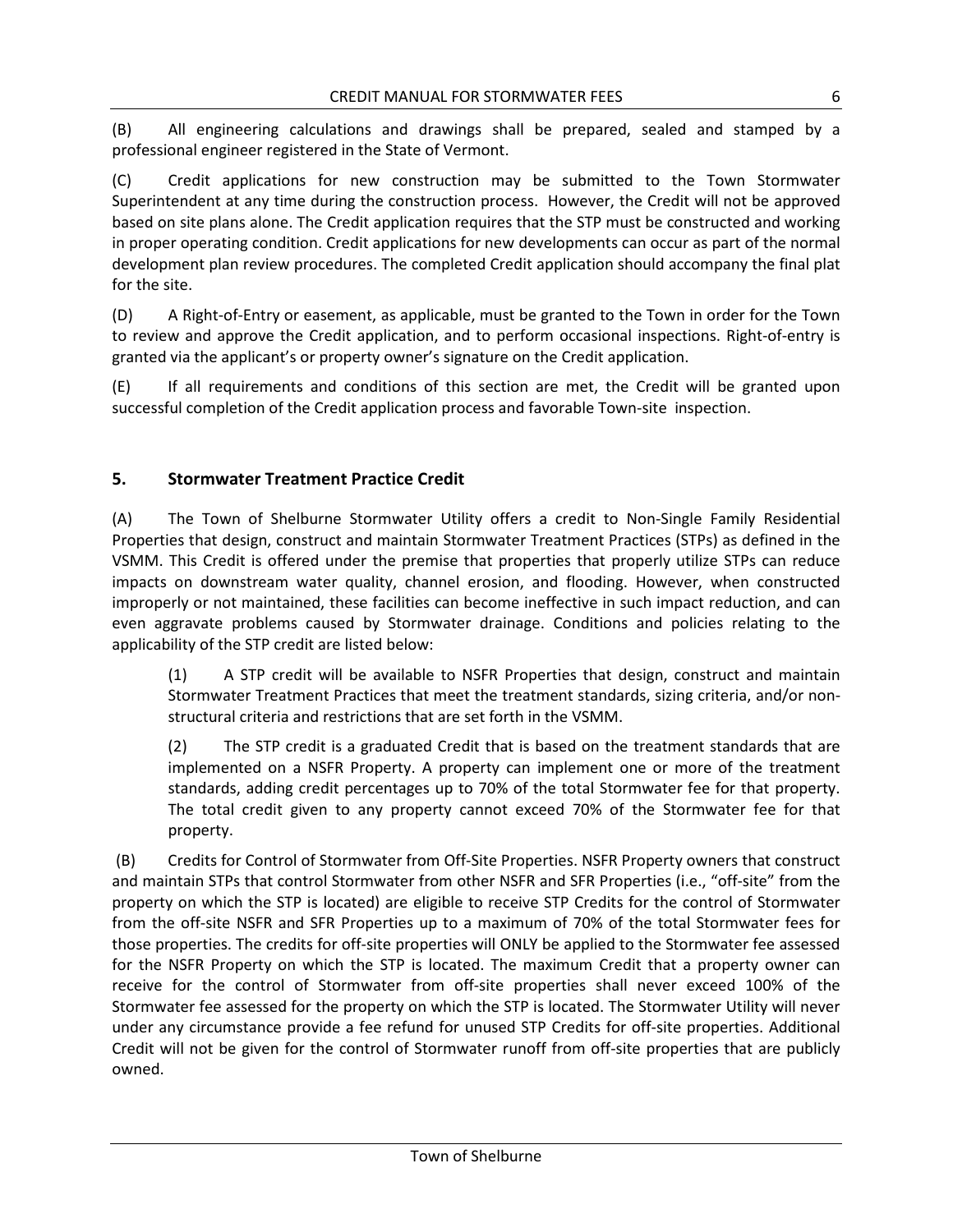(1) A NSFR Property can apply for Credit for treating the Stormwater from off-site SFR Property(s) or off-site NSFR Property(s). However, per Section 3(A)(1), above, SFR Properties are not eligible for STP Credit.

(2) STP Credit for off-site property will be immediately discontinued if Stormwater from offsite property is no longer treated by the STP that had previously been granted Credit for treating this Stormwater. Off-site properties are under no obligation to continue discharging Stormwater in the same manner that they were at the time Credit was awarded. If Stormwater is later treated by the STP after a Credit has been discontinued, a new Credit application must be submitted for review and approval.

(3) If off-site conditions change and additional Stormwater is treated by a credited STP, the property owner must provide a new Credit application to receive Credit for treatment of this additional Stormwater. Additional Credits must be requested and applied for and will not automatically be applied to the original STP Credit.

(4) Multiple STP Credits will not be awarded for the control and treatment of Stormwater for the same impervious surface.

i. Credit for treating off-site Stormwater will not be awarded if that Stormwater is already part of an approved STP Credit application.

ii. If STP Credit is granted for treatment of Stormwater from off-site property and the off-site property is later granted STP Credit for providing treatment of this Stormwater, the Credit will be removed from the total that was awarded to the downstream property owner.

iii. Credit for treating Stormwater from off-site property is awarded on a "first come, first served" basis. If two property owners have STPs that provide treatment for the same Stormwater from off-site property, the property that first applies for and receives Credit is awarded the Credit. There will be no splitting or sharing of Credit for off-site properties. The property owner is always given priority for awarding STP Credit for treatment on their own property.

(C) Table 1 presents the available Credit allocation for each treatment standard.

| <b>Treatment Standard or Criteria</b>                       | <b>Credit Amount</b> |  |  |
|-------------------------------------------------------------|----------------------|--|--|
| Water Quality ( $WQ_v$ )                                    | 15%                  |  |  |
| Groundwater Recharge ( $Rev$ )                              | 15%                  |  |  |
| Channel Protection (CP <sub>v</sub> )                       | 15%                  |  |  |
| Overbank Flood $(Q_{p10})$ or Extreme<br>Storm $(Q_{p100})$ | 10%                  |  |  |

#### **Table 1. STP Credit Percentages**

(D) STP Credits will only be applied to that portion of property or properties served by a Stormwater Treatment Practice.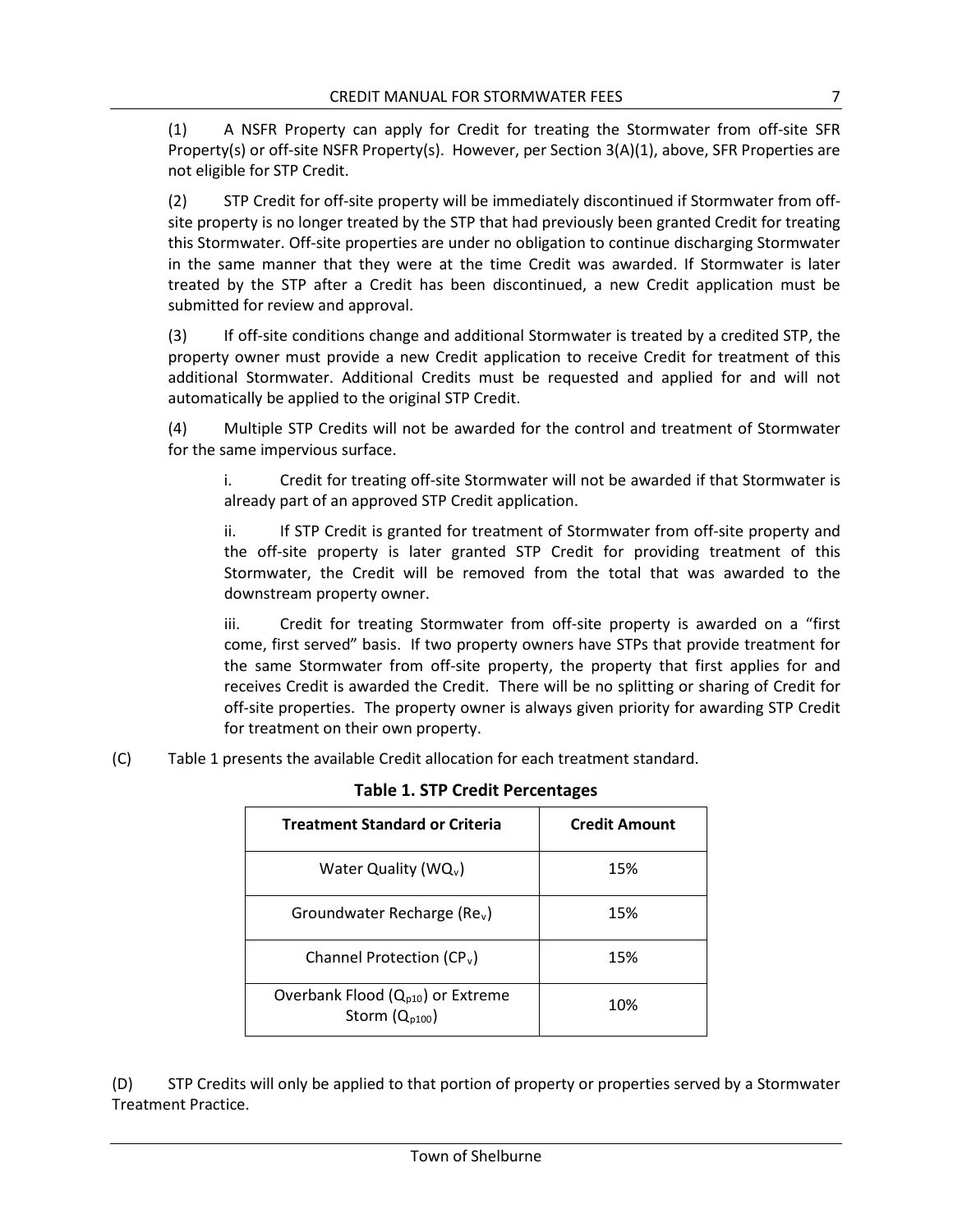(E) STP Waivers. Properties that qualify for waivers of the Groundwater Recharge, the Channel Protection, the Overbank Flood, or the Extreme Flood treatment standards are not eligible for the STP Credit for the treatment standard that has been waived.

(F) Overbank Flood (Qp10) and Extreme Storm (Qp100). A property cannot get an additional credit for providing both Overbank Flood and Extreme Storm STPs. Properties that implement controls for both the Qp10 and Qp100 treatment standards will receive a maximum 10% credit for flood control STPs.

(G) Runoff Reduction. The Runoff Reduction Framework as outlined in the VSMM may be used to wholly or partially meet the treatment Credits through runoff reduction. The methods for meeting each treatment standard through runoff reduction are described in the VSMM.

(H) Sufficient information must be supplied to the Town Stormwater Superintendent to verify that STPs, as designed and constructed, meet the treatment standards and criteria and/or restrictions as specified within the VSMM.

(I) A STP submitted for Credit must treat the Stormwater to the full extent of the treatment standard as specified in the VSMM.

(J) In order for an STP to receive Credit it does not have to treat all the Stormwater on a property. Credit can be prorated for STPs that treat a portion of the impervious area on a property as long as the STP meets the requirements of the VSMM. For example, if a property contains 4 acres of impervious surface and installs an STP that treats Stormwater from 2 acres of impervious surface to the full extent of the Water Quality Volume standard as specified in the VSMM, then that site is eligible for 50% of the WQv Credit. The site would receive a 7.5% reduction (i.e. the WQv credit is worth a 15% credit, 50% x 15% = 7.5%) to its Stormwater fee.

(K) STPs utilized at State permitted redevelopment sites that are designed to treat 50% of the Water Quality Volume (WQv) are only eligible to receive 50% of the WQv credit amount (50% x 15% = 7.5%).

(L) A STP is only eligible to receive Credit for the treatment standards for which it meets in the VSMM. If a pond is designed to meet all CPv criteria, but does not meet all WQv criteria, only the CPv Credit will be applied to the Stormwater treated.

(M) STPs must be operated and maintained in proper condition at all times to control Stormwater runoff to the treatment standards and criteria and/or restrictions, as specified within the VSMM. If the applicant does not operate and maintain the STPs as required, the Credit will be discontinued. Thirty (30) days' notice of a non-complying condition and intent to revoke a Credit shall be provided to the Stormwater Customer receiving a Credit before the Credit is revoked thereby allowing the Customer the opportunity to attain compliance. The Stormwater Superintendent or the Town Manager may extend this notice period if deemed appropriate. STPs that receive permit coverage through the Town's MS4 Permit are eligible to receive Credit as long as the applicant operates and maintains the STPs. Inspection and reporting conducted by Town staff does not preclude these STPs from receiving Credit.

(N) A homeowner's association may receive a Credit for eligible STPs that are operated and maintained by the homeowner's association. Credits issued to incorporated homeowner's associations for STPs will be applied only to that portion of property or properties served by the STP.

(O) An STP owned by an incorporated homeowner's association, but operated and maintained by the Town is not eligible for Credit.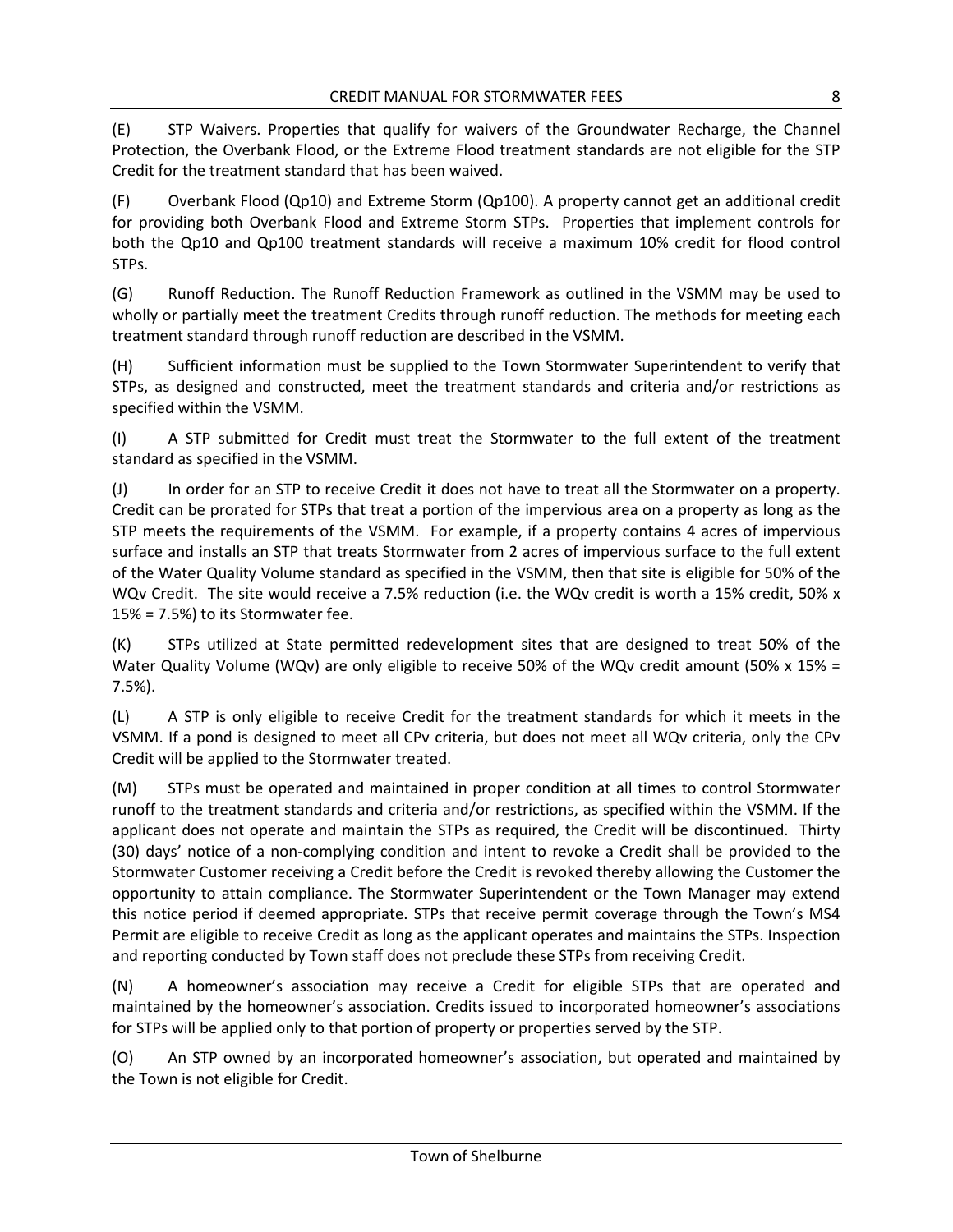(P) The Town will not maintain, repair, permit or do any work on any private Stormwater system infrastructure except for residential Stormwater systems that have been formally acquired by the Town.

(Q) In the event that an STP for a given property is not located on the property, the applicant must provide a copy of an agreement between the applicant and the owner of the off-site STP establishing that the applicant has authority to and is responsible for maintaining all or a portion of the facility. In addition, the owner of the off-site parcel must provide a letter to the Shelburne Stormwater Superintendent indicating that they are in agreement with the information contained in the application for Credit.

#### <span id="page-40-0"></span>**6. NPDES Permit Credit**

(A) The Town of Shelburne Stormwater Utility offers a Credit to NSFR Properties that, due to other federal requirements, perform best management practices (BMPs) specifically intended to reduce the impacts of non-point source Stormwater runoff and/or provide an on-going public benefit related to Stormwater management. In order to be eligible for this Credit, a NSFR Property owner must have a valid National Pollution Discharge Elimination System (NPDES) permit. There are different types of NPDES permits that may be eligible for Credit. More information on the specific NPDES permits is provided below.

(1) Municipal Separate Storm Sewer Systems (MS4) Permits. Credit will be available to NSFR Properties that are required by the State of Vermont to comply with General Permit 3- 9014, as amended (also called the MS4 Permit). The MS4 Permit requires permittees to develop, implement, and enforce a Stormwater management program that is designed to reduce the discharge of pollutants from the MS4 and satisfy applicable water quality requirements of the Federal Clean Water Act. At the time of MS4 Permit issuance or renewal regulated entities are required to present the Vermont Department of Environmental Conservation (VT DEC) with a list of best management practices (BMPs) that will be performed to comply with permit requirements. The MS4 Credit is offered in recognition of the permit compliance activities performed by the MS4 permittee that may reduce impacts on non-point source Stormwater runoff and/or provide an on-going public benefit related to Stormwater management.

(2) MS4 Credit applicants must provide the following documents at the time that the Credit application is submitted, and annually thereafter:

i. The MS4 permittee's most recent Notice of Intent (NOI) for coverage under Vermont General Permit 3-9014. The NOI must be valid for the current permit period at the time the credit application is submitted.

ii. A copy of the MS4's most recent Annual Report.

(B) Multi-Sector General Permit (MSGP) - Credit will be available to property owners who must comply with State of Vermont General Permit 3-9003 (also called the MSGP). The MSGP requires industrial facilities to identify potential sources of Stormwater pollution, implement measures to reduce the risk of Stormwater contamination, and test Stormwater discharges for sources of pollution. Compliance can be achieved by obtaining a No Exposure Conditional Exclusion or creating and implementing a Stormwater Pollution Prevention Plan (SWPPP).

(1) MSGP Credit applicants must provide the documents listed below at the time that the Credit application is submitted, and annually thereafter: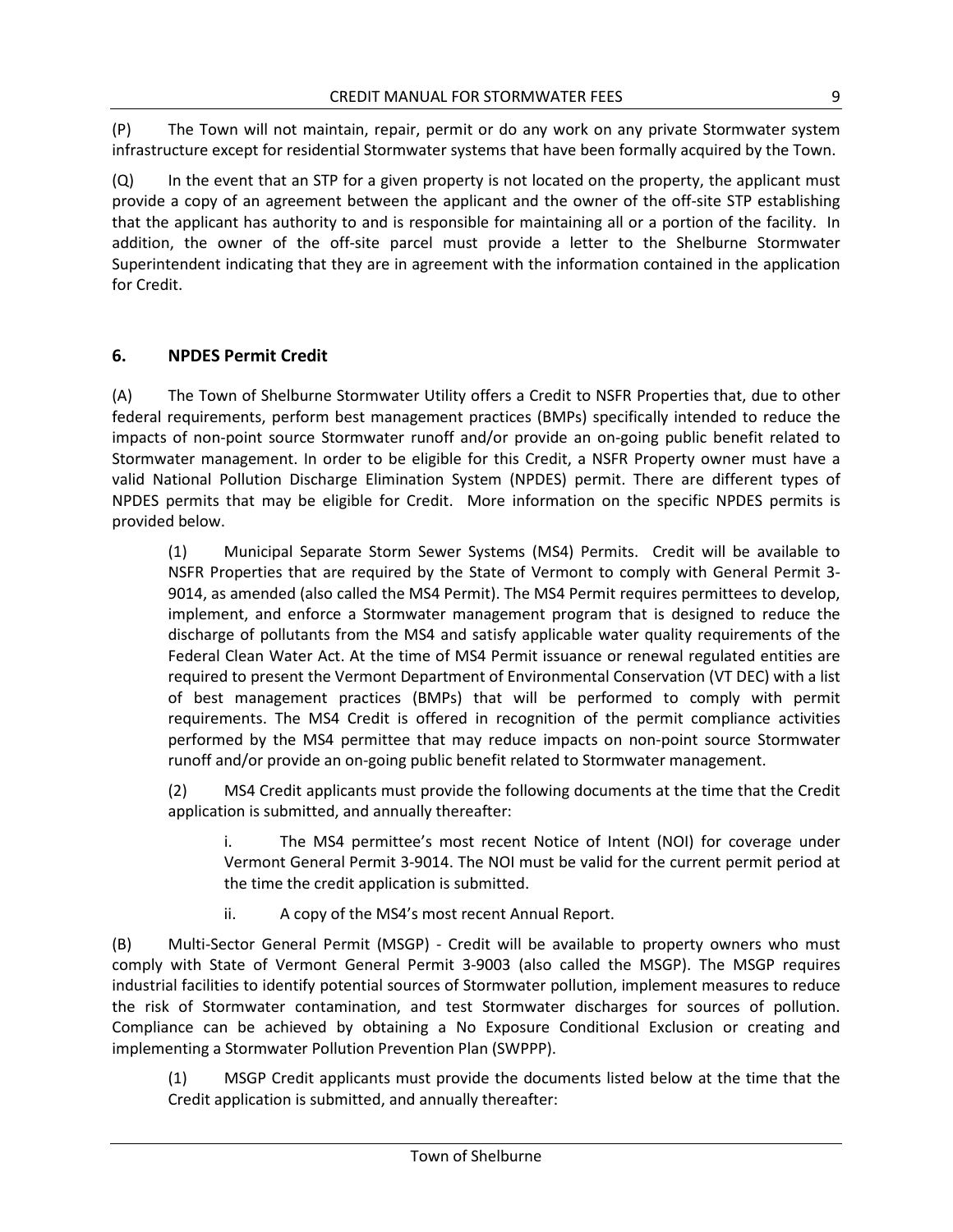i. The facility's most recent Notice of Intent (NOI) or Notice of No Exposure Certification (NOX) for coverage under Vermont General Permit 3-9003. The NOI must be valid for the current permit period at the time the credit application is submitted.

ii. A copy of the MSGP facility's most recent Annual Report including the results of any monitoring conducted in that year or a copy of the No Exposure certification letter the facility received from VT DEC.

iii. All facilities will be required to pass an inspection conducted by the Stormwater Superintendent. The purpose of the inspection is to ensure compliance with the terms of Vermont General Permit 3-9003 and ensure that all appropriate steps are being taken to prevent Stormwater pollution.

(C) Other NPDES Permits. NSFR properties that due to federal requirements have a valid NPDES permit and perform BMPs specifically intended to reduce impacts on non-point source Stormwater runoff and/or provide an on-going public benefit related to Stormwater management may also be eligible to receive this Credit. A final determination regarding whether or not the terms of a particular NPDES permit makes a NSFR property eligible for NPDES permit Credit will be made by the Stormwater Superintendent.

(1) NPDES Credit applicants must provide the documents listed below at the time that the Credit application is submitted, and annually thereafter:

i. A copy of the applicable federal regulation or permit that requires the entity to perform Stormwater related BMPs.

ii. A detailed description of the BMPs that are performed by the eligible entity, including the date(s) of BMP activities, person(s) involved, and BMP cost(s).

iii. A copy of the most recent Notice of Intent (NOI) for coverage under the NPDES permit. The NOI must be valid for the current permit period at the time the Credit application is submitted.

iv. A copy of the most recent Annual Report for the NPDES permit.

v. Additional materials required as part of the application will be determined by the Stormwater Superintendent.

vi. Facilities may be required to pass an inspection conducted by the Stormwater Superintendent to ensure compliance with the terms of the NPDES permit and ensure all appropriate steps are being taken to prevent Stormwater pollution.

(D) Conditions and Policies Related to the NPDES Permit Credit are provided below:

(1) In addition to the submission components specified above, applicants must complete the Stormwater Utility's NPDES Permit Credit Application form when first applying for NPDES Permit Credit.

(2) Those applying for Credit must be in compliance with their NPDES permit requirements.

(3) Properties owned by the Town of Shelburne and/or operated/maintained by the Shelburne Stormwater Utility are not eligible for the NPDES Credit if the best management practices that are performed by the Town or the Stormwater Utility to comply with the NPDES Permit are funded using revenue generated by the Utility.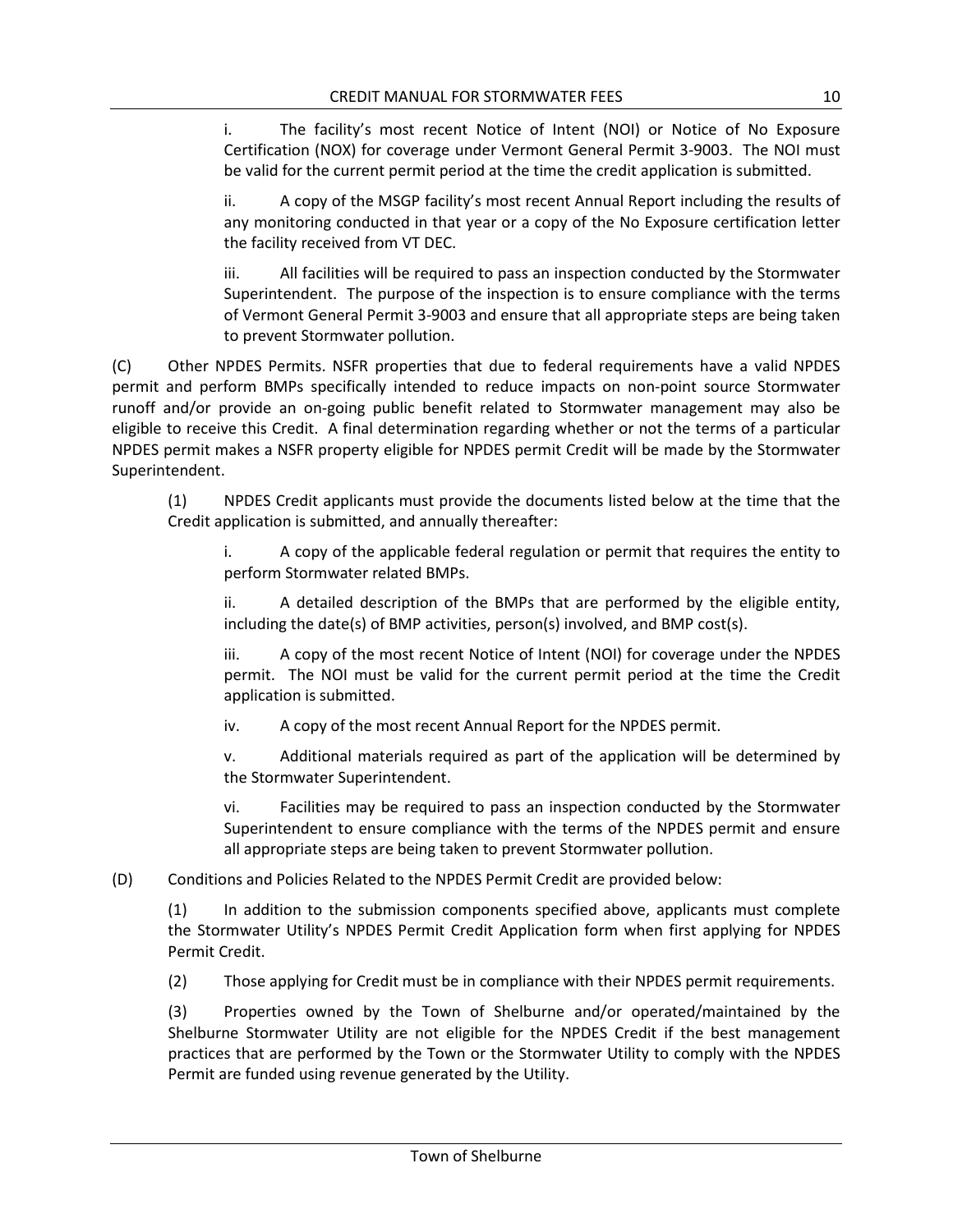(4) Property owners or organizations can receive a 10% reduction in the total Stormwater fee assessed to their property under the NPDES Permit Credit. If the entity owns multiple properties located within the Town and therefore receives multiple bills, the 10% Credit will be applied to all properties that are subject to the NPDES permit qualifying them for this Credit. The total NPDES Permit Credit for any given property cannot exceed 10% even if it is subject to multiple NPDES permits. The total credit given to any property cannot exceed 70% of the stormwater fee for that property.

(5) NPDES Permit Credits are assessed during the year after applicable permit or regulation compliance has been achieved. Many NPDES permits are issued on a multi-year (typically 5 year) cycle. Therefore, proof of compliance in Year 1 (e.g., the MS4 Permit Annual Report for Year 1) must be submitted and approved by the Stormwater Superintendent in order for the entity to receive a 10% credit in Year 2.

(6) Failure to provide copies of Annual Reports and current NOIs will result in loss of the NPDES Permit Credit. If reports are not received each year the applicant will be notified in writing and given a fifteen (15) day deadline in which to submit information. The NPDES Permit Credit will be revoked if information is not received before the deadline. If a Credit is revoked, the property owner will have to re-apply to receive Credit.

#### <span id="page-42-0"></span>**7. Education Credit**

(A) The Education Credit is available to Educational Institutions that inform their students about the importance of local surface and groundwater resources and how they can be protected. The rationale behind this Credit is that the information provided by the Educational Institution will translate into appreciation and stewardship of water resources and thereby reduces negative impacts (such as pollutant impacts) on local streams, ponds and lakes that can result from uninformed citizens.

(B) Policies specific to the Education Credit are as follows:

(1) The Education Credit is available to Educational Institutions located in the Town of Shelburne.

(2) To be eligible for the Credit, the Educational Institution must provide educational experiences based upon or equivalent to the Urban Stream Awareness in the Lake Champlain Basin curriculum guide (targeted for high school students), or an equivalent, age-appropriate, water resources-based curriculum approved by the Stormwater Superintendent or its representative.

(3) For a curriculum to be eligible for Credit it must be self-sustaining and not require the continued involvement of the Stormwater Superintendent.

(4) The Stormwater Superintendent will base approval of the Education Credit on the sufficiency of the educational program to meet requirements stated in the NPDES Phase II MS4 Permit (Permit 3-9014), Section 4.2.1.1, as follows:

"develop elementary, middle school, or high school education curricula regarding local stormwater concerns based on new or existing material; conduct teacher training… and in each subsequent year maintain program information and hold at least one refresher teacher training course."

(5) Approval of the Education Credit application will result in a 10% Credit to the assessed Stormwater fee. The Credit will be applied only to the property(s) where the curriculum is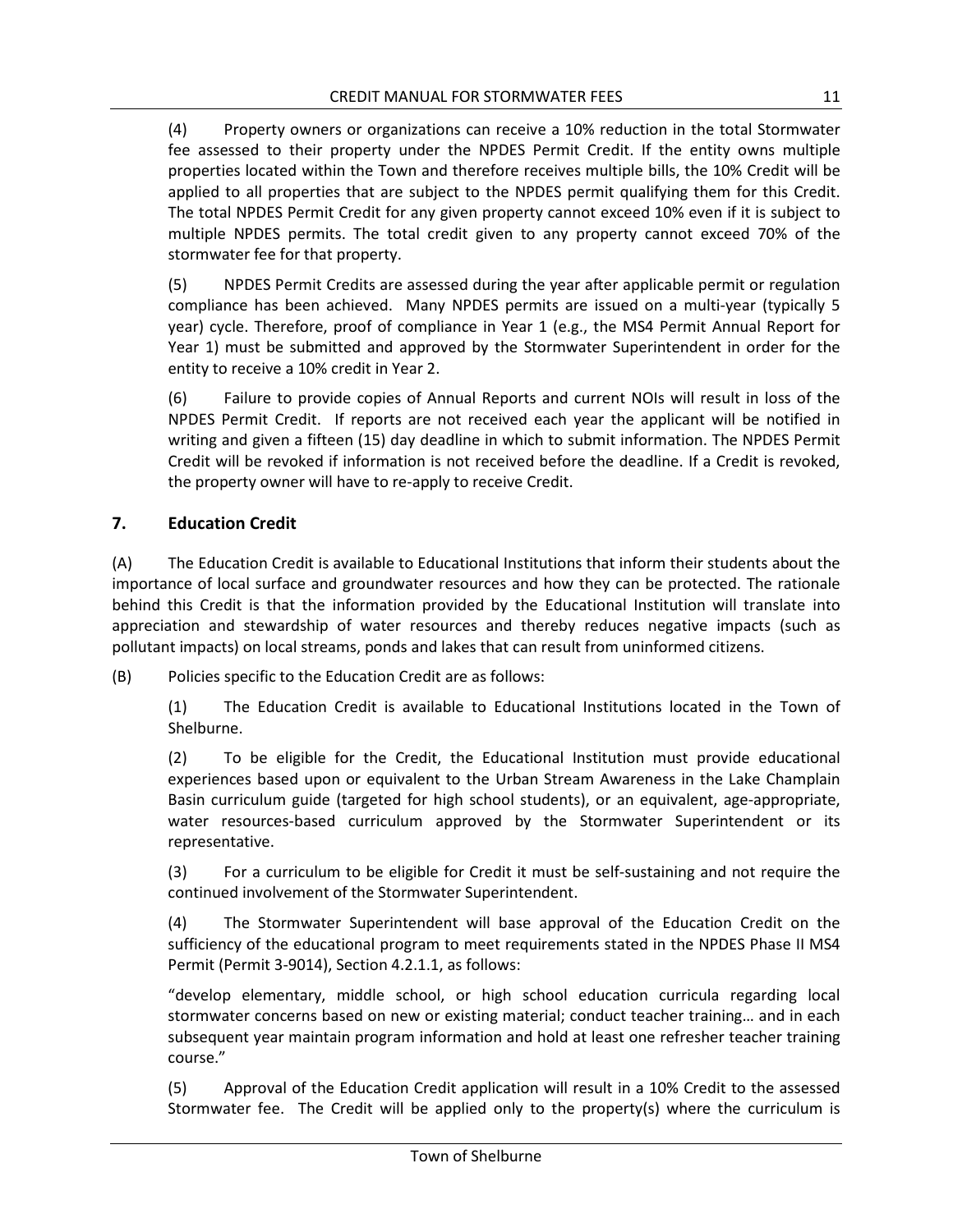taught. The total Credit given to any property cannot exceed 70% of the Stormwater fee for that property.

(6) Educational Institutions that are interested in obtaining the Education Credit must submit a completed application form to the Stormwater Superintendent. The form will require a description of the educational program, list of educational tools used, estimated number of students that will/have receive the education, the length of the educational program and the schedule for providing refresher teacher training courses.

#### <span id="page-43-0"></span>**8. Agricultural Credit**

(A) The Agricultural Credit is available to all NSFR Properties assessed as agricultural according to Town records. This credit is intended to recognize the efforts of the agricultural community and their implementation of Vermont's Required Agricultural Practices (RAPs). When in place and properly maintained, the RAPs will reduce the amount of polluted runoff discharging from agricultural operations and enhance the overall quality of receiving waters.

(B) In order to obtain the Agricultural Credit, a property must:

(1) Submit a completed Agricultural Credit Form to the Stormwater Superintendent;

(2) Submit a copy of the property's most recent certification received from the Agency of Agriculture;

(3) Schedule and pass an inspection by the Stormwater Superintendent or his/her designee. This inspection can occur at the same time as an inspection conducted by a State Agricultural Resource Management Specialist.

(C) Approval of the application will result in a 25% Credit to the Stormwater fee assessed to a property. The credit will be applied only to the property(s) that are inspected and deemed to be in compliance by the Agency of Agriculture.

(D) Properties that receive the Agricultural Credit may also obtain other Credits (e.g. the STP Credit) as described in this Manual. However, the total Credit given to any property cannot exceed 70% of the Stormwater fee for that property.

(E) A property that obtains the Agricultural Credit but fails to continuously implement the RAPs will lose the Credit. Once a Credit is lost the applicant must reapply.

[THIS SPACE INTENTIONALLY LEFT BLANK]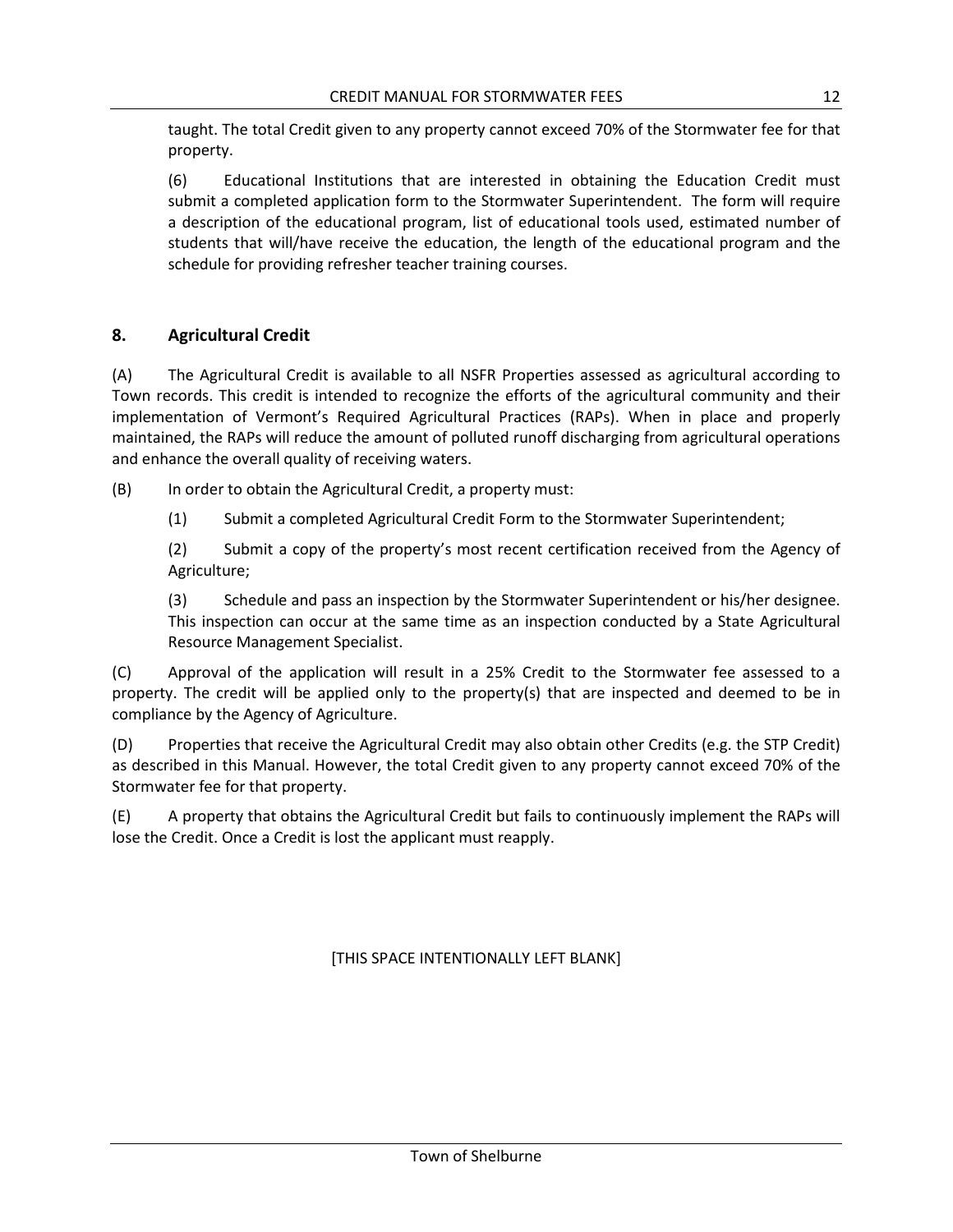| Adopted at Shelburne, Vermont this ________ day of ___________________, 2018, and to be effective upon<br>adoption. |                                                                                                                                           |
|---------------------------------------------------------------------------------------------------------------------|-------------------------------------------------------------------------------------------------------------------------------------------|
| SHELBURNE SELECTBOARD                                                                                               |                                                                                                                                           |
| <u> 1989 - Johann John Stone, market francuski filozof (d. 1989)</u><br>____name_______________, Chair              | <u> 1999 - Johann Harry Barn, mars and de Branch and de Branch and de Branch and de Branch and de Branch and de Br</u><br>$\sqrt{2}$ name |
| name_________, Vice Chair                                                                                           | ___name_________                                                                                                                          |
| <u> 1989 - Johann Stein, mars et al. (1989)</u><br>_________name________, Clerk                                     |                                                                                                                                           |
| Received and recorded this ______ day of _______, 2018.                                                             |                                                                                                                                           |

\_\_\_\_\_\_name\_\_\_\_\_\_, Town Clerk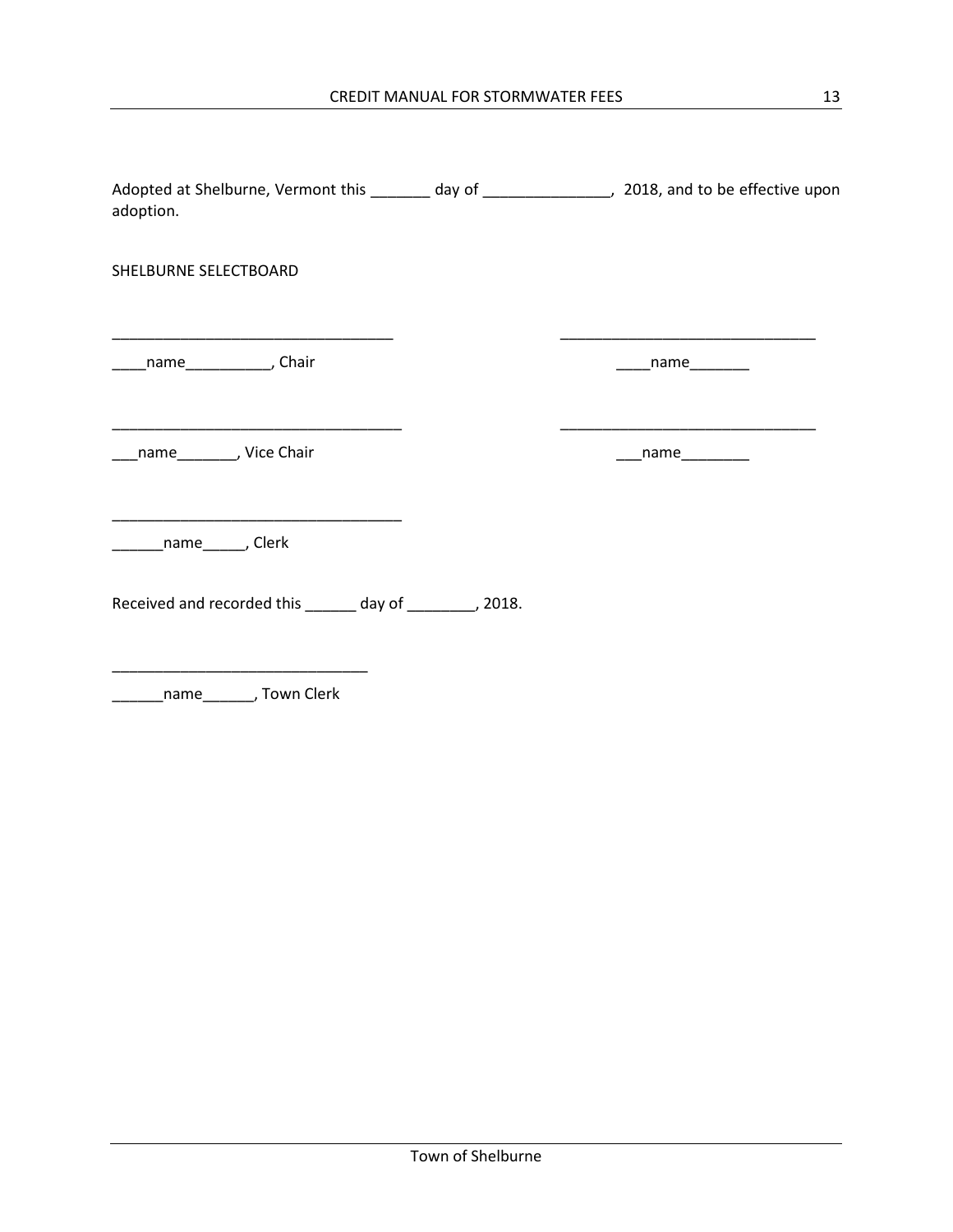## **Technical Standards for Stormwater Upgrades**



**Approved by the Selectboard on \_\_/\_\_/\_\_**

DRAFT August 21, 2018 – Attorney Reviewed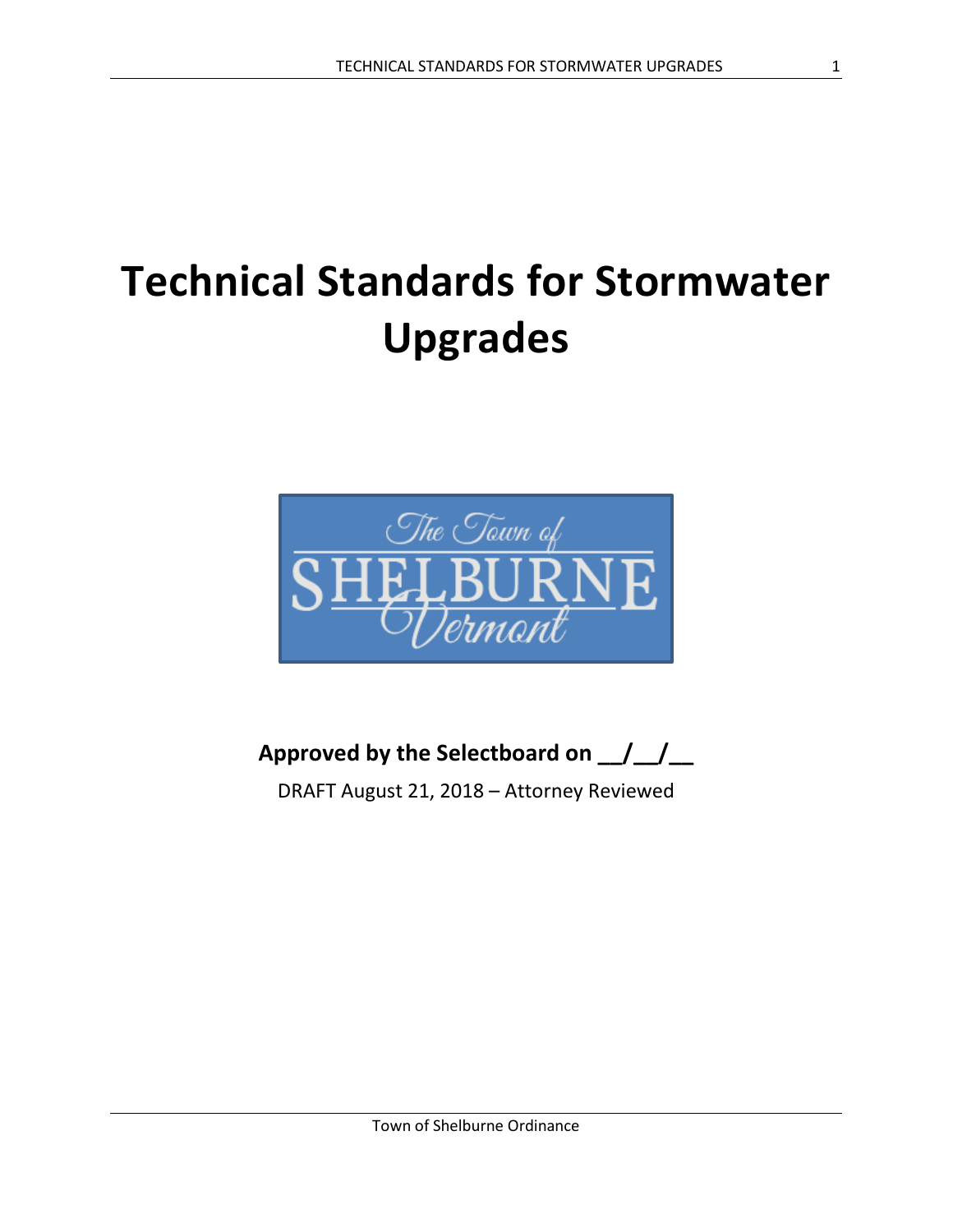#### **Table of Contents**

| 3. |  |
|----|--|
|    |  |
|    |  |
|    |  |
|    |  |
|    |  |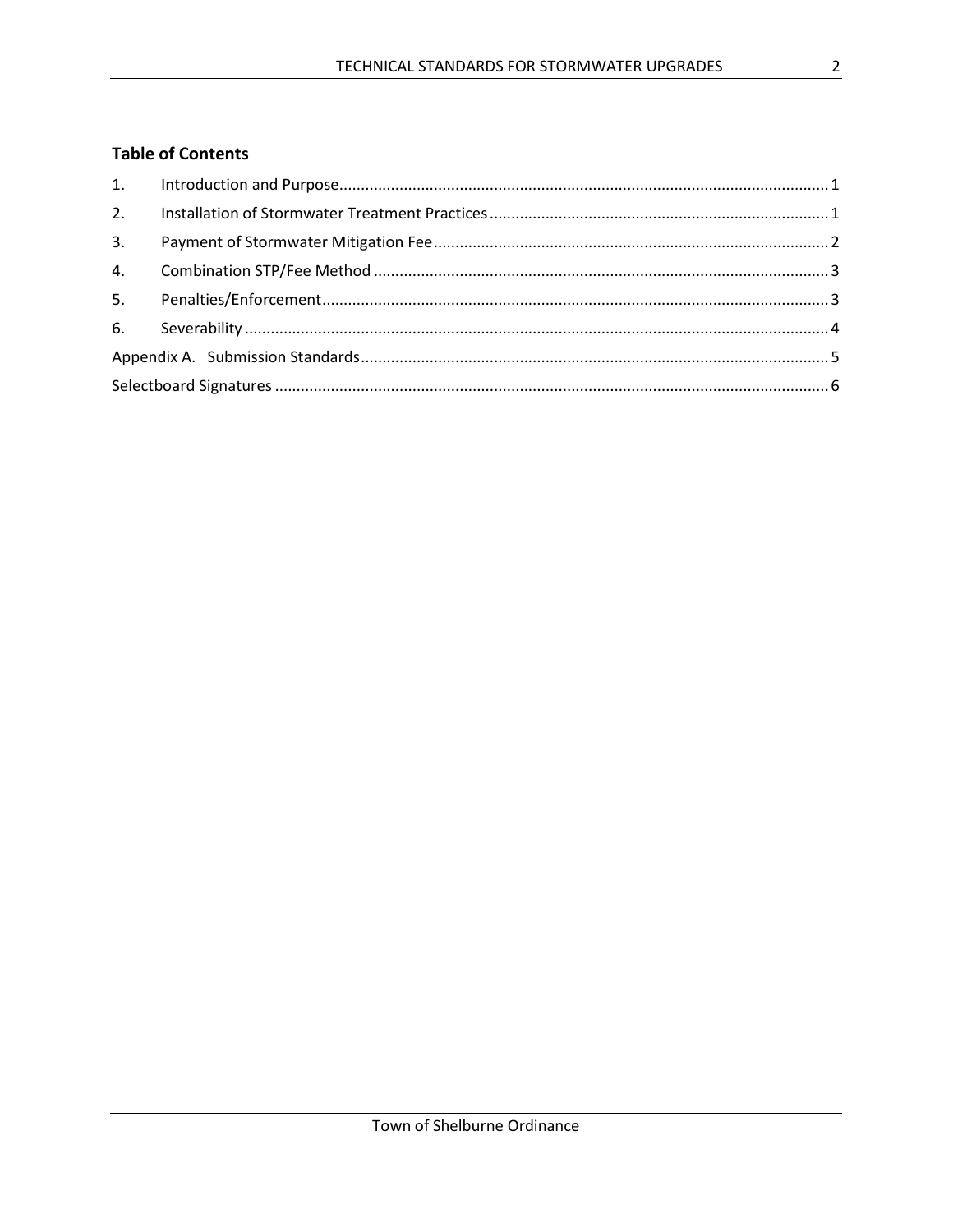The Selectboard of the Town of Shelburne hereby ordains:

#### <span id="page-47-0"></span>**1. Introduction and Purpose**

The Town of Shelburne is subject to stormwater Total Maximum Daily Load (TMDL) requirements established by the Vermont Agency of Natural Resources (ANR). Compliance with these TMDLs is required by the Town's Municipal Separate Storm Sewer System (MS4) permit, which is also promulgated by ANR. The MS4 permit requires that the Town develop a Flow Restoration Plan (FRP) for each of the stormwater impaired watersheds located in the Town. In addition, the Town's MS4 permit requires that the Town develop a plan to deal with properties covered by expired State of Vermont Stormwater permits. In addition to these requirements, all of Shelburne ultimately drains to Lake Champlain and the Vermont ANR and United States Environmental Protection Agency (EPA) have developed a phosphorus TMDL for Lake Champlain. Therefore the Shelburne MS4 permit contains a requirement that the Town develop a Phosphorus Control Plan (PCP) to reduce phosphorus loading to the Lake from stormwater discharges.

In order to meet the requirements of these State and Federal regulations, it is necessary for the Town of Shelburne and the properties located within its boundaries to install Stormwater Treatment Practices (STPs) capable of addressing the uncontrolled stormwater runoff that contributes to these water quality impairments. The Town's "Ordinance Regulating the Use of Public and Private Stormwater Systems" (Ordinance), which shall be incorporated by reference herein, provides the opportunity for properties with existing or expired State stormwater permits to obtain valid State stormwater permit coverage under the Town's MS4 permit.

In order for a property to obtain coverage under the Town's MS4 permit, it must provide a level of stormwater treatment that will demonstrate compliance with the State and Federal regulatory requirements (MS4 permit and TMDLs) to which the Town is subject. The goal of this document is to establish a procedure by which an existing site can be evaluated for best practicable on-site treatment of stormwater. The standard is intended to be met through installation of on-site STPs. Alternatively, a site may elect to pay a stormwater mitigation fee in lieu of installing STPs on their site. These funds will be utilized by the Town to construct the STPs necessary for the Town to implement requirements of the MS4 permit. These funds may also be used to gain access to the land necessary for the construction of large scale or regional STPs.

#### <span id="page-47-1"></span>**2. Installation of Stormwater Treatment Practices**

(A) The goal of this document) is: (1) to reduce the volume of stormwater runoff and associated pollutants leaving the site via pipe or overland flow, and (2) to ensure that a site complies with any FRP and PCP developed for the watershed in which it is located. At a minimum, the site must install STPs capable of infiltrating the volume of stormwater runoff generated on site during the Water Quality Volume (WQv) rain event as described in the Vermont Stormwater Management Manual (VSMM), as amended from time to time by the Vermont Agency of Natural Resources, which shall be incorporated by reference herein. This volume of water must be infiltrated using Tier 1 practices as defined in the VSMM.

(B) It is understood that some sites may contain constraints that make the site unsuitable for infiltration of stormwater runoff. A list of acceptable site constraints is included below (Table 1).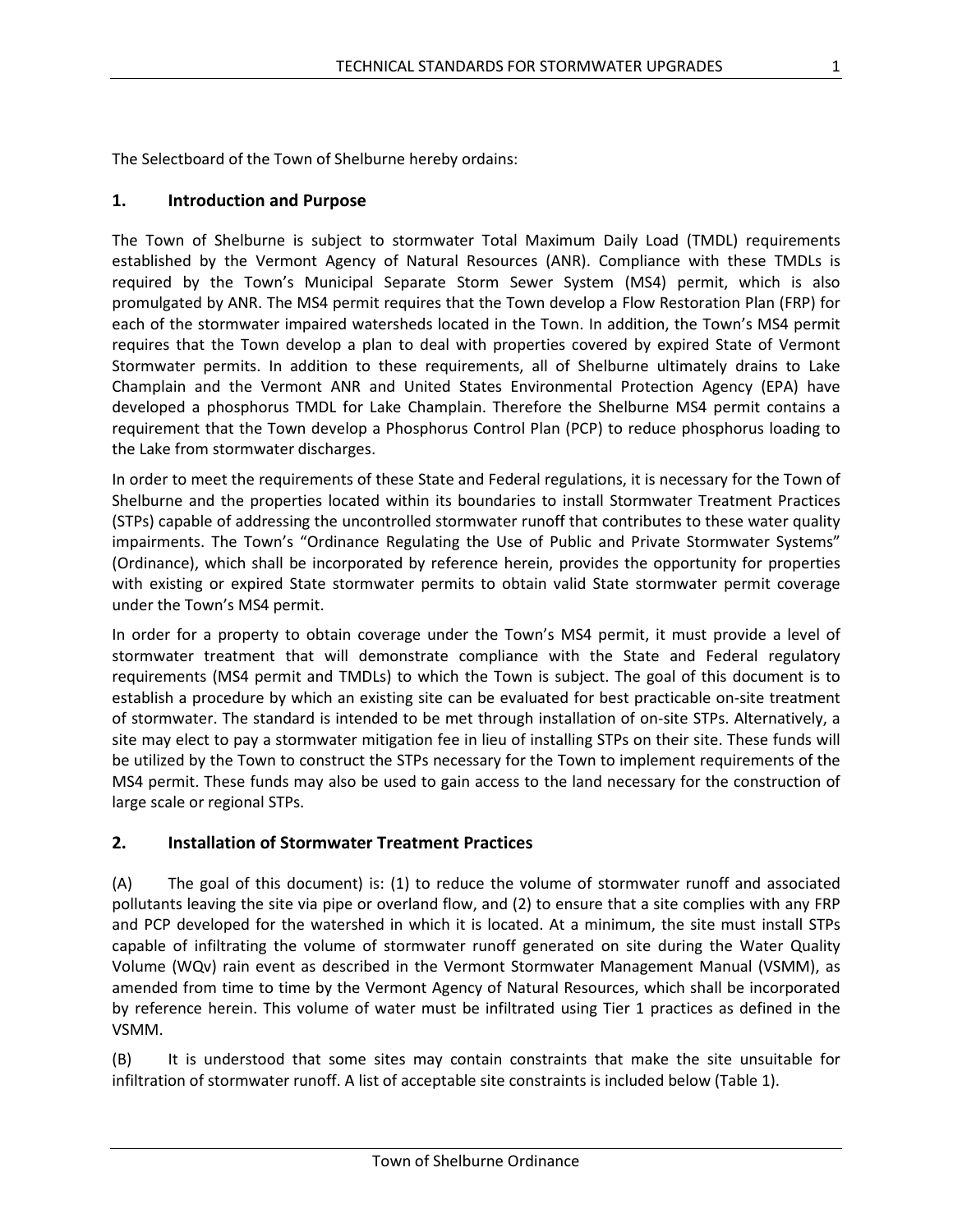#### **Table 1. Constraints on Use of Infiltration Practices**

- 1. Seasonally high or shallow groundwater (as defined in the VSMM).
- 2. Shallow bedrock (as defined in the VSMM).
- 3. Soil infiltration rates of less than 0.2 inches per hour (as demonstrated by infiltration testing conducted in accordance with the procedure in Section 4.3.3.2 of the VSMM).
- 4. Contaminated soils subject to review and approval of the Stormwater Superintendent.
- 5. The presence of a "stormwater hotspot" (as defined in the VSMM).
- 6. Other site constraints subject to the review and approval of the Stormwater Superintendent.

(C) If it is not possible to infiltrate the volume of stormwater runoff generated by the site during a WQv storm event due to one or more of the constraints listed above (Table 1), then this volume of water can be detained on-site using Tier 2 practices as defined in the VSMM.

(D) A site with existing retention/detention based STPs is allowed to evaluate retrofitting/expanding these facilities in order to meet the above requirements. Retrofit/expansion of these facilities may be considered prior to evaluation of Tier 1 practices.

(E) FRPs and PCPs for impaired watersheds located in the Town contain a preliminary assessment of the stormwater treatment potential of some sites. If an FRP or PCP identifies an STP on a site, then the site must install either the specified STP or an STP that provides equivalent or greater treatment. In addition, FRPs and PCPs contain a schedule indicating when various retrofits must occur. Properties that choose to construct STPs must do so based on the Town's implementation schedule.

(F) All proposed STPs must be submitted to the Stormwater Superintendent for review. Standards for these submissions are included in Appendix A.

#### <span id="page-48-0"></span>**3. Payment of Stormwater Mitigation Fee**

(A) In lieu of installation of STPs as described above, the property owner may elect to pay a stormwater mitigation fee. The mitigation fee for a property can be determined utilizing the following equation (where IA is the impervious area on the site in acres):

#### Stormwater Mitigation Fee = IA x \$70,000

(B) Impervious Area (IA) is calculated by measuring the impervious surfaces located on the property at the time of application. Applicants shall not include any publicly owned impervious area (e.g. public roads within a Town-owned ROW) in their calculation of IA.

(C) Payment of a stormwater mitigation fee does not prevent or exclude a site from being used for stormwater treatment. If the site contains a project identified in a FRP as a regional stormwater treatment facility then some of the land on the site may be used for stormwater treatment.

(F) Full payment of stormwater mitigation fees can occur at the time of application, but in any event no later than November 15, 2023. Alternatively, the property owner can elect to pay the fee over a 5- or 10-year term. If a 5-year term is selected, the total value will be assessed at 3.5% interest for over that period. If a 10-year term is selected, the total value will be assessed at 5.5% interest over that period. Fees paid over a 5- or 10-year term will be included in the property's stormwater fee for developed properties as established in the Ordinance.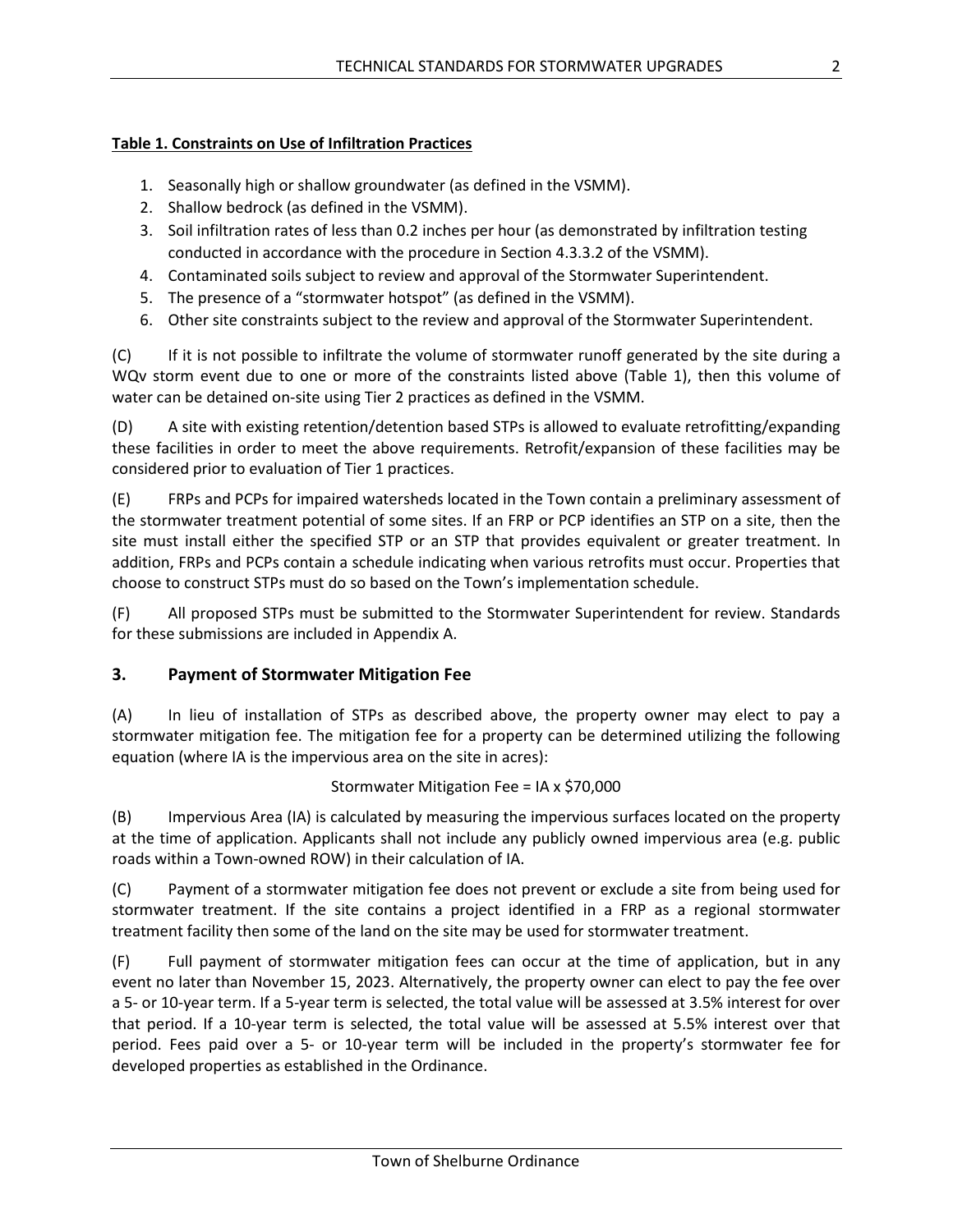#### <span id="page-49-0"></span>**4. Combination STP/Fee Method**

(A) Some sites may install STPs for a portion of the site and pay a stormwater mitigation fee for the remaining portion of the site. When this method is used, impervious area flowing to a STP are removed from the IA value used in the stormwater mitigation fee equation.

(B) If the combination method is utilized, STPs shall provide treatment for the entire drainage area flowing to them. Credit will not be given if an STP is sized to only infiltrate a portion of the runoff associated with the WQv treatment standard. The STP must meet the full WQv for its upstream drainage area.

#### <span id="page-49-1"></span>**5. Penalties/Enforcement**

(A) This ordinance shall constitute a civil ordinance within the meaning of 24 V.S.A. Chapter 59. Any person who violates a provision of this ordinance, including but not limited to failure to install a STP by November 15, 2023 or to pay the stormwater mitigation fee when due, shall be subject to a civil penalty of up to \$800 per day for each day that such violation continues. Any law enforcement officer or the Town Manager, Town Engineer, Public Works Coordinator, or Stormwater Superintendent may act as an Issuing Municipal Official and issue and pursue before the Judicial Bureau a municipal complaint for any violation of any provision of this Ordinance.

(B) In addition to the enforcement procedures available before the Judicial Bureau, the Town Manager is authorized to commence a civil action to obtain injunctive and other appropriate relief, or to pursue any other remedy authorized by law. Nothing herein shall be construed to limit other rights, remedies or penalties available by law.

(C) An Issuing Municipal Official is authorized to recover civil penalties in the following amounts for each violation:

| First offense                 | \$160 |
|-------------------------------|-------|
| Second offense                | \$320 |
| Third offense                 | \$480 |
| Fourth offense                | \$640 |
| Fifth and subsequent offenses | \$800 |

(D) An Issuing Municipal Official is authorized to recover a waiver fee, in lieu of a civil penalty, in the following amounts, for any person who declines to contest a municipal complaint and pays the waiver fee:

| First offense                 | \$100 |
|-------------------------------|-------|
| Second offense                | \$250 |
| Third offense                 | \$400 |
| Fourth offense                | \$550 |
| Fifth and subsequent offenses | \$700 |

(E) Each day the violation continues shall constitute a separate violation.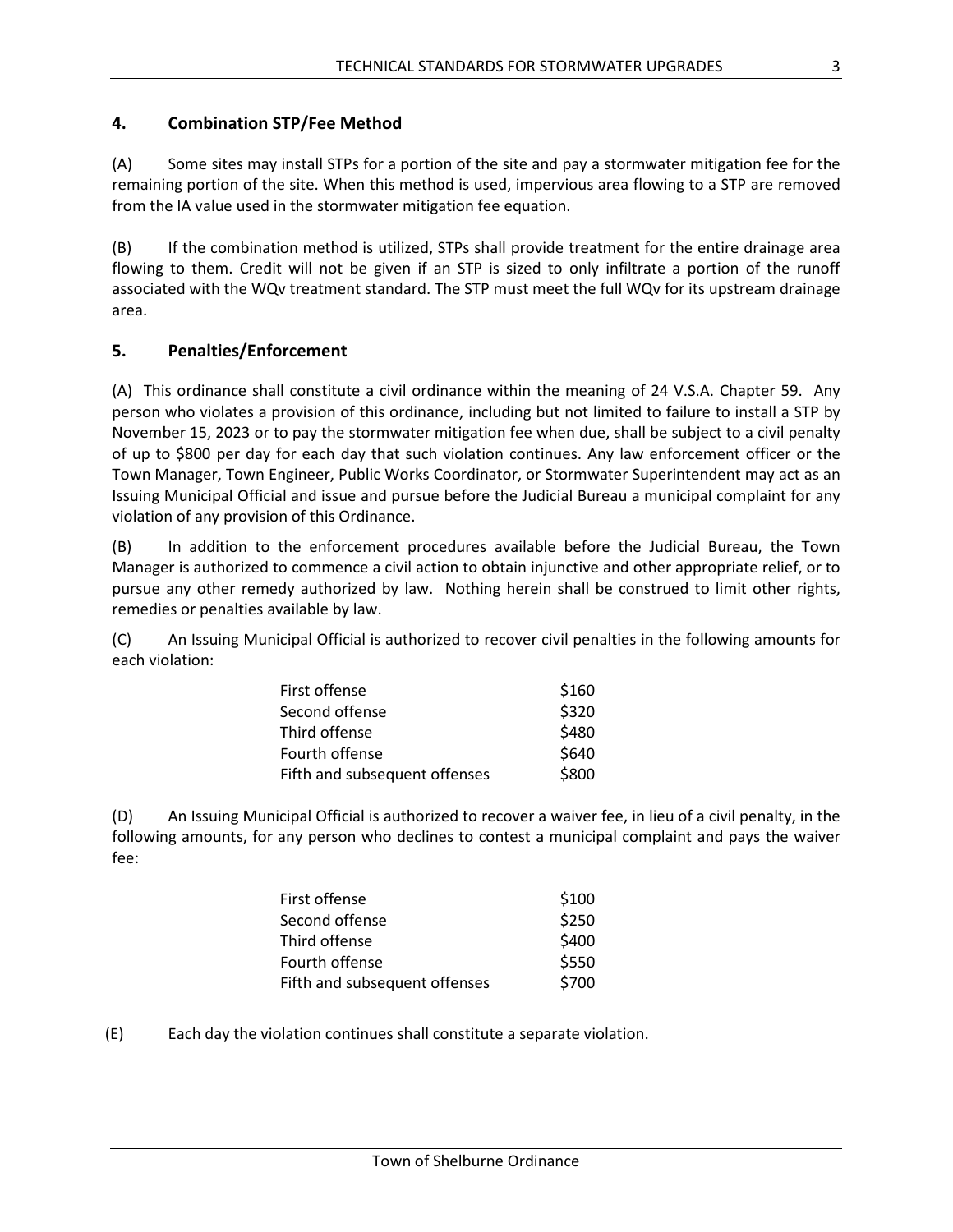### <span id="page-50-0"></span>**6. Severability**

If any portion of this ordinance is held to be invalid by a court of competent jurisdiction, such finding shall not invalidate any other part of this ordinance.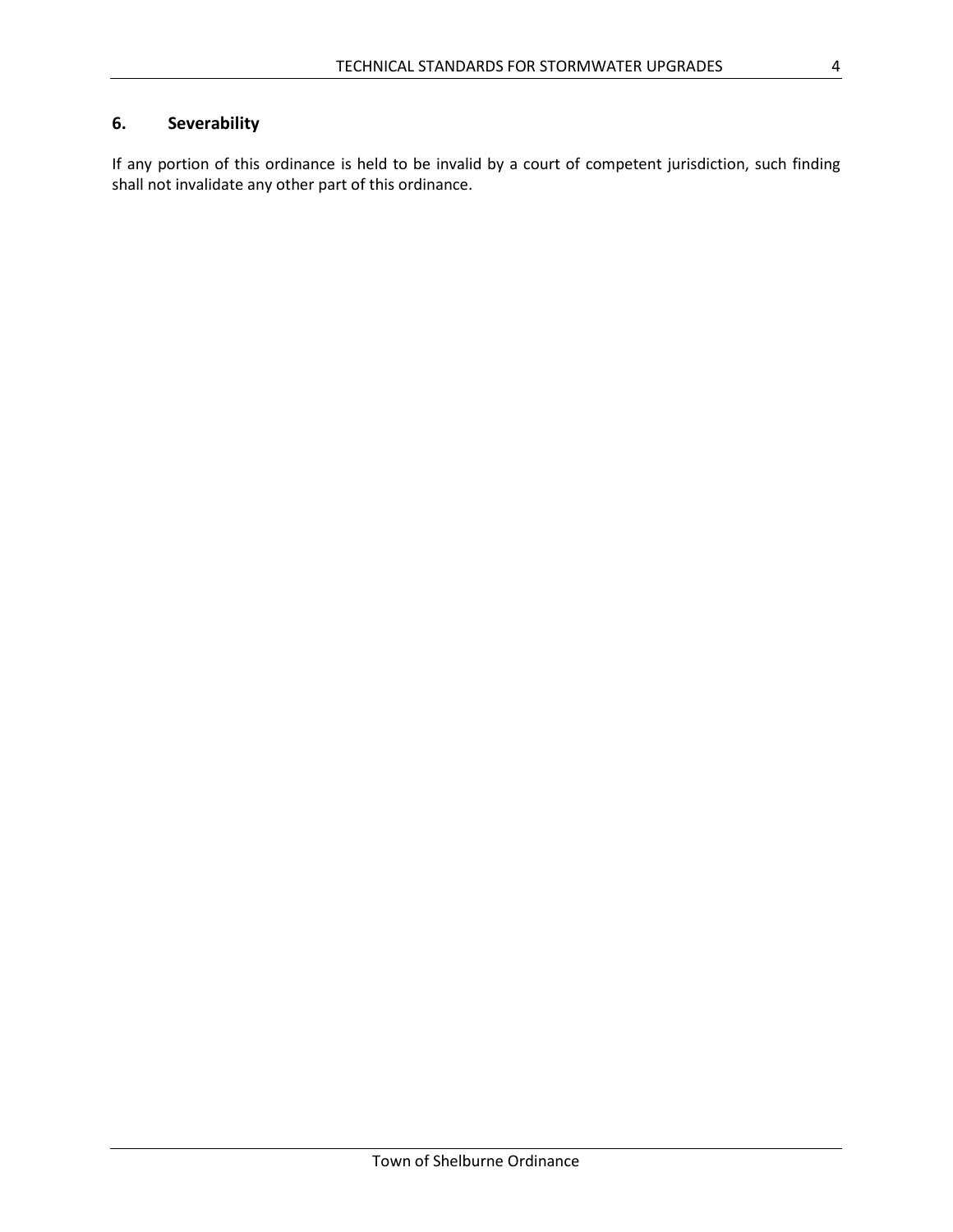#### <span id="page-51-0"></span>**Appendix A. Submission Standards**

(A) The following information must be included with a submission:

(1) Complete application form and include applicable fee.

(2) A brief written narrative describing the proposed Stormwater Treatment Practice (STP) and how it meets the standards of this ordinance and the VSMM. This includes a description of how the proposed STP matches or differs from what is indicated in any approved Flow Restoration Plan (FRP).

(3) A written description of the ongoing maintenance needs for the drainage system and proposed STP.

(4) A map delineating the drainage area flowing to each STP. This must include any off-site areas flowing to the STP.

- (5) Site plan and construction details for all proposed STPs. The site plan must include:
	- i. Location, type, and size of all impervious surfaces.
	- ii. Location, type, size, elevations, and specifications for all proposed STPs.
	- iii. Stormwater collection and conveyance systems including swales, culverts, and piping.
	- iv. Length, diameter, and material for all piping and culverts.
	- v. Topography (minimum 2 foot contours)
	- vi. Soil type and/or hydrologic soil group.
	- vii. The location and results of any infiltration testing conducted.
	- viii. Tree canopy and changes to landscaping.

(6) Modeling results that show the existing and post-development hydrographs for the storm events indicated below. Any TR-55 based model shall be suitable for this purpose. Modeling methods utilized shall be in accordance with the best practices utilized by the State of Vermont Stormwater Management Section and described in the VSMM.

- i. The Water Quality Volume (WQv) storm event as described in the VSMM.
- ii. The one year, twenty-four hour rainfall event as described in the VSMM.
- iii. The twenty-five year, twenty-four hour rainfall event as described in the VSMM.

(7) Applications submitted under the Combined Method must include a stormwater mitigation fee calculation. The site plan, listed under item 5 above, must indicate the portion of Impervious Area (IA) being utilized in the stormwater mitigation fee calculation.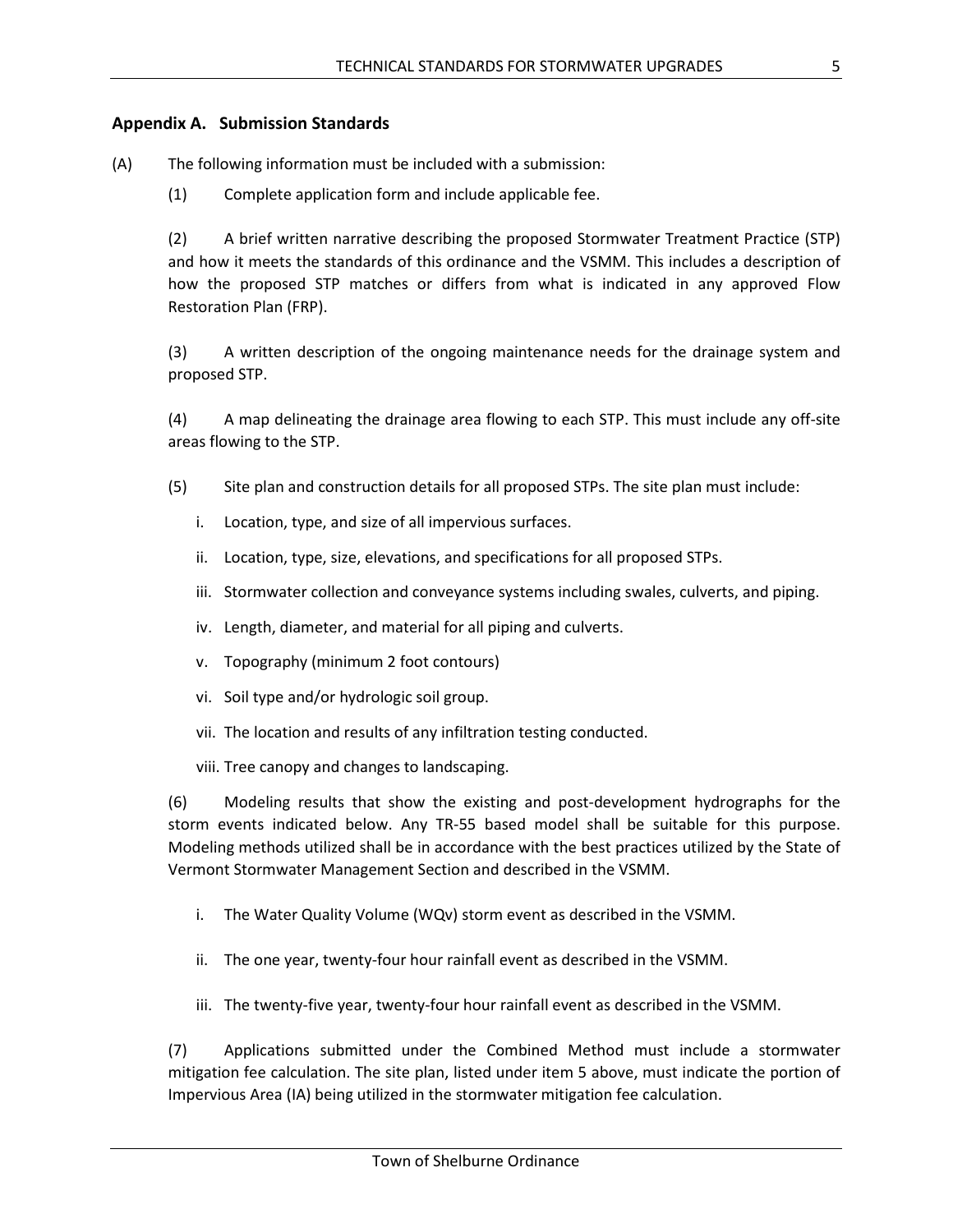#### <span id="page-52-0"></span>**Selectboard Signatures**

Adopted at Shelburne, Vermont this \_\_\_\_\_\_\_ day of \_\_\_\_\_\_\_\_\_\_\_\_\_\_\_, 2018, and to be effective upon adoption.

\_\_\_\_\_\_\_\_\_\_\_\_\_\_\_\_\_\_\_\_\_\_\_\_\_\_\_\_\_\_\_\_\_ \_\_\_\_\_\_\_\_\_\_\_\_\_\_\_\_\_\_\_\_\_\_\_\_\_\_\_\_\_\_

\_\_\_\_\_\_\_\_\_\_\_\_\_\_\_\_\_\_\_\_\_\_\_\_\_\_\_\_\_\_\_\_\_\_ \_\_\_\_\_\_\_\_\_\_\_\_\_\_\_\_\_\_\_\_\_\_\_\_\_\_\_\_\_\_

SHELBURNE SELECTBOARD

\_\_\_\_\_\_\_\_\_\_\_\_\_\_, Chair \_\_\_\_\_\_\_\_\_\_\_\_\_\_\_\_\_\_\_

\_\_\_\_\_\_\_\_\_\_\_\_\_, Vice Chair \_\_\_\_\_\_\_\_\_\_\_\_\_\_\_\_\_\_\_\_

\_\_\_\_\_\_\_\_\_\_\_\_\_\_\_\_\_\_\_\_\_\_\_\_\_\_\_\_\_\_\_\_\_\_

\_\_\_\_\_\_\_\_\_\_\_\_\_\_, Clerk

Received and recorded this \_\_\_\_\_\_ day of \_\_\_\_\_\_\_, 2018.

\_\_\_\_\_\_\_\_\_\_\_\_\_, Town Clerk

\_\_\_\_\_\_\_\_\_\_\_\_\_\_\_\_\_\_\_\_\_\_\_\_\_\_\_\_\_\_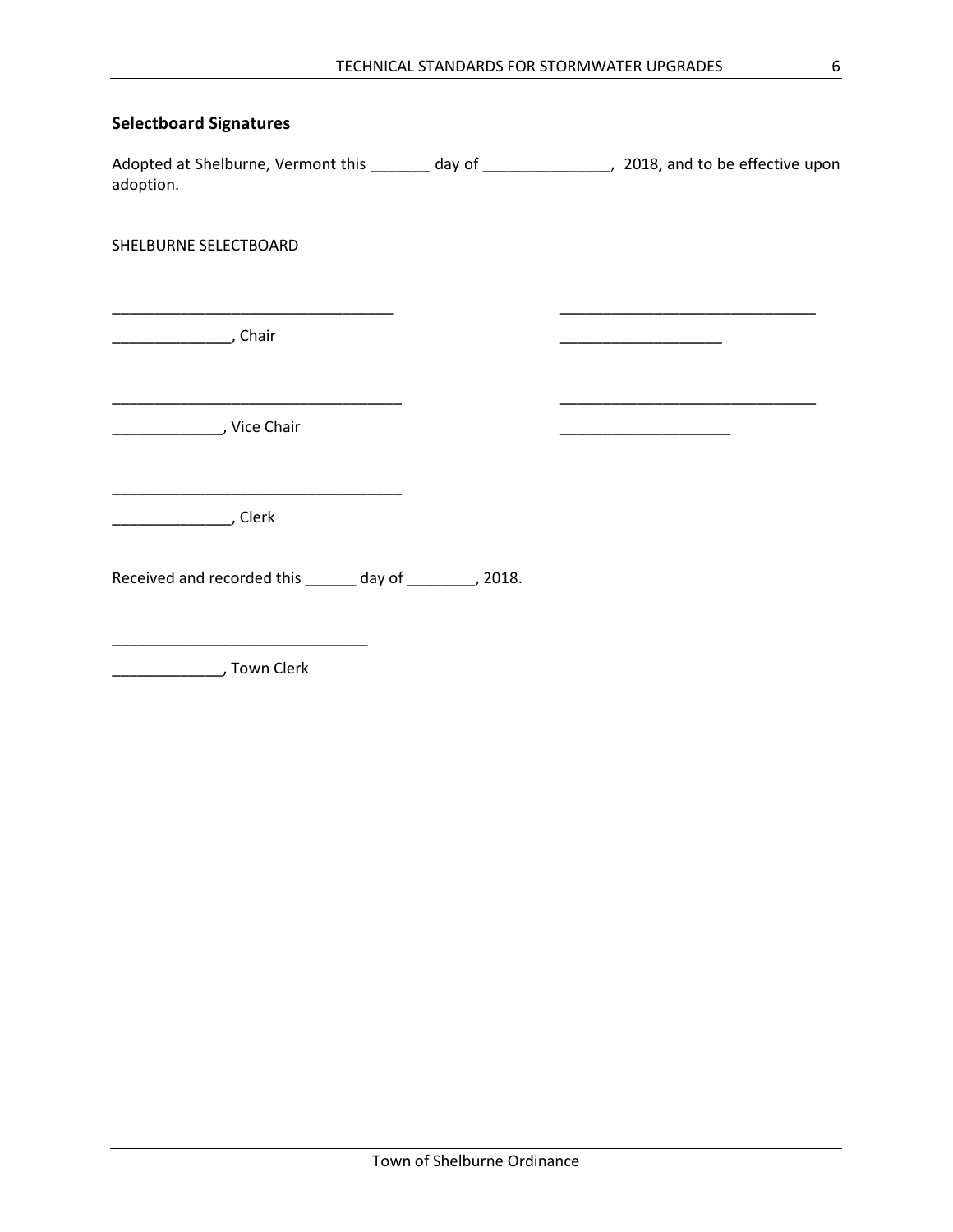#### **Stormwater Fees for Single Family Residential Properties Flat Fee vs. Multiple Categories for Residential Property**

Finalized August 22, 2018

Prepared by Ann Janda, Shelburne Director of Administration, and Tom DiPietro, S. Burlington Deputy PW Director

A common method for assessing municipal stormwater fees is to charge Single Family Residential (SFR) property a flat rate and charge Non-Single Family Residential (NSFR) property based on the amount of impervious surface contained on the parcel. The typical square footage of impervious surface on a SFR property is used as the base billing unit for NSFR property. If the typical SFR property contains 4,000 s.f. of impervious surface, this value becomes the Equivalent Residential Unit (ERU). If a NSFR property then contains 8,000 s.f. of impervious surface, it would be charged for 2 ERUs. The cost per ERU is set annually by the Town's governing body (e.g. Selectboard).

One of the main reasons for charging SFR properties a flat rate is to reduce the administrative costs associated with the stormwater billing program. There are currently 2,042 SFR properties in Shelburne. Evaluating each individual SFR property based on its measured impervious surface, whether as a total amount or percent of coverage, would require a significant amount of work to set up and maintain and would require staff to track changes in impervious surface and adjust invoices for each property in Town. This has not been done in Vermont. The administrative cost of such an effort is unknown at this time and would require substantial research.

When instituting a flat rate billing system on SFR properties it is common for residents to raise concerns about equity between these properties. It's a given that some SFR properties contain significantly more impervious surface than others. Some property owners may feel that charging the same amount for a property with 2,700 s.f. of impervious surface vs. a property with 45,000 s.f. of impervious surface is not equitable. In response to comments of this type, two Vermont towns, Williston and Colchester, created a second tier for SFR properties. Williston quickly abandoned their second tier because the administrative burden of calculating the exact percentages of impervious surfaces due to shared roads and ROW issues was not worth the additional revenue of \$12,036/year.

The town of Colchester's second tier is still in place. When Colchester calculated the amount of impervious on a typical SFR property, it was determined to be 4,356 s.f. or  $1/10^{th}$  of an acre. Colchester Staff noticed that 28 SFR properties had 20x or 30x the average amount of impervious when compared to other SFR properties. In response to this, Colchester staff recommended to the Selectboard at the time of utility adoption that they create a second tier for SFR property billing and place any SFR property with more than 1 full acre (~10x the average) of impervious surface into this new category. Staff also recommended assigning properties in this new category 10 ERUs, which is 10x the charge for typical SFR properties, but a lower number of ERUs than would be assigned to these properties if they were treated as NSFR (which would be 20-30 ERUs). After one billing cycle, this system has not caused undue administrative work in Colchester. However, at their current rate, this new billing category only adds additional revenue of \$14,040/year. No other Vermont stormwater utilities currently have SFR tiers.

In Shelburne, there are 12 SFR properties containing greater than 1 acre of impervious surface. This is 0.6% of the total number of SFR properties in Town. If each of these properties were billed 10 ERUs instead of 1 ERU, similar to Colchester's model, at an estimated ERU rate of \$4.30 a month, the added revenue would be \$5,572.80/year. See data prepared by Shelburne's consultant, Tom DiPietro, South Burlington Deputy Public Works Director, on the following page.